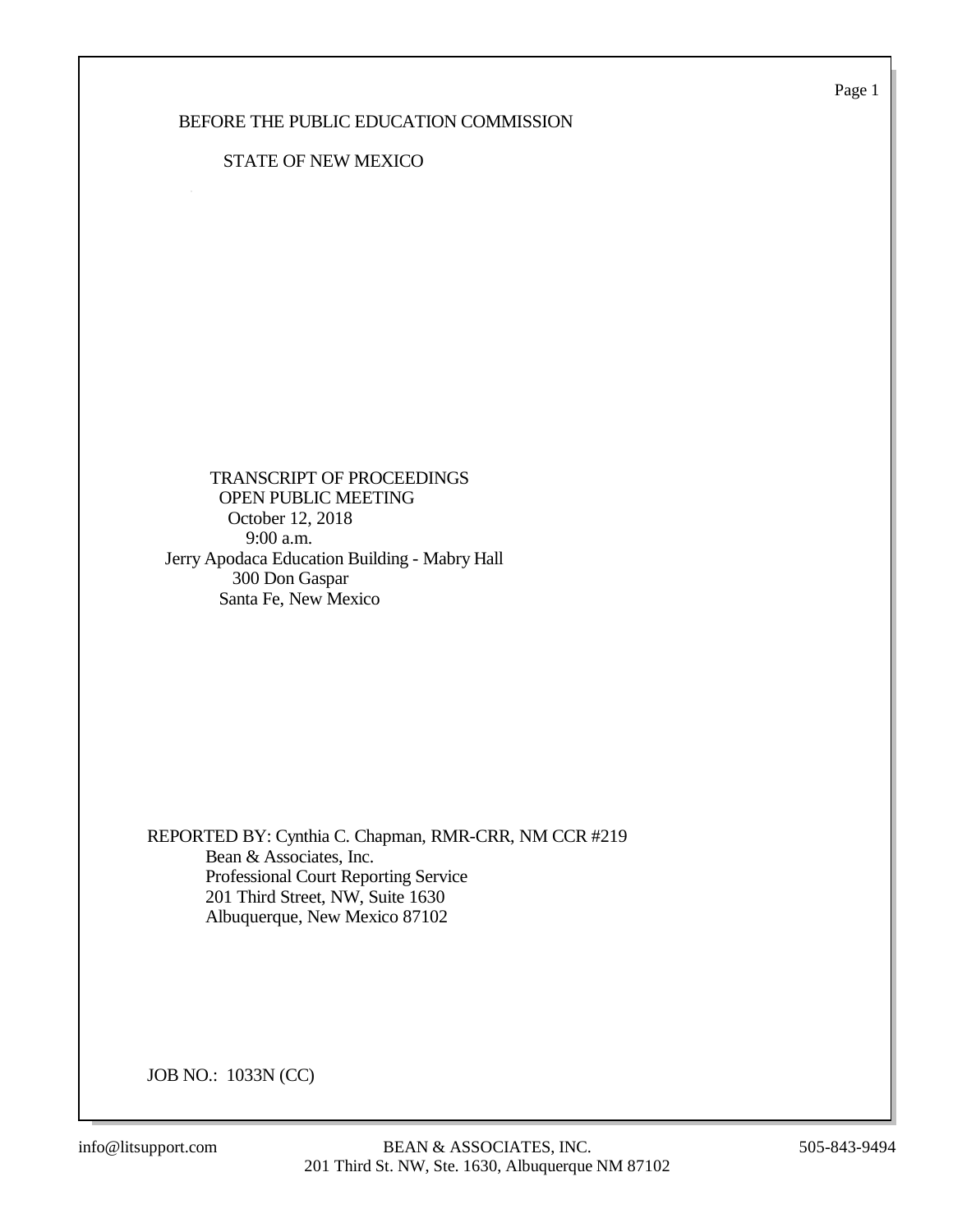2 (Pages 2 to 5)

| Page 2                                                                                                                                                                                                                                                                                                                                                                                                                                                                                                                                                                                                                                                                                                                                                                                                                                                                                                                                                                                                                                                                                                                                                         | Page 4                                                                                                                                                                                                                                                                                                                                                                                                                                                                                                                                                                                                                                                                                                                                                                                                                                                                                                                                                                                                                                                                             |
|----------------------------------------------------------------------------------------------------------------------------------------------------------------------------------------------------------------------------------------------------------------------------------------------------------------------------------------------------------------------------------------------------------------------------------------------------------------------------------------------------------------------------------------------------------------------------------------------------------------------------------------------------------------------------------------------------------------------------------------------------------------------------------------------------------------------------------------------------------------------------------------------------------------------------------------------------------------------------------------------------------------------------------------------------------------------------------------------------------------------------------------------------------------|------------------------------------------------------------------------------------------------------------------------------------------------------------------------------------------------------------------------------------------------------------------------------------------------------------------------------------------------------------------------------------------------------------------------------------------------------------------------------------------------------------------------------------------------------------------------------------------------------------------------------------------------------------------------------------------------------------------------------------------------------------------------------------------------------------------------------------------------------------------------------------------------------------------------------------------------------------------------------------------------------------------------------------------------------------------------------------|
| 1<br><b>APPEARANCES</b><br>2<br><b>COMMISSIONERS:</b><br>3<br>MS. PATRICIA GIPSON, Chair<br>MR. GILBERT PERALTA, Vice Chair<br>4<br>MS. KARYL ANN ARMBRUSTER, Secretary<br>MR. R. CARLOS CABALLERO, Member<br>5<br>MR. JAMES CONYERS, Member<br>MR. TIM CRONE, Member<br>6<br>MR. DAVID ROBBINS, Member<br>MS. TRISH RUIZ, Member<br>7<br>MS. CARMIE TOULOUSE, Member<br>8<br>PED STAFF:<br>9<br>BAYLOR DEL ROSARIO, Ph.D., Deputy Director,<br>Options for Parents and<br>10<br>Families<br>11<br>MS. BEVERLY FRIEDMAN, PED Custodian of Record<br>and Liaison to the PEC<br>12<br>PEC COUNSEL:<br>13<br>MS. AMI JAEGER, Counsel to the PEC<br>14<br>MR. MARK CHAIKEN, Counsel to the PEC<br>15<br>16<br>17<br>18<br>19<br>20<br>21<br>22<br>23<br>24<br>25                                                                                                                                                                                                                                                                                                                                                                                                   | INDEX TO PROCEEDINGS, Continued<br>1<br>$\overline{2}$<br><b>PAGE</b><br>3<br>16 Discussion and Possible Action on<br>96<br>Contract for Professional Services to<br>4<br>Oversee and Assist with the Implementation<br>Year for Raices del Saber Xinachtli Community<br>5<br>School<br>6<br>17 Not Addressed on the Record<br>98<br>7<br>18 Not Addressed on the Record<br>98<br>8<br>98<br>19 Not Addressed on the Record<br>9<br>20 Adjourn<br>98<br>10<br>REPORTER'S CERTIFICATE<br>100<br>11<br><b>ATTACHMENTS:</b><br>12<br>1. Visitor Sign-In Sheets<br>13<br>14<br>15<br>16<br>17<br>18<br>19<br>20<br>21<br>22<br>23<br>24<br>25                                                                                                                                                                                                                                                                                                                                                                                                                                          |
| Page 3                                                                                                                                                                                                                                                                                                                                                                                                                                                                                                                                                                                                                                                                                                                                                                                                                                                                                                                                                                                                                                                                                                                                                         | Page 5                                                                                                                                                                                                                                                                                                                                                                                                                                                                                                                                                                                                                                                                                                                                                                                                                                                                                                                                                                                                                                                                             |
| INDEX TO PROCEEDINGS<br>1<br>$\boldsymbol{2}$<br>PAGE<br>3<br>5<br>1 Call to Order, Roll Call,<br>Pledge of Allegiance and<br>Salute to the New Mexico Flag<br>4<br>Approval of Agenda<br>6<br>5<br>2<br>7<br>6<br>3 <sup>7</sup><br>Open Forum<br>8<br>7<br>Consent Agenda<br>4<br>8<br>5<br>Report from Options for Parents and<br>11<br>the Charter School Division - Discussion<br>9<br>and Possible Actions<br>10<br>6 Discussion and Possible Action on<br>the Updated Notice of Intent (NOI)<br>11<br>for 2019 Applications for New Charter<br>12<br>Continued<br>40<br>6<br>$\tau$<br>Tabled<br>42<br>13<br>8 Discussion and Possible Action on<br>14<br>42<br>Charter School Renewal Application<br>15<br>9<br>Discussion and Possible Action<br>43<br>16<br>on Revised Amendment Requests and<br>Notifications Policies, Forms and Deadlines<br>17<br>10 Tabled<br>18<br>11 Discussion and Possible Action for<br>48<br>19<br>Site Visit Protocol and Performance<br>Monitoring<br>20<br>12 Report from the Chair<br>51<br>21<br>13 PEC Comments<br>81<br>22<br>92<br>14 Executive Session<br>23<br>15 Not Addressed on the Record<br>96<br>24<br>25 | $\mathbf{1}$<br>THE CHAIR: I'm going to bring to order<br>$\boldsymbol{2}$<br>this meeting of the Public Education Commission. It<br>3<br>is Friday, October 12th, 2018, and it is 9:12 a.m.<br>$\overline{4}$<br>Commissioner Armbruster?<br>5<br>COMMISSIONER ARMBRUSTER: Okay. Sure.<br>6<br><b>Commissioner Robbins?</b><br>$\tau$<br><b>COMMISSIONER ROBBINS: Present.</b><br>8<br><b>COMMISSIONER ARMBRUSTER: Commissioner</b><br>9<br>Toulouse?<br>10<br><b>COMMISSIONER TOULOUSE: Presente.</b><br>11<br><b>COMMISSIONER ARMBRUSTER: Commissioner</b><br>12<br>Armbruster is here.<br>13<br><b>Commissioner Conyers?</b><br>14<br><b>COMMISSIONER CONYERS: Present.</b><br>15<br><b>COMMISSIONER ARMBRUSTER: Commissioner</b><br>16<br>Peralta?<br>17<br>COMMISSIONER PERALTA: Here.<br>18<br><b>COMMISSIONER ARMBRUSTER: Commissioner</b><br>19<br>Gipson?<br>20<br>THE CHAIR: Here.<br>21<br><b>COMMISSIONER ARMBRUSTER: Commissioner</b><br>22<br>Crone?<br>23<br><b>COMMISSIONER CRONE: Here.</b><br>24<br><b>COMMISSIONER ARMBRUSTER: Commissioner</b><br>25<br>Ruiz? |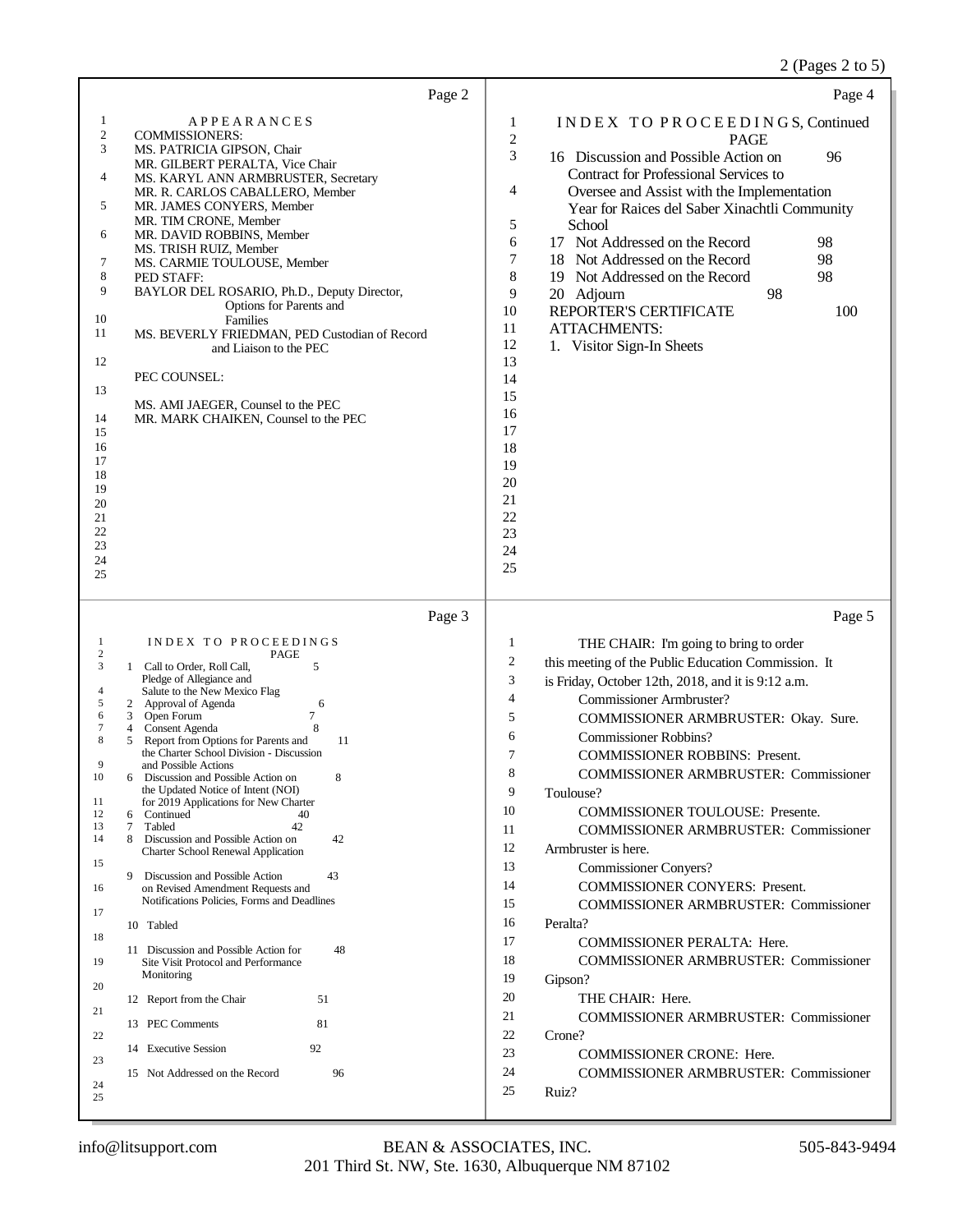### 3 (Pages 6 to 9)

|    | Page 6                                               |                | Page 8                                               |
|----|------------------------------------------------------|----------------|------------------------------------------------------|
| 1  | <b>COMMISSIONER RUIZ: Present.</b>                   | 1              | time and effort that she offered to this Commission. |
| 2  | <b>COMMISSIONER ARMBRUSTER: Commissioner</b>         | $\overline{2}$ | It's a tireless task, and it often goes              |
| 3  | Caballero is not yet here. He may be coming in       | 3              | unappreciated. So I just want to publicly thank her  |
| 4  | later.                                               | 4              | for all the time that she did and help us to get     |
| 5  | So we have eight. We have eight present.             | 5              | through the arduous task of the performance          |
| 6  | THE CHAIR: Thank you. So we do have a                | 6              | framework, the contract negotiations.                |
| 7  | quorum.                                              | 7              | COMMISSIONER ARMBRUSTER: Finding an                  |
| 8  | I will ask Commissioner Toulouse to lead             | 8              | attorney.                                            |
| 9  | us in the New Mexico pledge after I lead us in the   | 9              | THE CHAIR: So thank you to Commissioner              |
| 10 | Pledge of Allegiance.                                | 10             | Johnston.                                            |
| 11 | (Pledge of Allegiance and Salute to the              | 11             | We are on to Item No. 4, which is the                |
| 12 | New Mexico Flag conducted.)                          | 12             | Consent Agenda. So I will entertain a motion for     |
| 13 | (Commissioner Caballero enters meeting.)             | 13             | approval of the Consent Agenda.                      |
| 14 | THE CHAIR: Let the record reflect that               | 14             | <b>COMMISSIONER CONYERS:</b> (Indicates.)            |
| 15 | Commissioner Caballero has now joined us. Thank      | 15             | <b>COMMISSIONER RUIZ: Second.</b>                    |
| 16 | you. Good morning.                                   | 16             | THE CHAIR: There's a motion by                       |
| 17 | COMMISSIONER CABALLERO: Good morning.                | 17             | Commissioner Conyers, a second by Commissioner Ruiz. |
| 18 | THE CHAIR: We are on to Item No. 2,                  | 18             | All in favor?                                        |
| 19 | Approval of the Agenda.                              | 19             | (Commissioners so indicate.)                         |
| 20 | Are there any revisions?                             | 20             | THE CHAIR: Opposed?                                  |
| 21 | (No response.)                                       | 21             | (No response.)                                       |
| 22 | THE CHAIR: I do have several.                        | 22             | THE CHAIR: Hearing no opposition, the                |
| 23 | In Item No. 5, we'll remove DEAP, because            | 23             | motion passes.                                       |
| 24 | they are in compliance now. We are also going to     | 24             | We are on to Item No. 6, which is                    |
| 25 | remove Item No. 7, Discussion and Possible Action on | 25             | Discussion and Possible Action on the Updated Notice |
|    | Page 7                                               |                | Page 9                                               |

#### Page 7

 the New Charter School Application and Rubric and Item No. 10, the Updated Closure Procedure and Checklist. Okay? 4 And, Laurel, were you able to find --<br>5 MS. LAUREL PIERCE: I'm looking MS. LAUREL PIERCE: I'm looking for it 6 right now. I haven't found it yet.<br>7 THE CHAIR: All right. I 7 THE CHAIR: All right. If we find it,<br>8 we'll just take it off then. All right. we'll just take it off then. All right. COMMISSIONER RUIZ: Motion to approve the agenda with the changes listed. 11 COMMISSIONER ROBBINS: Second.<br>12 THE CHAIR: There's a motion by THE CHAIR: There's a motion by 13 Commissioner Ruiz, a second by Commissioner Robbins.<br>
14 All in favor? All in favor? (Commissioners so indicate.) THE CHAIR: Opposed? (No response.) THE CHAIR: Hearing no opposition, the motion passes. No one has signed up for Open Forum. And before we proceed any further, I would 22 like to note that, unfortunately, Commissioner<br>23 Johnston submitted her resignation to the -- for Johnston submitted her resignation to the -- for the Public Education Commission. So I would like to take the time to publicly thank her for all of the of Intent for 2019 Applications for New Charters. We did work on this yesterday. It's really just, more or less, date-changing. There wasn't a substantive change to that NOI. So I will entertain a motion. COMMISSIONER RUIZ: (Indicates.) THE CHAIR: There's a motion by Commissioner Ruiz. COMMISSIONER TOULOUSE: (Indicates.) THE CHAIR: A second by Commissioner Toulouse. Any discussion? (No response.) 14 THE CHAIR: Okay. COMMISSIONER ARMBRUSTER: Commissioner Caballero? COMMISSIONER CABALLERO: Yes. COMMISSIONER ARMBRUSTER: Commissioner Ruiz? COMMISSIONER RUIZ: Yes. COMMISSIONER ARMBRUSTER: Commissioner Crone? Where did he go? COMMISSIONER ROBBINS: He stepped out. COMMISSIONER ARMBRUSTER: Sorry. I need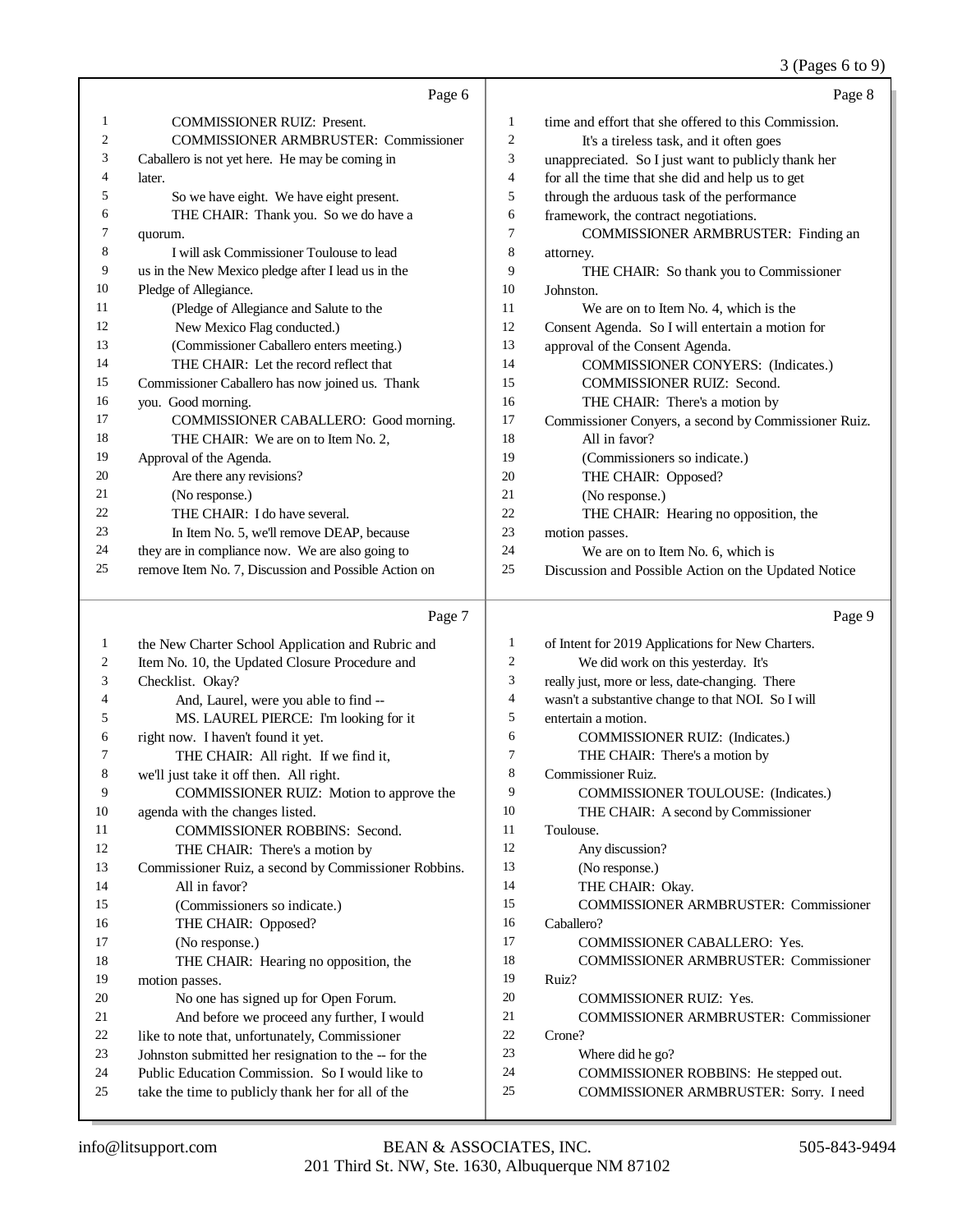### 4 (Pages 10 to 13)

|    | Page 10                                         |                | Page 12                                              |
|----|-------------------------------------------------|----------------|------------------------------------------------------|
| 1  | to look before I call names.                    | 1              | positions that we do have.                           |
| 2  | Commissioner Gipson?                            | $\overline{2}$ | I know you've had some interactions                  |
| 3  | THE CHAIR: Yes.                                 | 3              | already with a couple of our staff. But I thought    |
| 4  | <b>COMMISSIONER ARMBRUSTER: Commissioner</b>    | 4              | this morning we can just briefly introduce Leslie    |
| 5  | Peralta?                                        | 5              | Kelly, who joined us somewhat recently, you know,    |
| 6  | <b>COMMISSIONER PERALTA: Yes.</b>               | 6              | right prior to Katie Poulos', Director Poulos',      |
| 7  | <b>COMMISSIONER ARMBRUSTER: Commissioner</b>    | 7              | departure. And Leslie actually comes from us -- the  |
| 8  | Convers?                                        | 8              | last place she was at was at Pueblo of Laguna        |
| 9  | <b>COMMISSIONER CONYERS: Yes.</b>               | 9              | Department of Education. She was school counselor    |
| 10 | <b>COMMISSIONER ARMBRUSTER: Commissioner</b>    | 10             | out there for -- I believe middle and elementary     |
| 11 | Armbruster votes "Yes."                         | 11             | school? And prior to that, she was actually an       |
| 12 | <b>Commissioner Toulouse?</b>                   | 12             | administrator with the Albuquerque Public Schools in |
| 13 | COMMISSIONER TOULOUSE: Yes.                     | 13             | the counseling department.                           |
| 14 | <b>COMMISSIONER ARMBRUSTER: Commissioner</b>    | 14             | But, anyhow, I thought I could have her              |
| 15 | Robbins?                                        | 15             | maybe just briefly provide a background on what she  |
| 16 | <b>COMMISSIONER ROBBINS: Yes.</b>               | 16             | does with the Charter Schools program or CSP grant   |
| 17 | <b>COMMISSIONER ARMBRUSTER:</b> That is a vote  | 17             | and tell you all a little bit about herself really   |
| 18 | of nine. We have one out of --                  | 18             | quick.                                               |
| 19 | <b>COMMISSIONER ROBBINS: Seven.</b>             | 19             | MS. LESLIE KELLY: Pull it forward?                   |
| 20 | COMMISSIONER ARMBRUSTER: We had eight --        | 20             | THE CHAIR: Yeah. Thanks.                             |
| 21 | now we're back to eight.                        | 21             | MS. LESLIE KELLY: Okay. Thank you,                   |
| 22 | THE CHAIR: We have eight.                       | 22             | Baylor, and good morning, Commissioner, and members  |
| 23 | COMMISSIONER ARMBRUSTER: Except Tim             | 23             | of the Commission.                                   |
| 24 | wasn't here.                                    | 24             | I don't really know what else to say. But            |
| 25 | <b>COMMISSIONER ROBBINS: Commissioner Crone</b> | 25             | I was really excited to take this position. It's     |
|    | Page 11                                         |                | Page 13                                              |
| 1  | is not here.                                    | 1              | going to be and has been an incredible challenge.    |
| 2  | THE CHAIR: Commissioner Crone is eight.         | $\mathfrak{2}$ | And I hope to have more collaboration than has       |
| 3  | The motion passes.                              | 3              | occurred up to this point around the CSD, because it |

| 4  | Baylor, do we have the updated renewal              |
|----|-----------------------------------------------------|
| 5  | application?                                        |
| 6  | DR. DEL ROSARIO: No. My understanding is            |
| 7  | that we were going to have that ready for November. |
| 8  | MS. JAEGER: Not the renewal?                        |
| 9  | DR. DEL ROSARIO: Renewal?                           |
| 10 | THE CHAIR: The renewal we finished                  |
| 11 | yesterday.                                          |
| 12 | DR. DEL ROSARIO: Yeah. I-                           |
| 13 | THE CHAIR: No. 6.                                   |
| 14 | MS. JAEGER: We're on No. 5.                         |
| 15 | THE CHAIR: All right. I'm sorry. I kept             |
| 16 | thinking $-$ I kept thinking 5 was part of the      |
| 17 | Consent Agenda. That's my error. So -- okay.        |
| 18 | So we are now on to No. 5, which is Report          |
| 19 | from Options for Parents and the Charter School     |
| 20 | Division. Sorry.                                    |
| 21 | DR. DEL ROSARIO: That's all right.                  |
| 22 | Madam Chair, members of the Commission,             |
| 23 | good morning. I thought what we would do for the    |

 Charter School Division was -- a big portion was I just wanted to highlight some of the individuals'

 is supporting -- or the intent is to support our new charters that have applied for that, to help them be 6 more successful, and those charter schools that have<br>
7 been successful, to help them grow and continue 7 been successful, to help them grow and continue<br>8 their success.

their success.

9 The other part -- that's one part of the<br>10 grant is the subgrant applications that you are 10 grant is the subgrant applications that you are<br>11 aware of But there's two other pockets of mo 11 aware of. But there's two other pockets of money in<br>12 the \$22-1/2 million the State received. One pocket. 12 the  $$22-1/2$  million the State received. One pocket,<br>13 several of you have been involved in which is the several of you have been involved in, which is the authorizing work that we're doing. I'm real grateful for your participation in that. We're 16 looking at creating New Mexico principles and<br>17 standards of authorizing. And we're working w standards of authorizing. And we're working with 18 superintendents around the state, APS, the Public<br>19 Education Commission, and I think it's going to be Education Commission, and I think it's going to be 20 real interesting work. And I appreciate those of<br>21 vou who have been involved. 21 you who have been involved.<br>22 We've had two face-to-22 We've had two face-to-face meetings; we're<br>23 going to meet again in November and hopefully co 23 going to meet again in November and hopefully come<br>24 un with those principles and standards. So we have up with those principles and standards. So we have

some continuity around the state, hopefully, about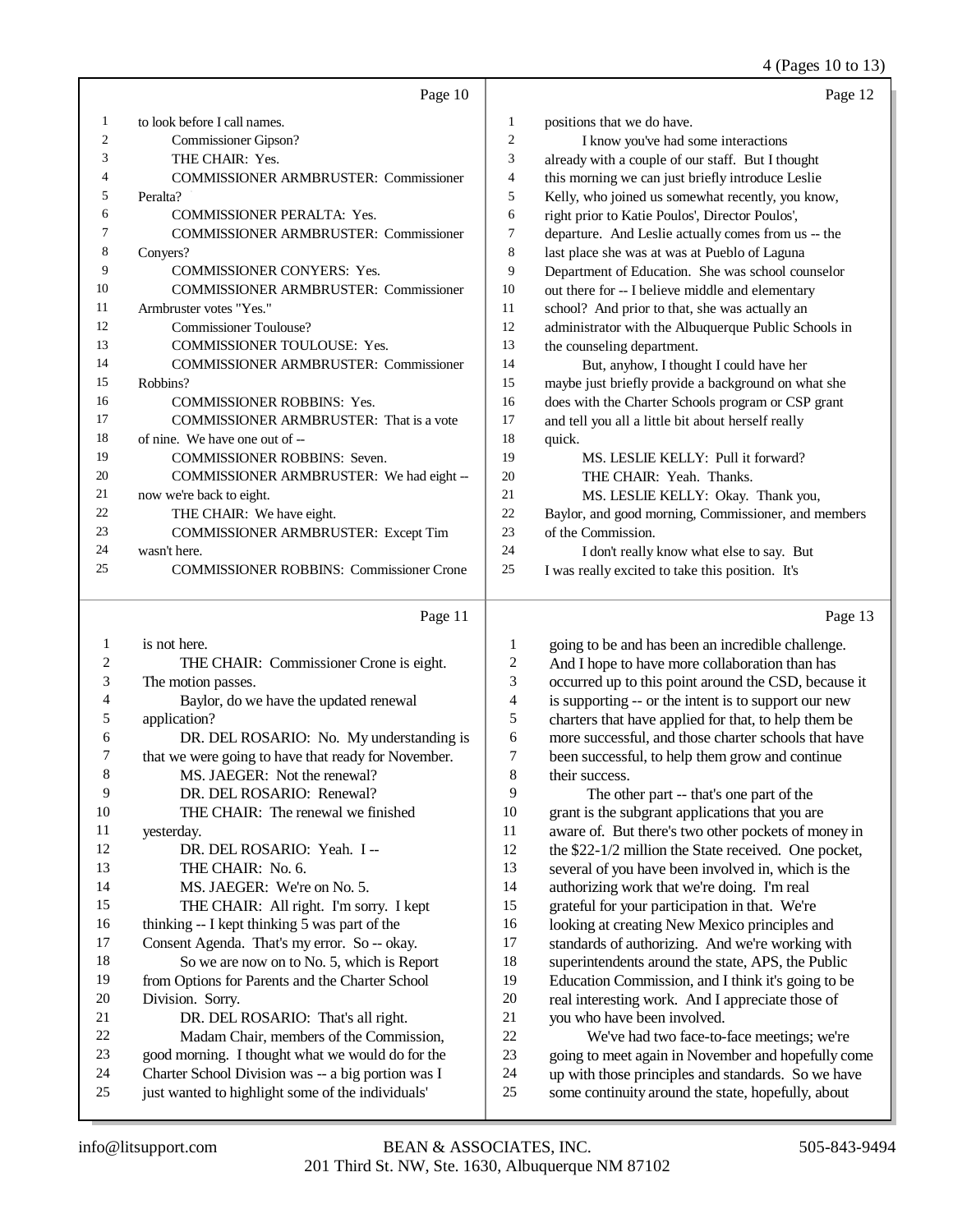|                         |                                                      |                         | 5 (Pages 14 to 17)                                  |
|-------------------------|------------------------------------------------------|-------------------------|-----------------------------------------------------|
|                         | Page 14                                              |                         | Page 16                                             |
| $\mathbf{1}$            | how people are authorizing charter schools and that  | $\mathbf{1}$            | investigating, and I'll do that and get back to you |
| $\overline{c}$          | we can also take a look at our practices and         | 2                       | on that.                                            |
| 3                       | evaluate them.                                       | 3                       | THE CHAIR: I guess they were just                   |
| $\overline{4}$          | And then the third bucket of money is for            | 4                       | figuring, you know, what happens if there's that    |
| 5                       | technical assistance and training to charter         | 5                       | unforeseen -- someone misbehaves, and the school    |
| 6                       | schools. Some of that is money that we are           | 6                       | doesn't get -- not -- you know, for some unforeseen |
| $\boldsymbol{7}$        | contracting with Public Impact to help us with the   | 7                       | reason, it just -- the commencement for operation   |
| 8                       | academic data and framework data analysis and the    | 8                       | can't happen. You know, what --                     |
| 9                       | financial framework. We're looking at that piece,    | 9                       | MS. LESLIE KELLY: I can definitely look             |
| $10\,$                  | but also working with, hopefully, the New Mexico     | $10\,$                  | into that. I mean, the schools are granted          |
| 11                      | Coalition of Charter Schools and staff -- and        | $11\,$                  | multiple-year funding. But each year, the funding   |
| 12                      | myself -- to provide training, technical assistance, | 12                      | is dependent on them meeting their goals for the    |
| 13                      | support, so that schools can be successful; not      | 13                      | prior year. So, you know, unfortunately, at this    |
| 14                      | just -- I've been helping them with the grant        | 14                      | rate, it's been so hard to get them the money, that |
| 15                      | application process. But then once they receive the  | 15                      | hasn't been a concern. But I will definitely check  |
| 16                      | money, where are the holes, where do they need help. | 16                      | into that for you.                                  |
| 17                      | And I think the two new schools,                     | 17                      | THE CHAIR: Okay. Thanks.                            |
| 18                      | Albuquerque Collegiate and Altura, have some very    | 18                      | MS. LESLIE KELLY: You're welcome.                   |
| 19                      | valuable feedback. One, they struggled because the   | 19                      | THE CHAIR: Thank you.                               |
| $20\,$                  | money didn't get to them in time through PED; you    | 20                      | MS. LESLIE KELLY: You're welcome. Thank             |
| $21\,$                  | know, I kind of came in in the middle of it. But,    | $21\,$                  | you.                                                |
| 22                      | also, what do they really need to be successful with | 22                      | DR. DEL ROSARIO: Thanks, Leslie.                    |
| 23                      | dollars in that start-up year. The lessons learned,  | 23                      | Our next item here is just a summary of             |
| 24                      | I think are going to be really valuable.             | 24                      | governing board concerns. I believe you have, in    |
| 25                      | So I have a history with UNM, the                    | 25                      | item 5C, labeled 5C, some of the schools there.     |
|                         | Page 15                                              |                         | Page 17                                             |
| $\mathbf{1}$            | Department of Health, APS. And so I've been excited  | $\mathbf{1}$            | THE CHAIR: Wait a minute. Are we not                |
| $\overline{\mathbf{c}}$ | to be up here. And I am -- we've experienced a lot   | $\overline{c}$          | going to do B?                                      |
| $\mathfrak{Z}$          | of change already and more change to come.           | 3                       | DR. DEL ROSARIO: Oh, yes. Actually,                 |
| $\overline{4}$          | So, anyway, I'm happy to answer any                  | $\overline{\mathbf{4}}$ | let's back up a little bit to update on school      |
| 5                       | questions if you have any.                           | 5                       | closures.                                           |
| 6                       | THE CHAIR: So this is a glass-half-empty             | 6                       | THE CHAIR: You've been around me too                |
| 7                       | question.                                            | $\boldsymbol{7}$        | long. You're skipping stuff.                        |
| 8                       | MS. LESLIE KELLY: Yes.                               | 8                       | DR. DEL ROSARIO: Yes. The -- this --                |
| 9                       | THE CHAIR: And it comes not from me. But             | 9                       | there's a document entitled, "Closure Update"       |
| $10\,$                  | I attended the Implementation Year training. And     | 10                      | Report." I think it might actually be in Item 10,   |
| 11                      | one of the schools had the gloom-and-doom question   | 11                      | but maybe it's still in Item 5 there. Let me        |
| 12                      | of, "What happens if we don't all" -- I mean, let's  | 12                      | double-check. Do you all see it by chance?          |
| 13                      | just think about it. What happens if we don't get    | 13                      | COMMISSIONER ROBBINS: It's in 5.                    |
| 14                      | for whatever reason -- and we've taken the -- and    | 14                      | DR. DEL ROSARIO: It's in 5. Great. Just             |
| 15                      | we've received the grant money.                      | 15                      | a quick update for you all on the two schools,      |
| 16                      | MS. LESLIE KELLY: That's an excellent                | 16                      | Anthony Charter School and SAHQ.                    |
| 17                      | question.                                            | 17                      | Unfortunately, both of those schools have           |
| 18                      | THE CHAIR: Thank you. And I,                         | 18                      | not been closed yet. I've been communicating with   |

- certainly -- that's above my pay grade to have that
- 20 answer. But it is -- you know, it's food for<br>21 thought. It's like --
- 21 thought. It's, like --<br>22 MS. LESLIE
- 22 MS. LESLIE KELLY: It certainly is a<br>23 opensibility. It's -- with the application process
- 23 possibility. It's -- with the application process<br>24 and the rigor and the standards involved. I thin
- 24 and the rigor and the standards involved, I think it<br>25 would be highly unlikely. But that's worth would be highly unlikely. But that's worth
- 

19 some of you all, you, Madam Chair, and counsel,<br>20 about some legal issues happening with Anthony, 20 about some legal issues happening with Anthony,<br>21 with, for example, the portables being affixed 21 with, for example, the portables being affixed<br>22 permanently and things of that nature.

23 And our General Counsel is looking into<br>24 whether that's now another -- or that's now the 24 whether that's now another -- or that's now the<br>25 landlord's property and so forth, if they can still landlord's property and so forth, if they can still

22 permanently and things of that nature.<br>23 And our General Counsel is loo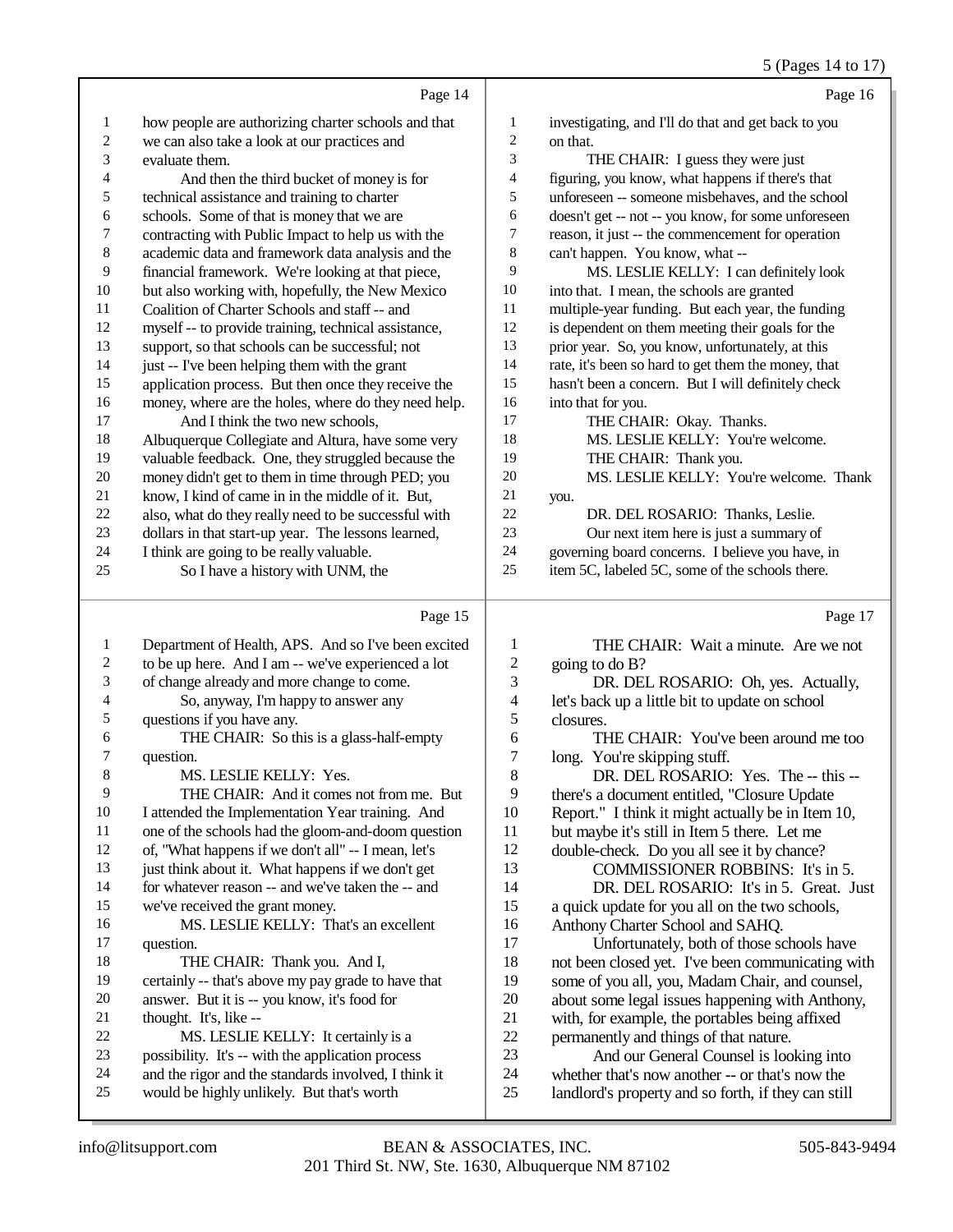### 6 (Pages 18 to 21)

|    | Page 18                                              |    | Page 20                                              |
|----|------------------------------------------------------|----|------------------------------------------------------|
| 1  | be moved. So that's -- that actually is still being  | 1  | PS--has PSCOC signed off on this?                    |
| 2  | looking -- is being looked at still by our General   | 2  | DR. DEL ROSARIO: I'm not aware. I don't              |
| 3  | Counsel here.                                        | 3  | have any paperwork on PSCOC or PSFA.                 |
| 4  | THE CHAIR: Okay. So let me ask. So is                | 4  | THE CHAIR: Right.                                    |
| 5  | part of that conversation the possibility that       | 5  | COMMISSIONER PERALTA: Madam Chair, to my             |
| 6  | because they may be deemed no longer portables, that | 6  | knowledge, this matter hasn't really been brought to |
| 7  | the public utility that owns the land would          | 7  | the attention of the Capital Outlay Council; so I'm  |
| 8  | automatically gain possession of those -- what? --   | 8  | not even really sure that they're aware of it. I     |
| 9  | nine portables on that property?                     | 9  | can maybe funnel that information or these concerns  |
| 10 | DR. DEL ROSARIO: My understanding is                 | 10 | to either Antonio, who is the liaison for PED and    |
| 11 | that's what PED's General Counsel was looking to --  | 11 | sits on the Council, or -- maybe I can find some     |
| 12 | that's one of the things that they're looking to     | 12 | answers.                                             |
| 13 | determine.                                           | 13 | THE CHAIR: Okay. Thank you.                          |
| 14 | THE CHAIR: Interesting.                              | 14 | <b>COMMISSIONER ROBBINS: Commissioner</b>            |
| 15 | COMMISSIONER CABALLERO: And there's a                | 15 | Gipson? Commissioner --                              |
| 16 | legal, then Counselor can -- there's a legal         | 16 | THE CHAIR: Okay.                                     |
| 17 | definition of what becomes part of the -- of the     | 17 | <b>COMMISSIONER ROBBINS:</b> I just had one          |
| 18 | land, and, therefore, stays with the land once they  | 18 | question on this. When you're talking about the      |
| 19 | leave?                                               | 19 | transfer of all inventory to the City of Anthony, in |
| 20 | MS. JAEGER: I have not been in contact               | 20 | our discussion yesterday in the Work Session, we     |
| 21 | with General Counsel for PED; so I'm -- I can't --   | 21 | talked about the first option of transferring        |
| 22 | COMMISSIONER CABALLERO: Just in general              | 22 | inventory being to other State-chartered schools.    |
| 23 | terms, what stays and what can be taken out by a     | 23 | So I'm kind of confused about what's going on here   |
| 24 | lessee.                                              | 24 | with the inventory. First, we need to get a list of  |
| 25 | MS. JAEGER: Those are technical legal                | 25 | inventory, and then determine who would be eligible  |
|    |                                                      |    |                                                      |

#### Page 19

1 questions. 2 THE CHAIR: Okay. 3 DR. DEL ROSARIO: So, unfortunately, I<br>4 hate to say -- use the word "stuck." General 4 hate to say -- use the word "stuck." General<br>5 Counsel, right now, they're wanting to make 5 Counsel, right now, they're wanting to make sure,<br>6 before approval of the Form PED 947, which goes 6 before approval of the Form PED 947, which goes<br>7 through our -- our Capital Outlay Bureau, that 7 through our -- our Capital Outlay Bureau, that<br>8 hasn't been approved because that does involve hasn't been approved because that does involve 9 trying to figure out who owns those portables and 10 such.<br>11 I did -- I did speak with the Mayor of 12 Anthony. And I did say that we -- as soon as I hear 13 a word about the status of the property there, 14 whether it could be transferred to them or not -- 15 that is what the school's governing council had -- 16 had decided on -- I would update them on our PED<br>17 General Counsel's findings. General Counsel's findings. 18 THE CHAIR: So we talked briefly about<br>19 this vesterday during the Work Session. And I'n this yesterday during the Work Session. And I'm 20 still a little confused. Has PSCOC not signed off<br>21 on that because it's still mired in PED Legal? Or 21 on that because it's still mired in PED Legal? Or 22 have they previously signed off on it, and now 22 have they previously signed off on it, and now<br>23 there's additional legal concerns that have com there's additional legal concerns that have come up 24 now that it's -- seems to be understood that at 25 least a number of them are no longer portable least a number of them are no longer portable? Has Page 21 1 to receive that in a prioritized order.<br>2 THE CHAIR: Okay, So I spo 2 THE CHAIR: Okay. So I spoke with the<br>3 vendor, who has the contract to close. And when vendor, who has the contract to close. And when I 4 spoke to them, that was my -- and this was easily a<br>5 month ago, and I expressed my concern, the answer 5 month ago, and I expressed my concern, the answer<br>6 that I received at that time -- because it was my 6 that I received at that time -- because it was my<br>
7 understanding that it had always been, prior to 7 understanding that it had always been, prior to<br>8 this, that that inventory went first to charters. this, that that inventory went first to charters, 9 then other -- then the district -- the vendor told<br>10 me that they complied with the requirement by 10 me that they complied with the requirement by simply<br>11 contacting Gadsden School District and asking them contacting Gadsden School District and asking them 12 if they wanted the materials; and, therefore, their 13 obligation was satisfied. That's what I was told by 14 the vendor. 15 When I expressed extreme concern over the 16 fact that there's at least three computer labs<br>17 sitting in those portables -- as well as the sitting in those portables -- as well as the 18 textbooks -- that a municipality is going to have no<br>19 use for plus the in all likelihood federally use for, plus the, in all likelihood, federally 20 funded kitchen equipment, I was told that they<br>21 complied with what needed to be done. 21 complied with what needed to be done.<br>22 So that has engaged in a converse 22 So that has engaged in a conversation<br>23 where our counsel has attempted, on several where our counsel has attempted, on several 24 occasions, to try to get in touch with PED General 25 Counsel, and those calls have gone unanswered.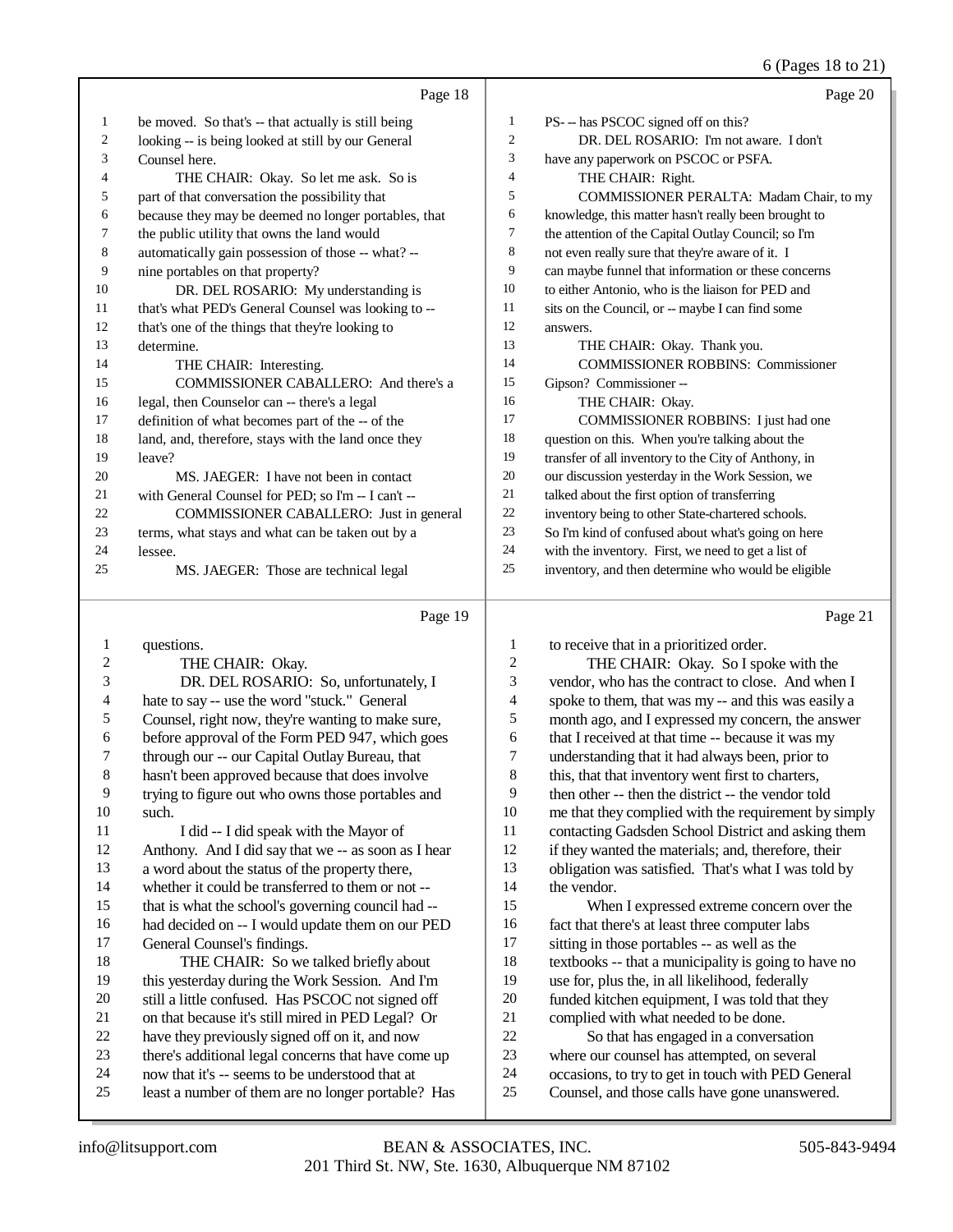$7 (D<sub>2008</sub> 22 to 25)$ 

|                |                                                      |                | $(1 \text{ ages } 22 \text{ to } 2)$                 |
|----------------|------------------------------------------------------|----------------|------------------------------------------------------|
|                | Page 22                                              |                | Page 24                                              |
| 1              | So it's been very frustrating.                       | 1              | And, truly -- and I'm not the lawyer -- but their    |
| $\overline{2}$ | The City of Anthony has a very det--- on             | $\overline{c}$ | assets, they did own. They had outright ownership    |
| 3              | that -- part of the reason why we believe the        | 3              | of the portables. But in my mind, they don't own     |
| $\overline{4}$ | appraisal of several of those portables has come out | 4              | the computers, the textbooks, and all that           |
| 5              | so high -- which has mired this a little bit more -- | 5              | equipment. That was obtained and purchased with      |
| 6              | is because of the equipment that's inside the        | 6              | State money, and that's the property of the State.   |
| 7              | buildings, you know.                                 | 7              | That's not their assets.                             |
| 8              | And according to the vendor, they told me            | 8              | The portables, absolutely, because they              |
| 9              | that everything is being conveyed to the City of     | 9              | did have clear title to those. But everything else,  |
| 10             | Anthony, when we have two schools that just opened.  | 10             | that's not -- they don't own all that. So if it      |
| 11             | So that is -- that is one of the reasons why I've    | 11             | says "assets," then it should just be the portables. |
| 12             | been working to try to get in conversation with the  | 12             | Okay. Thank you.                                     |
| 13             | City of Anthony, so that perhaps, on our own, we     | 13             | DR. DEL ROSARIO: And the SAHQ situation,             |
| 14             | can -- but I'll be honest with you. They want those  | 14             | a little bit different. Again, it's not quite        |
| 15             | computers.                                           | 15             | closed yet. The contractor, or the vendor, did get   |
| 16             | So I don't think -- if they get full title           | 16             | a chance to do a walk-through. And the vendor does   |
| 17             | to them, we're not going to be able to negotiate a   | 17             | have an inventory list. She got a chance to walk     |
| 18             | settlement; but anything else that we could get, the | 18             | through. The landlord did allow that on              |
| 19             | schools would be able to use. But at this moment in  | 19             | September 20th.                                      |
| 20             | time, I'm very concerned that the computers, in      | 20             | Unfortunately, there is still -- the                 |
| 21             | particular, are going to go -- no offense to senior  | 21             | landlord -- there are still issues around            |
| 22             | citizens -- to a senior citizen center that the City | 22             | allegations that the school had damaged some of the  |
| 23             | of Anthony wants to open, and that I'm concerned     | 23             | property. And so right now, PED's General Counsel    |
| 24             | about property that's -- that was purchased with     | 24             | is looking to obtain a writ of replevin.             |
| 25             | federal monies when we're ultimately responsible for | 25             | And the -- the School Budget and Finance             |
|                | Page 23                                              |                | Page 25                                              |
| 1              | the closure of the schools.                          | $\mathbf{1}$   | Analysis Bureau director did meet with that          |
| 2              | So it's -- it's disconcerting at this                | $\mathfrak{2}$ | landlord, along with one of our representatives and  |
| 3              | time. And that's why we felt we needed to truly      | 3              | CSD, on October 3rd. And that was conveyed to        |
| $\overline{4}$ | take a look at that closure policy and make sure     | $\overline{4}$ | them -- conveyed to her.                             |

24 general.<br>25 TI

 $\frac{7}{8}$  schools.

5 that our hands were in it more; because it didn't --<br>6 it absolutely has not gone well with these last two it absolutely has not gone well with these last two

9 DR. DEL ROSARIO: For sure, the governing<br>10 council meeting minutes for Anthony indicated there 10 council meeting minutes for Anthony indicated there<br>11 was -- the gifting to Anthony. I want to say, back 11 was -- the gifting to Anthony, I want to say, back<br>12 in April. And I think it's absolutely needed, the in April. And I think it's absolutely needed, the

closure procedure, and specifying where those

18 inside the portables, are conveyed? That's my<br>19 ouestion

21 I didn't see portables in there. I saw, I think,<br>22 "assets." the term "assets."

20 DR. DEL ROSARIO: Yeah. My recollection,<br>21 I didn't see portables in there. I saw. I think.

23 COMMISSIONER PERALTA: That's pretty<br>24 general.

THE CHAIR: Yeah, that's pretty general.

 THE CHAIR: But my question is, does the 16 governance council meeting clearly state that the 17 portables or the protables and all the property portables, or the portables and all the property

inventory assets should go.

22 "assets," the term "assets."<br>23 COMMISSIONER

question.

COMMISSIONER ROBBINS: Thank you.

5 THE CHAIR: Okay. So all of the -- none<br>6 of the inventory has been taken out of --

10 THE CHAIR: SAHQ. Okay. Thank you.<br>11 DR. DEL ROSARIO: Just the last piece for

 the closure update, you know, we had contacted a couple of potential vendors from CES to ACES. We know that one, ACES, will actually be providing a bid on closure services at some time in the next 16 couple of weeks or so. So we're looking forward to 17 that.

18 THE CHAIR: Is there an RFP out on that?<br>19 DR DEL ROSARIO: There is not DR. DEL ROSARIO: There is not.

20 THE CHAIR: So how are they replying to a --

DR. DEL ROSARIO: Well, they're a

22 DR. DEL ROSARIO: I guess I shouldn't say<br>23 bids. A proposal.

DR. DEL ROSARIO: Just the last piece for

6 of the inventory has been taken out of --<br>7 DR. DEL ROSARIO: They have 7 DR. DEL ROSARIO: They have not.<br>8 THE CHAIR: -- Anthony -- okay THE CHAIR: -- Anthony -- okay.

9 DR. DEL ROSARIO: Or SA --<br>10 THE CHAIR: SAHO. Okav. T

that.

bids. A proposal. THE CHAIR: Okay.

 $\frac{21}{22}$  a --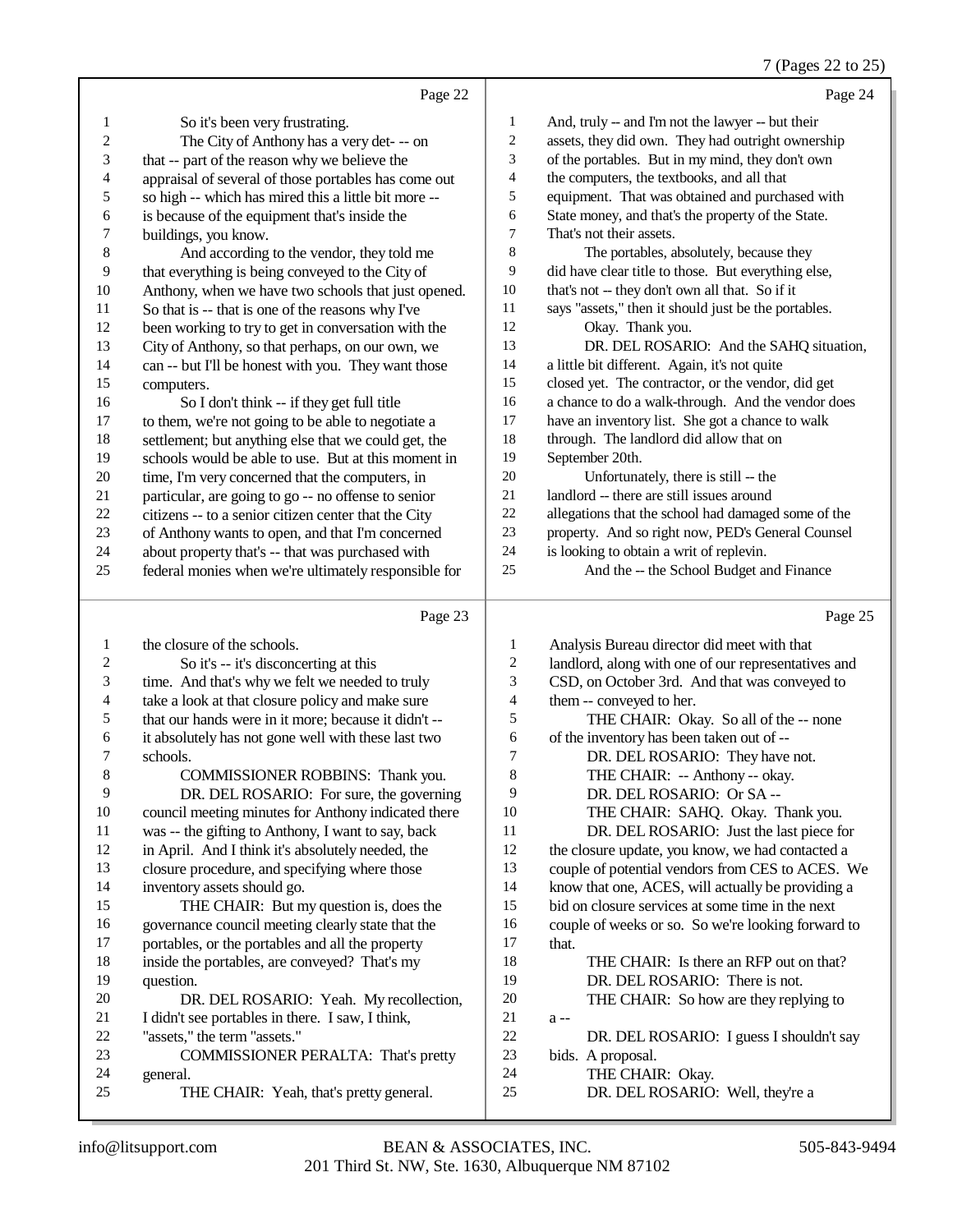## 8 (Pages 26 to 29)

## Page 26

|                | Page 26                                              |                | Page 28                                              |
|----------------|------------------------------------------------------|----------------|------------------------------------------------------|
| -1             | cooperative.                                         | 1              | MS. ABBY LEWIS: Good morning. Thank you,             |
| $\overline{2}$ | THE CHAIR: Right. Okay.                              | $\overline{c}$ | Madam Chair. Thank you, Commissioners. Let me get    |
| 3              | DR. DEL ROSARIO: Were there any                      | 3              | closer to the mic here. There we go.                 |
| $\overline{4}$ | questions? Other questions?                          | $\overline{4}$ | My name is Abby Lewis, and I am the                  |
| 5              | THE CHAIR: Well, I -- I guess my only                | 5              | attorney for North Valley Academy. I'd like to give  |
| 6              | concern is without our closure policy being          | 6              | you a little bit of history about how we got here    |
| $\tau$         | completed, I think it's difficult to -- you know --  | $\overline{7}$ | today. The form that is in front you, which I also   |
| 8              | and I would hope that because it is our policy and   | 8              | have in front of me -- and I brought copies if       |
| 9              | our procedures, that whoever -- that we have some    | 9              | anyone needs them -- the form is legally             |
| 10             | input on -- with the vendor.                         | 10             | problematic, because it uses a word not used by the  |
| 11             | DR. DEL ROSARIO: No. Absolutely.                     | 11             | statute.                                             |
| 12             | THE CHAIR: Okay. Thank you.                          | 12             | The word "assurances" is used in the                 |
| 13             | <b>COMMISSIONER TOULOUSE: Madam Chair?</b>           | 13             | statute; yet the word "certify" is used here.        |
| 14             | Baylor, is -- are they attempting to do a            | 14             | The use of the word "certify" in this                |
| 15             | sole-source procurement? Is that what we're          | 15             | context is a different term of art than the word     |
| 16             | attempting to do with that?                          | 16             | "assurances" and carries different legal             |
| 17             | DR. DEL ROSARIO: I don't think it's                  | 17             | connotations, requirements, and liabilities.         |
| 18             | sole-source.                                         | 18             | Let me give you a real-world example. one            |
| 19             | <b>COMMISSIONER TOULOUSE:</b> Because I think        | 19             | person gives another person an engagement ring.      |
| 20             | that's about the only way you could do it without an | 20             | This is an assurance that they're going to get       |
| 21             | RFP. You could sole-source something like this,      | 21             | married. This is different from a marriage           |
| 22             | because there aren't many that could do it, if you   | 22             | certificate, which carries very different legal      |
| 23             | could justify it's a sole-source.                    | 23             | requirements and liabilities, than giving someone an |
| 24             | But it needs to be defined that way;                 | 24             | engagement ring.                                     |
| 25             | otherwise, I'm very uncomfortable with this          | 25             | I originally brought this concern of the             |
|                | Page 27                                              |                | Page 29                                              |

### ige

| $\perp$ | procedure. It's part of the problem of the rift     | 1  | school to the attention of the Commission via its    |
|---------|-----------------------------------------------------|----|------------------------------------------------------|
| 2       | between us and PED that you're stuck right in the   | 2  | designee in August. And in collaborating with the    |
| 3       | middle of.                                          | 3  | designee, I was told this would be addressed at the  |
| 4       | DR. DEL ROSARIO: Well, let me check with            | 4  | Work Session yesterday.                              |
| 5       | Procurement on that and make sure we follow up on   | 5  | This did not happen. But the Commission              |
| 6       | protocol.                                           | 6  | did say at the Work Session that it would take this  |
| 7       | COMMISSIONER TOULOUSE: Thank you very               | 7  | form up at its November meeting.                     |
| 8       | much.                                               | 8  | So the statute, at $22-8B-9B(6)$ , says that         |
| 9       | THE CHAIR: Thanks.                                  | 9  | the contract, which isn't what we're dealing with    |
| 10      | DR. DEL ROSARIO: Moving on to governing             | 10 | here now; North Valley's contract is three years     |
| 11      | body concerns, we do have five schools that are     | 11 | old. But it says that, "The contract shall include   |
| 12      | listed, the summary of governing body concerns on   | 12 | signed assurances from the charter school's          |
| 13      | item 5C there in front of you.                      | 13 | governing body members regarding compliance with all |
| 14      | One of them was taken off, DEAP, who's now          | 14 | federal and state laws governing organizational,     |
| 15      | in compliance, as stated earlier.                   | 15 | programmatic, and financial requirements applicable  |
| 16      | The description of -- of some of the items          | 16 | to charter schools."                                 |
| 17      | that have not been completed for the remaining five | 17 | So let's take one of these assurances as             |
| 18      | schools are actually listed there.                  | 18 | an example. And, again, if you don't have it in      |
| 19      | THE CHAIR: Commissioners, any questions             | 19 | front of you, I have copies for everyone.            |
| 20      | on -- I don't know if -- yeah. We do have a couple  | 20 | THE CHAIR: We do.                                    |
| 21      | of schools here. So let's see. I don't believe we   | 21 | MS. ABBY LEWIS: Okay. So No. 7.                      |
| 22      | have anyone from Aldo Leopold here. No, I didn't    | 22 | In order to truly certify rather than                |
| 23      | see anyone. And there is no one from Hózhó, I       | 23 | assure that the charter school comply with all       |
| 24      | believe. No.                                        | 24 | applicable state and federal laws and rules related  |
| 25      | North Valley?                                       | 25 | to identifying and providing special education       |
|         |                                                     |    |                                                      |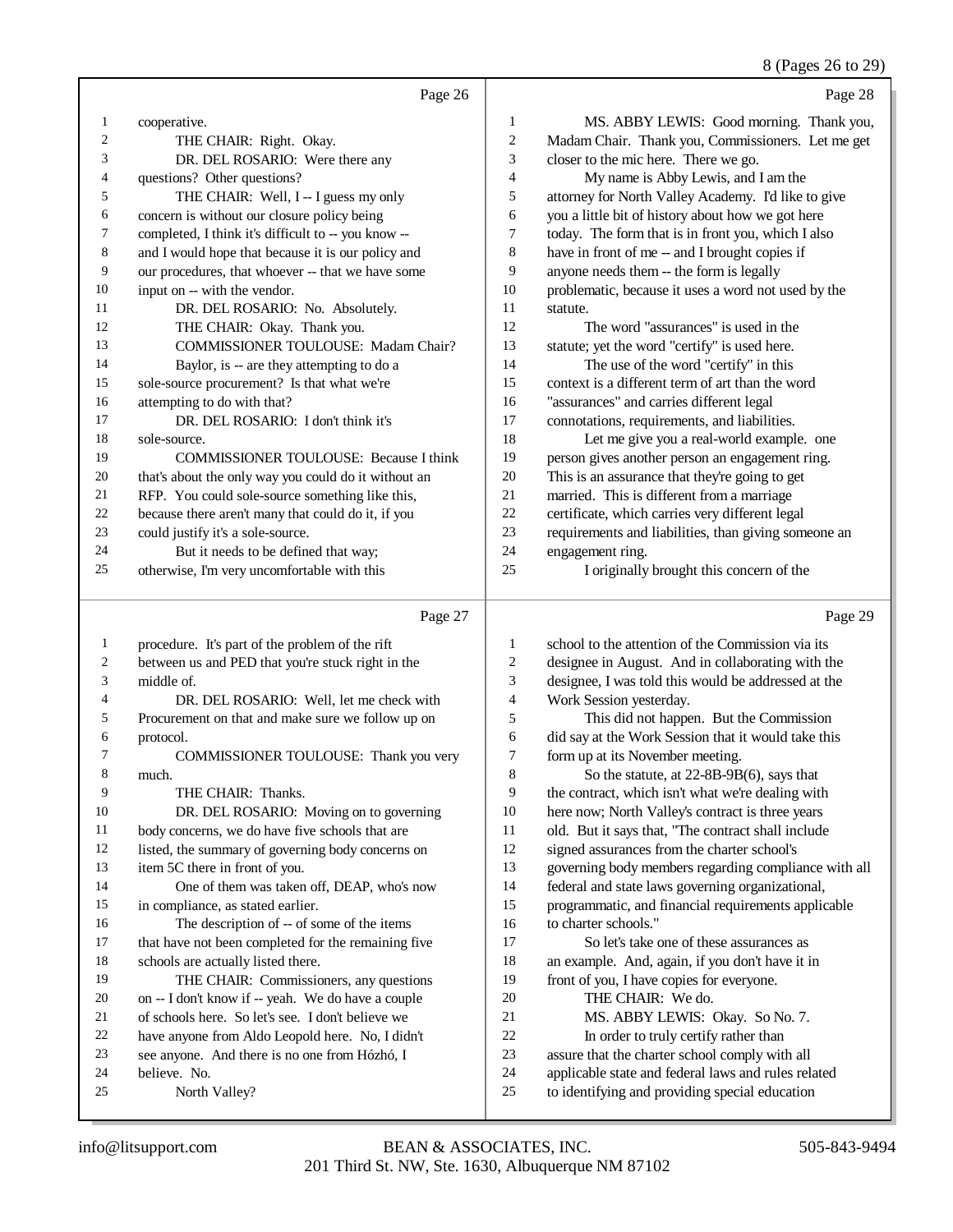9 (Pages 30 to 33)

|                         | Page 30                                              |                          | Page 32                                              |
|-------------------------|------------------------------------------------------|--------------------------|------------------------------------------------------|
| $\mathbf{1}$            | services, a governing board member would need to be  | $\mathbf{1}$             | that.                                                |
| $\overline{\mathbf{c}}$ | present at, review, and follow up with each and      | $\mathfrak{2}$           | MS. ABBY LEWIS: When I mentioned the                 |
| 3                       | every IEP to be sure it's kept up to date.           | 3                        | contract, it's because this provision of the statute |
| 4                       | This is outside of what is appropriate and           | $\overline{\mathcal{A}}$ | is in relation to the contract, rather than as kind  |
| 5                       | even legal for a governing board member to be doing. | 5                        | of a rolling form that gets sent out. It's supposed  |
| 6                       | I brought this form with very simple                 | 6                        | to be part of the contract between the school and    |
| 7                       | suggestions. I'm just asking for two words, just     | $\tau$                   | the PEC.                                             |
| 8                       | striking "certify" and making it "assurance," just   | $\,$ 8 $\,$              | THE CHAIR: Thank you.                                |
| 9                       | so it's in alignment with the statute; because, as   | 9                        | MS. ABBY LEWIS: Thank you.                           |
| 10                      | I've said, these two words have very different legal | 10                       | THE CHAIR: Is there anyone here from                 |
| 11                      | meanings. And the statute used the word "assure."    | 11                       | Red River Valley? Oh.                                |
| 12                      | So because the school has been trying, in            | 12                       | MS. KIMBERLY RITTERHOUSE: Good morning.              |
| 13                      | good faith, to resolve this issue collaboratively    | 13                       | I'm the new administrator at Red River Valley        |
| 14                      | since August, and because at its Work Session        | 14                       | Charter School this year. And I filled out forms     |
| 15                      | yesterday, the Commission did say it would look at   | 15                       | for a governance council change.                     |
| 16                      | this form in its November meeting, I ask that a      | 16                       | THE CHAIR: Before you continue, could you            |
| 17                      | Letter of Concern not be sent before the Commission  | 17                       | just state your name for the record?                 |
| 18                      | can take up this form for possible revision.         | 18                       | MS. KIMBERLY RITTERHOUSE: I'm sorry.                 |
| 19                      | Thank you.                                           | 19                       | Kimberly Ritterhouse, R-I-T-T-E-R-H-O-U-S-E.         |
| 20                      | THE CHAIR: Thank you.                                | 20                       | So I filled out the wrong forms for a                |
| 21                      | MS. ABBY LEWIS: Happy to answer any                  | 21                       | governance council change. I should have used the    |
| 22                      | questions.                                           | $22\,$                   | new ones that were sent by Ms. Laurel Pierce. And I  |
| 23                      | THE CHAIR: Any questions?                            | 23                       | failed to do so. So I rectified it and got it        |
| 24                      | MS. JAEGER: So, Madam Chair and                      | 24                       | submitted to Ms. Woerner by the deadline of the      |
| 25                      | Commissioners, because there is a legitimate legal   | 25                       | 11th, which was yesterday. And I brought copies      |
|                         | Page 31                                              |                          | Page 33                                              |
|                         |                                                      |                          |                                                      |
| 1                       | question, and, through Counsel Lewis, she's willing  | $\mathbf{1}$             | today just to make sure that we can move forward.    |
| 2                       | to negotiate, my recommendation is that we take      | $\overline{c}$           | THE CHAIR: Okay. If -- Laurel, have you              |
| 3                       | North Valley Academy off the list for sending the    | 3                        | seen them?                                           |
| 4                       | second Notice of Concern so that we can resolve      | 4                        | MS. LAUREL PIERCE: I have not seen those             |
| 5                       | this.                                                | 5                        | particular documents. I -- the question -- they're   |
| 6                       | And if we can get the resolution and have            | 6                        | kind of in an odd situation because of the           |
| 7                       | your client sign it, that would take care of the     | 7                        | resignation. They didn't send the resignation        |
| 8                       | issue.                                               | 8                        | letter, so that put them out of compliance. But the  |
| $\mathbf Q$             | MS. ABBY LEWIS: Yes. ma'am.                          | 9                        | new membership still has until the 17th for the      |

### Madam Chair, Ami, thank you. Yes, it would be -- it would allow me, with a clear legal conscious, to advise my client to sign this. Yes, ma'am. Just those two words, just the two words; because as a -- you know, unfortunately, for better or worse, I'm a lawyer. So these words mean something to me and to my client. 17 THE CHAIR: Thank you.

- MS. ABBY LEWIS: Yeah. COMMISSIONER ROBBINS: I just have a question, that you said that the contract uses the term "assurance." 22 MS. ABBY LEWIS: The statute, yes, sir.<br>23 And I've got that if you'd like to see it. And I've got that if you'd like to see it.
- COMMISSIONER ROBBINS: The statute. Okay. I was confused. I thought you said the contract has
- MS. KIMBERLY RITTERHOUSE: Thank you.

satisfied with that letter; so we're -- okay.

documentation to be submitted.

letter?

22 or the 17th. So...<br>23 THE CHAI

 So they're not out of compliance as far as seating the new member; but they are out of compliance for the resignation of the first member. 14 THE CHAIR: Do you have the resignation

my naivete, I failed to submit it. I apologize.

MS. KIMBERLY RITTERHOUSE: I do. And in

 MS. LAUREL PIERCE: That would put them in compliance for the resignation portion. If those documents have been submitted, they've not made it 21 to me yet; but they have until, I believe, the 16th or the 17th. So.

THE CHAIR: But the issue for here is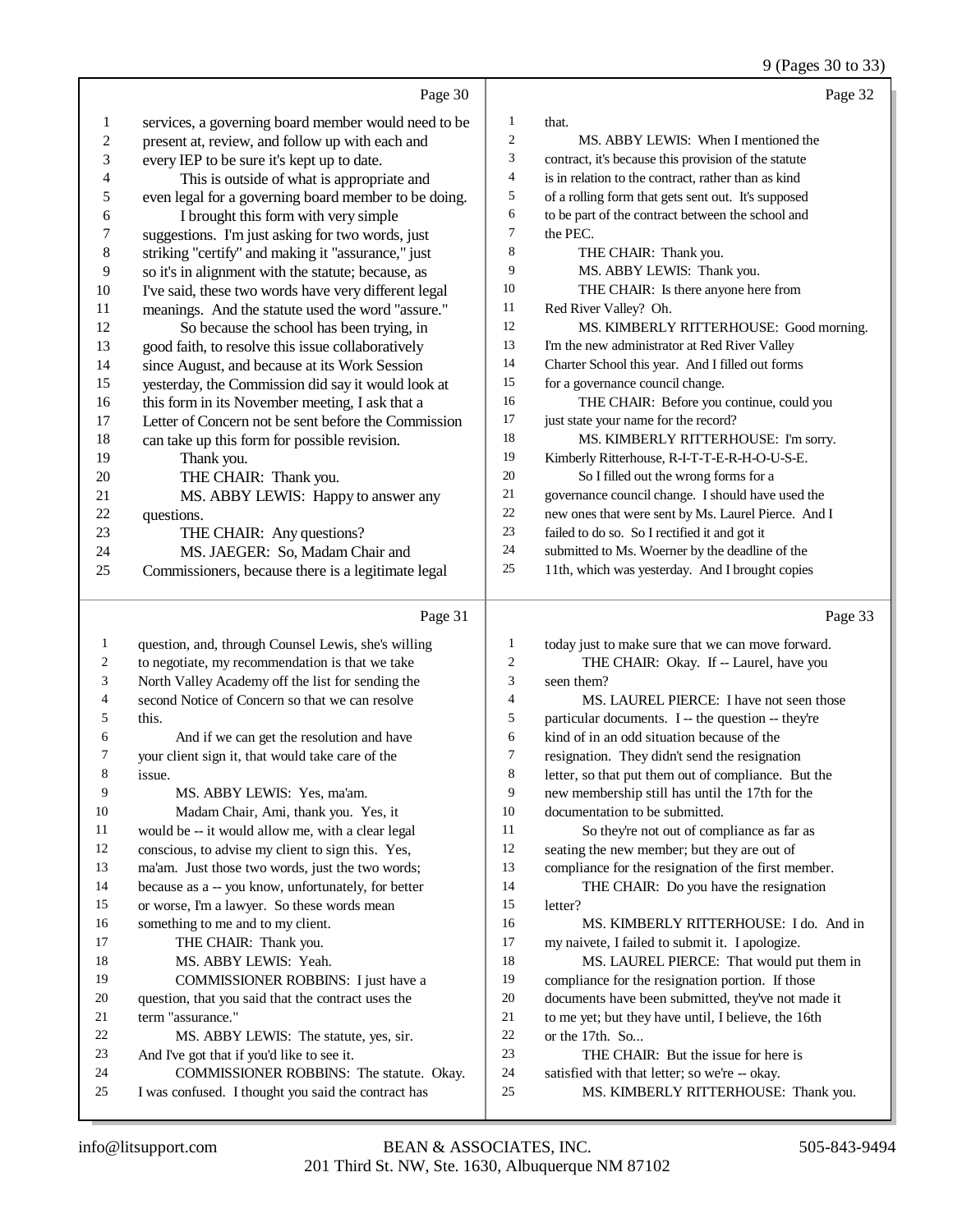10 (Pages 34 to 37)

|              | Page 34                                                                |                          | Page 36                                                                                      |
|--------------|------------------------------------------------------------------------|--------------------------|----------------------------------------------------------------------------------------------|
| $\mathbf{1}$ | THE CHAIR: Thank you. And welcome.                                     | $\mathbf{1}$             | DR. RAY GRIFFIN: Just no response -- no                                                      |
| 2            | MS. KIMBERLY RITTERHOUSE: Thank you.                                   | $\sqrt{2}$               | response on the part of our board?                                                           |
| 3            | THE CHAIR: And I know there's someone                                  | 3                        | THE CHAIR: Right.                                                                            |
| 4            | here from Turquoise Trail.                                             | $\overline{4}$           | DR. RAY GRIFFIN: I will communicate that                                                     |
| 5            | DR. RAY GRIFFIN: Good morning,                                         | 5                        | message to them when we meet next week.                                                      |
| 6            | Madam Chair, members of the Commission. I'm Ray                        | 6                        | THE CHAIR: And I understand busy-ness and                                                    |
| 7            | Griffin, Turquoise Trail Charter School                                | 7                        | paperwork. But we have statutory requirements as                                             |
| 8            | administrator. And I think there are two items that                    | 8                        | well.                                                                                        |
| 9            | we are out of compliance with, as far as I know.                       | 9                        | DR. RAY GRIFFIN: Absolutely.                                                                 |
| 10           | One is that one of our board members that                              | 10                       | THE CHAIR: And some of this is -- to                                                         |
| 11           | we do not have the proper resignations from, we                        | 11                       | qualify as Board of Finances, often. And we can't                                            |
| 12           | believe she's left the state, and all attempts to                      | 12                       | allow a school to not -- to let that lapse. So it                                            |
| 13           | contact her have failed.                                               | 13                       | goes beyond busy-ness and paperwork.                                                         |
| 14           | So one of our questions is how can we sort                             | 14                       | DR. RAY GRIFFIN: Understand and apologize                                                    |
| 15           | of have an affidavit that we have tried to get -- we                   | 15                       | on behalf of the board. And I'll communicate that                                            |
| 16           | have a resignation e-mail from her. But, you know,                     | 16                       | directly. Thank you. Sure --                                                                 |
| 17           | the proper forms and the signatures -- is that                         | 17                       | THE CHAIR: Thank you.                                                                        |
| 18           | correct?                                                               | 18                       | DR. RAY GRIFFIN: - Chair Gipson.                                                             |
| 19           | MS. LAUREL PIERCE: Actually, that's not                                | 19                       | THE CHAIR: I appreciate it. Thank you.                                                       |
| $20\,$       | what we're missing. Turquoise Trail, I show that we                    | 20                       | DR. RAY GRIFFIN: We're communicating with                                                    |
| $21\,$       | need a Certificate of Assurances by Mr. Wallace and                    | 21                       | Laurel. So I will communicate the responsibility                                             |
| $22\,$       | the Statements to Consult with PED signed by                           | 22                       | and the urgency to our board as directly as needed                                           |
| 23           | Stephanie Slone. She's the only member?                                | 23                       | to get this matter back into compliance.                                                     |
| 24           | DR. RAY GRIFFIN: Yes. Stephanie Slone is                               | 24                       | THE CHAIR: Because this is not just the                                                      |
| 25           | the one we can't reach. That's correct. She's                          | 25                       | first notice. This is the second notice. So we're                                            |
|              |                                                                        |                          |                                                                                              |
|              | Page 35                                                                |                          | Page 37                                                                                      |
| $\mathbf{1}$ |                                                                        | 1                        |                                                                                              |
| 2            | resigned.<br>MS. LAUREL PIERCE: I wasn't aware of                      | $\overline{c}$           | heading towards a notification of breach of<br>contract.                                     |
| 3            | that.                                                                  | 3                        | DR. RAY GRIFFIN: I will make sure they                                                       |
| 4            | DR. RAY GRIFFIN: So I'm here to tell you                               | $\overline{\mathcal{L}}$ | get that language and apologize on behalf of the                                             |
| 5            | that we are going to try very hard to get the proper                   | 5                        | school for not reaching -- or not doing -- exactly                                           |
| 6            | signatures and the forms and the compliance issues.                    | 6                        | what we're supposed to in the right amount of time.                                          |
| 7            | It's a matter of, I would just call it busy-ness and                   | 7                        | So that's why I wanted to be here today to make sure                                         |
| 8            | paperwork, that we just haven't been able to quite                     | $\,$ 8 $\,$              | I communicated. I have no intention of not                                                   |
| 9            | get together. But we have our board secretary                          | 9                        | complying. So we'll get this straightened out.                                               |
| $10\,$       | working hard and communicating consistently, and our                   | 10                       | THE CHAIR: Okay. Thank you so much.                                                          |
| 11           | intent is to comply.                                                   | 11                       | DR. RAY GRIFFIN: Okay. Thank you.                                                            |
| 12           | I would echo the North Valley Academy                                  | 12                       | THE CHAIR: Laurel, we still don't have --                                                    |
| 13           | lawyer and her comments that our board has had a                       | 13                       | we don't have any confirmation about Aldo Leopold,                                           |
| 14           | lengthy discussion about the form, wants to comply.                    | 14                       | do we? I've retrieved -- and I can't find it. So                                             |
| 15           | But if this issue is going to be brought up in                         | 15                       | maybe it was my imagination.                                                                 |
| 16           | November, we will await any changes in the word                        | 16                       | MS. LAUREL PIERCE: You were copied on the                                                    |
| 17           | "certify" and things like that. And --                                 | 17                       | original e-mail.                                                                             |
| 18           | THE CHAIR: Okay. I appreciate that. But                                | 18                       | THE CHAIR: That, I have. But this was is                                                     |
| 19           | that was never communicated to us, that there had --                   | 19                       | something I know I received from Aldo Leopold.                                               |
| 20           | that at any point in time, there was a concern over                    | 20                       | MS. LAUREL PIERCE: By charter laws, it's                                                     |
| 21           | the signing of the document for assurances. So that                    | 21                       | not mine.                                                                                    |
| $22\,$       | is problematic.                                                        | $22\,$                   | THE CHAIR: But I can't -- if we do this,                                                     |
| 23           | DR. RAY GRIFFIN: Okay.                                                 | 23                       | they can forward it again. Okay. Thank you.                                                  |
| 24<br>25     | THE CHAIR: That there was no<br>communication. There was just a worry. | 24<br>25                 | All right. I don't know. Commissioners,<br>this packet that you received, the motions are in |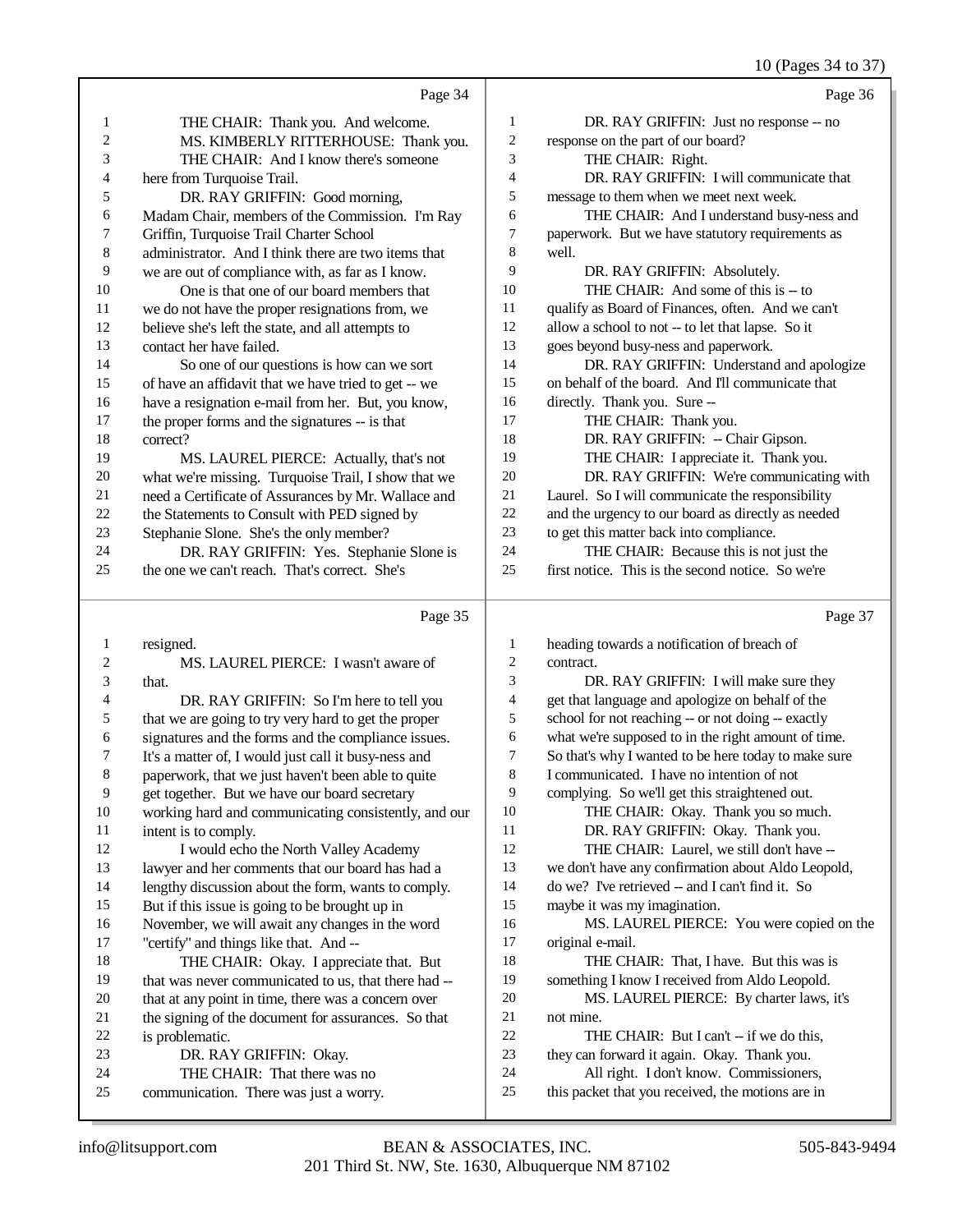## 11 (Pages 38 to 41)

|          | Page 38                                                                    |                | Page 40                                                                           |
|----------|----------------------------------------------------------------------------|----------------|-----------------------------------------------------------------------------------|
| 1        | there.                                                                     | 1              | is.                                                                               |
| 2        | It says Agenda Item, Executive Summary.                                    | $\mathfrak{2}$ | THE CHAIR: Can we take a short break?                                             |
| 3        | So all of the motions are in there, with a reminder                        | 3              | COMMISSIONER RUIZ: Yes. Thank you.                                                |
| 4        | that North Valley and Red River are not going to                           | $\overline{4}$ | THE CHAIR: Let's try to do it in ten.                                             |
| 5        | be -- should not be included in the motion, okay?                          | 5              | (Recess taken, 9:57 a.m. to 10:15 a.m.)                                           |
| 6        | Do I have a motion?                                                        | 6              | THE CHAIR: We are on to Item No. 8, which                                         |
| 7        | (No response.)                                                             | $\tau$         | $is -$                                                                            |
| 8        | THE CHAIR: If not, I'll do it.                                             | $\,$ 8 $\,$    | MS. JAEGER: Are we going to do 6?                                                 |
| 9        | Okay. I move that the Public Education                                     | 9              | COMMISSIONER PERALTA: No, we haven't done                                         |
| 10       | Commission send a second notice Letter of Concern.                         | 10             | 6.                                                                                |
| 11       | informing the school that failure to timely provide                        | 11             | THE CHAIR: Oh, I said it. But we have to                                          |
| 12       | the documents may result in Notice of Breach to the                        | 12             | go back. So I've done half of 6.                                                  |
| 13       | following schools: Aldo Leopold High School, Hózhó                         | 13             | We are, on, once again, to the Notice of                                          |
| 14       | Academy, and Turquoise Trail Community Charter.                            | 14             | Intent, which is -- as I mentioned before, it's                                   |
| 15       | COMMISSIONER ROBBINS: Second.                                              | 15             | really just the date, updating. There's no                                        |
| 16       | THE CHAIR: There's a second by                                             | 16             | significant changes to the Notice of Intent.                                      |
| 17       | Commissioner Robbins.                                                      | 17             | So are there any questions regarding the                                          |
| 18       | Any discussion?                                                            | 18             | NOI that will be posted?                                                          |
| 19       | (No response.)                                                             | 19             | COMMISSIONER ARMBRUSTER: I'm sorry,                                               |
| 20       | THE CHAIR: Commissioner Armbruster?                                        | 20             | Madam-                                                                            |
| 21       | <b>COMMISSIONER ARMBRUSTER: Commissioner</b>                               | 21             | THE CHAIR: Uh-huh?                                                                |
| 22       | Toulouse?                                                                  | 22             | COMMISSIONER ARMBRUSTER: We did have a                                            |
| 23       | <b>COMMISSIONER TOULOUSE: Yes.</b>                                         | 23             | few words that were changed, but not a big change in                              |
| 24       | <b>COMMISSIONER ARMBRUSTER: Commissioner</b>                               | 24             | terms of "will" and "must." But other than that and                               |
| 25       | Ruiz?                                                                      | 25             | the date, I don't think --                                                        |
|          |                                                                            |                |                                                                                   |
|          |                                                                            |                |                                                                                   |
|          | Page 39                                                                    |                | Page 41                                                                           |
| 1        |                                                                            | 1              |                                                                                   |
| 2        | <b>COMMISSIONER RUIZ: Yes.</b>                                             | $\overline{c}$ | COMMISSIONER CABALLERO: So move to                                                |
| 3        | <b>COMMISSIONER ARMBRUSTER: Commissioner</b>                               | 3              | approve.                                                                          |
| 4        | Conyers?                                                                   | $\overline{4}$ | COMMISSIONER ROBBINS: Madam Chair --                                              |
| 5        | COMMISSIONER CONYERS: Yes.                                                 | 5              | I'll -- you have made the motion?<br><b>COMMISSIONER CABALLERO: So move to</b>    |
| 6        | <b>COMMISSIONER ARMBRUSTER: Commissioner</b>                               | 6              |                                                                                   |
| 7        | Armbruster votes "Yes."<br><b>Commissioner Peralta?</b>                    | $\overline{7}$ | approve.<br><b>COMMISSIONER ROBBINS:</b> You have to read                         |
| 8        |                                                                            | 8              | the language.                                                                     |
| 9        | COMMISSIONER PERALTA: Yes.<br><b>COMMISSIONER ARMBRUSTER: Commissioner</b> | 9              |                                                                                   |
| 10       | Caballero?                                                                 | 10             | COMMISSIONER CABALLERO: Go ahead.<br><b>COMMISSIONER ROBBINS: I move that the</b> |
| 11       |                                                                            | 11             |                                                                                   |
| 12       | COMMISSIONER CABALLERO: Yes.                                               | 12             | Public Education Commission adopt the changes that                                |
| 13       | COMMISSIONER ARMBRUSTER: Commissioner<br>Crone?                            | 13             | update the Notice of Intent for 2019 applications                                 |
| 14       | <b>COMMISSIONER CRONE: Yes.</b>                                            | 14             | for new charter schools.                                                          |
| 15       |                                                                            | 15             | COMMISSIONER CABALLERO: Second.                                                   |
| 16       | COMMISSIONER ARMBRUSTER: Sorry.                                            | 16             | THE CHAIR: There's a motion by                                                    |
| 17       | Commissioner Gipson?                                                       |                | Commissioner Robbins, a second by                                                 |
| 18       | THE CHAIR: Oh. I'm sorry. Yes.                                             | 17<br>18       | Commissioner Caballero.                                                           |
| 19       | COMMISSIONER ARMBRUSTER: I waited till                                     | 19             | Any discussion?                                                                   |
| 20       | the end.                                                                   | 20             | (No response.)                                                                    |
| 21       | THE CHAIR: I'm sorry.                                                      | 21             | THE CHAIR: Okay. Commissioner                                                     |
|          | COMMISSIONER ARMBRUSTER: It's a                                            |                | Armbruster?                                                                       |
| 22       | nine-to-zero vote.                                                         | 22             | <b>COMMISSIONER ARMBRUSTER: Commissioner</b>                                      |
| 23       | Commissioner Robbins?                                                      | 23<br>24       | Conyers?                                                                          |
| 24<br>25 | COMMISSIONER ROBBINS: Yes.<br>COMMISSIONER ARMBRUSTER: Sorry. Now it       | 25             | COMMISSIONER CONYERS: Yes.<br><b>COMMISSIONER ARMBRUSTER: Commissioner</b>        |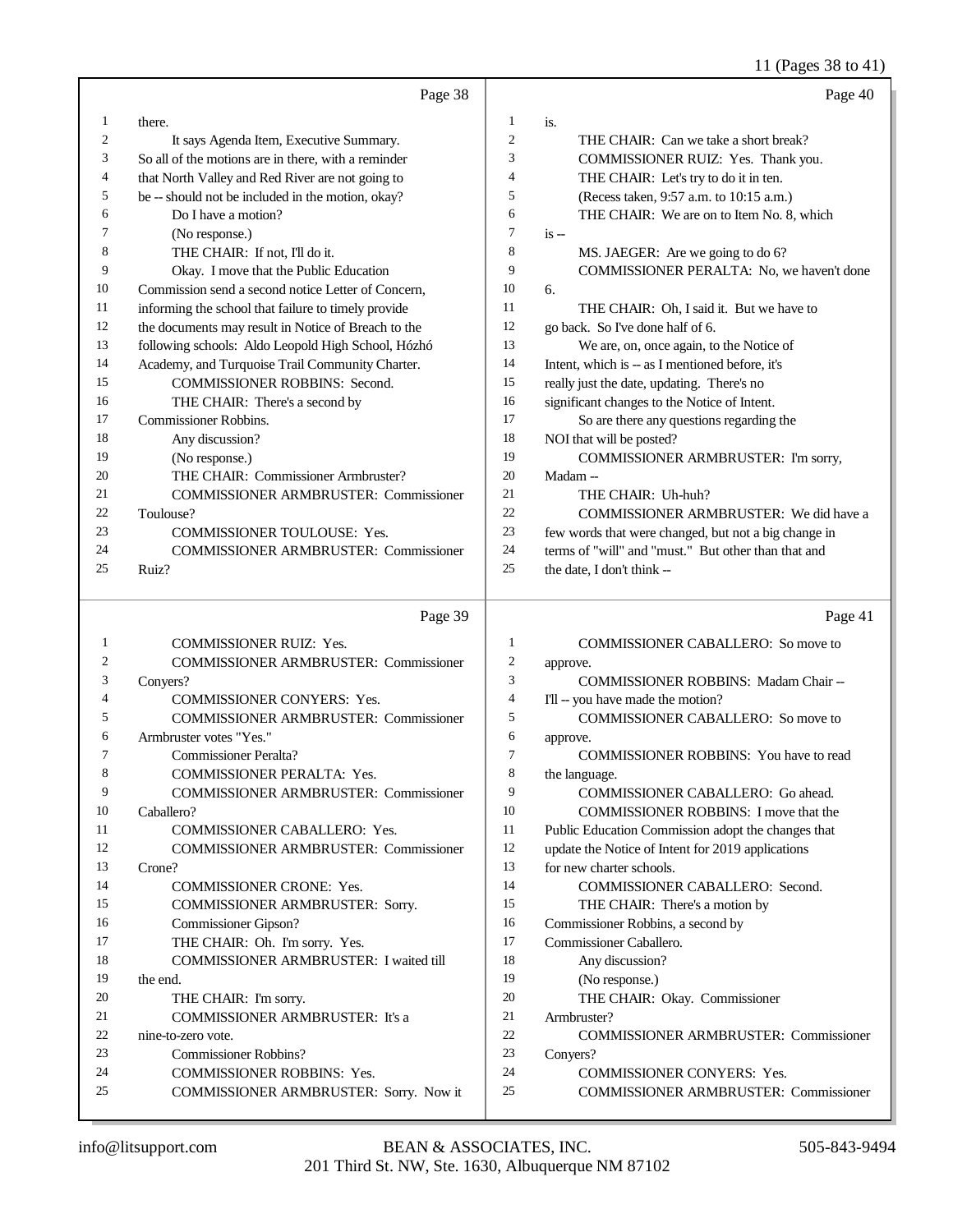12 (Pages 42 to 45)

|     | Page 42                                      |                | Page 44                                              |
|-----|----------------------------------------------|----------------|------------------------------------------------------|
| 1   | Toulouse?                                    | 1              | THE CHAIR: If not, we'll move on to                  |
| 2   | <b>COMMISSIONER TOULOUSE: Yes.</b>           | $\overline{2}$ | No. 9.                                               |
| 3   | <b>COMMISSIONER ARMBRUSTER: Commissioner</b> | 3              | And we had a number of discussions. Much             |
| 4   | Crone?                                       | 4              | of what was done yesterday with the revised          |
| 5   | <b>COMMISSIONER CRONE: Yes.</b>              | 5              | amendment request and notification policies, much of |
| 6   | <b>COMMISSIONER ARMBRUSTER: Commissioner</b> | 6              | it was just the timing of when notifications have to |
| 7   | Caballero?                                   | 7              | come in, trying to give the Charter School Division  |
| 8   | <b>COMMISSIONER CABALLERO: Yes.</b>          | 8              | adequate time to be able to look at them to try to   |
| 9   | <b>COMMISSIONER ARMBRUSTER: Commissioner</b> | 9              | coincide with when we have to post it with the       |
| 10  | Peralta?                                     | 10             | agenda, so that everyone's clear and that there's    |
| -11 | <b>COMMISSIONER PERALTA: Yes.</b>            | 11             | timeliness for schools to know that they will be on  |
| 12  | <b>COMMISSIONER ARMBRUSTER: Commissioner</b> | 12             | the agenda.                                          |
| 13  | Gipson?                                      | 13             | Beyond that, I think there was the one               |
| 14  | THE CHAIR: Yes.                              | 14             | change that we made to the -- the one amendment, we  |
| 15  | <b>COMMISSIONER ARMBRUSTER: Commissioner</b> | 15             | took out the word "replication."                     |
| 16  | Armbruster votes "Yes."                      | 16             | DR. DEL ROSARIO: Oh, yes. My notes, I                |
| 17  | Commissioner Robbins?                        | 17             | have the basic stuff. School closure went from       |
| 18  | <b>COMMISSIONER ROBBINS: Yes.</b>            | 18             | 4 days to 14 days, things like that. The school      |
| 19  | <b>COMMISSIONER ARMBRUSTER: Commissioner</b> | 19             | location with district notification; I think that    |
| 20  | Ruiz?                                        | 20             | might be what you were referring to. There's two     |
| 21  | <b>COMMISSIONER RUIZ: Yes.</b>               | 21             | sections in there: Relocation of school, versus      |
| 22  | COMMISSIONER ARMBRUSTER: Nine-to-zero        | 22             | additional facilities, slash, building at current    |
| 23  | vote. The motion passes.                     | 23             | school location.                                     |
| 24  | THE CHAIR: Motion passes nine-zero.          | 24             | Ring a bell?                                         |
| 25  | Thank you.                                   | 25             | THE CHAIR: Yeah. But what I was                      |
|     |                                              |                |                                                      |

## Page 43  $\vert$

| 1  | We are now on to Item No. 8. And today               | 1  | referring to, we took out the word "replication"     |
|----|------------------------------------------------------|----|------------------------------------------------------|
| 2  | it's just going to be discussion.                    | 2  | from the -- the expansion one, to opening up a       |
| 3  | We did work on the renewal application               | 3  | school -- a new school within the district. The      |
| 4  | yesterday. There were -- there were a number -- a    | 4  | word "replication" was false -- was on the website   |
| 5  | couple of things that were added, and some of the    | 5  | but not actually on the amendment request form, but  |
| 6  | strikeouts were placed back in.                      | 6  | that it be removed off of the website.               |
| 7  | So this is what I'm proposing to do at               | 7  | DR. DEL ROSARIO: We'll make sure to do               |
| 8  | this point in time: To have the Charter School       | 8  | that.                                                |
| 9  | Division do the -- you know, the --                  | 9  | THE CHAIR: Right. Right. I think we're               |
| 10 | DR. DEL ROSARIO: Yes.                                | 10 | going to have just a glossary.                       |
| 11 | THE CHAIR: -- the complete, so that                  | 11 | COMMISSIONER ARMBRUSTER: Yes. Yeah. The              |
| 12 | that's done, and we'll work on that, but before it's | 12 | discussion was each person can interpret something   |
| 13 | posted, for it to be sent over to our counsel so     | 13 | in a different manner. And we use so many words,     |
| 14 | that they can look at it.                            | 14 | and we use them sometimes interchangeably; but       |
| 15 | DR. DEL ROSARIO: Will do.                            | 15 | they're not. So I suggested, probably for my own     |
| 16 | THE CHAIR: Then we can get it posted as a            | 16 | benefit, that we have sort of a glossary of these    |
| 17 | draft, and we will vote on it in November, once all  | 17 | terms so we would all be on the same page at the     |
| 18 | the Commissioners get eyes on the clean copy so      | 18 | same time.                                           |
| 19 | we're clear on all of the language that we're voting | 19 | THE CHAIR: Right.                                    |
| 20 | on.                                                  | 20 | COMMISSIONER ARMBRUSTER: And it had to do            |
| 21 | Okay?                                                | 21 | with the grant, also, because the words that were in |
| 22 | So thank you for that.                               | 22 | the grant, talking about things that we're not       |
| 23 | Does anyone who was here yesterday -- is             | 23 | doing.                                               |
| 24 | there anything you want to add to that?              | 24 | THE CHAIR: Yeah. But we can't control                |
| 25 | (No response.)                                       | 25 | and create the glossary for the grant. That's --     |
|    |                                                      |    |                                                      |

Page 45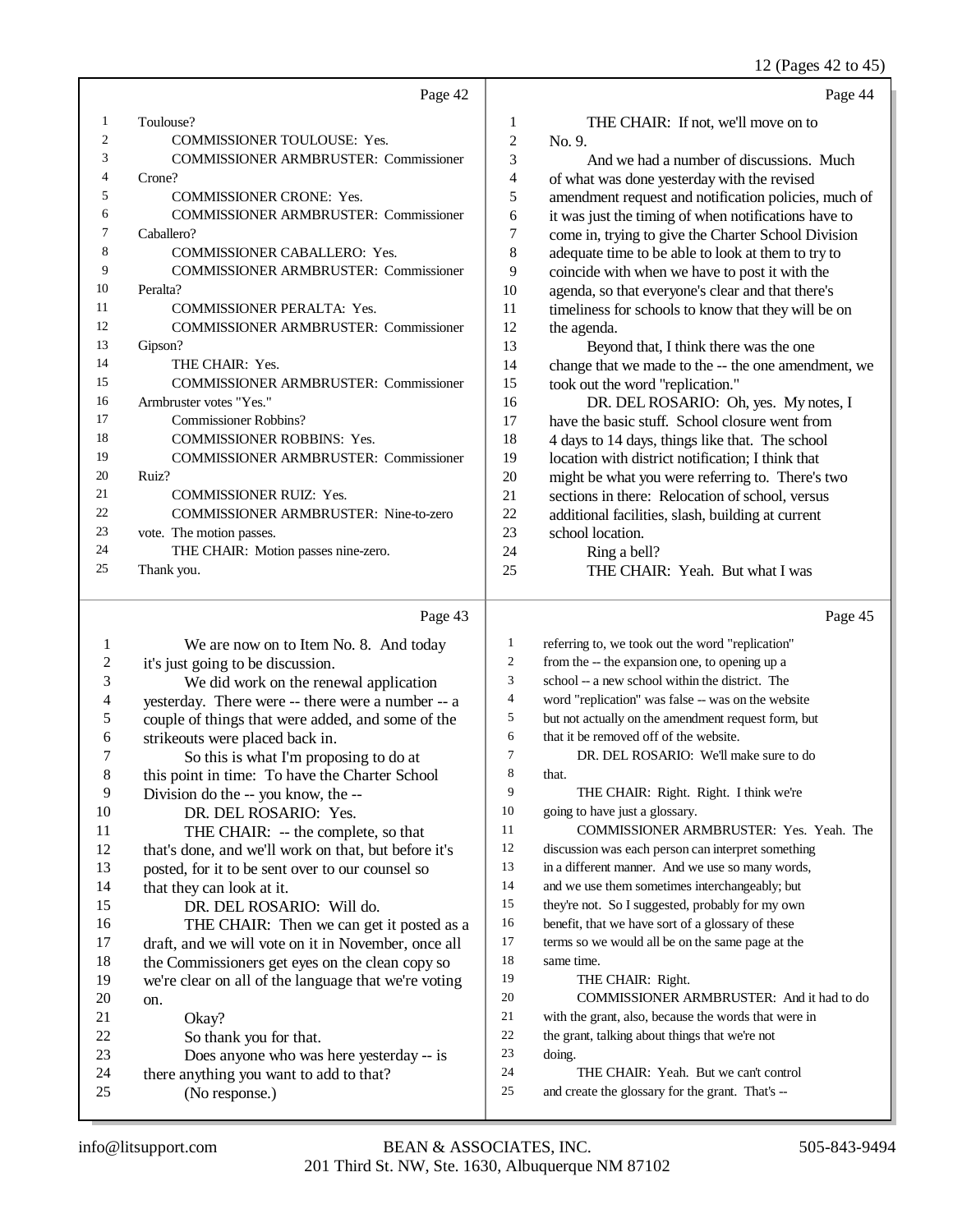13 (Pages 46 to 49)

|          |                                                                             |                     | $15 \text{ (1456)}$ 10 to 12                             |
|----------|-----------------------------------------------------------------------------|---------------------|----------------------------------------------------------|
|          | Page 46                                                                     |                     | Page 48                                                  |
| 1        | COMMISSIONER ARMBRUSTER: No. This is for                                    | 1                   | <b>COMMISSIONER ARMBRUSTER: Commissioner</b>             |
| 2<br>3   | us.                                                                         | $\mathfrak{2}$<br>3 | Robbins?                                                 |
| 4        | THE CHAIR: The terms that they use are                                      | 4                   | COMMISSIONER ROBBINS: Yes.                               |
| 5        | the terms that they use, no offense.<br>MS. LESLIE KELLY: No offense taken. | 5                   | <b>COMMISSIONER ARMBRUSTER: Commissioner</b><br>Peralta? |
| 6        | THE CHAIR: But that -- so that if there's                                   | 6                   | COMMISSIONER PERALTA: Yes.                               |
| 7        | confusion that develops over that, there's not a                            | 7                   | <b>COMMISSIONER ARMBRUSTER: Commissioner</b>             |
| 8        | whole lot we can do about that.                                             | 8                   | Armbruster votes "Yes."                                  |
| 9        | But going back to last month, there was                                     | 9                   | <b>Commissioner Ruiz.</b>                                |
| 10       | confusion, because of the wording, with the one                             | 10                  | COMMISSIONER RUIZ: Yes.                                  |
| 11       | amendment request. It wasn't clear that they were                           | 11                  | <b>COMMISSIONER ARMBRUSTER: Commissioner</b>             |
| 12       | just still on the same plot of land, just a                                 | 12                  | Crone?                                                   |
| 13       | different address. Because the new building was                             | 13                  | <b>COMMISSIONER CRONE: Yes.</b>                          |
| 14       | facing a different street so that it had a different                        | 14                  | <b>COMMISSIONER ARMBRUSTER: Nine-to-zero</b>             |
| 15       | address, it appeared that they were opening maybe                           | 15                  | vote. The motion passes.                                 |
| 16       | across town, if you didn't know the geography.                              | 16                  | THE CHAIR: Thank you. The motion passes.                 |
| 17       | DR. DEL ROSARIO: Apparently, plots of                                       | 17                  | We are on to Item No. 11, Discussion and                 |
| 18       | land are large so they have two addresses on it,                            | 18                  | Possible Action for Site Visit Protocol and              |
| 19       | same school.                                                                | 19                  | Performance Monitoring.                                  |
| 20       | THE CHAIR: Right. So, hopefully, that's                                     | 20                  | Baylor, is there anything you'd like to                  |
| 21       | a little bit clearer for -- for many of us.                                 | 21                  | say?                                                     |
| 22       | All right. So if there's no other                                           | 22                  | DR. DEL ROSARIO: No. Just to clarify, as                 |
| 23       | comments, do I have a motion?                                               | 23                  | Megan had brought up yesterday, the areas around         |
| 24       | COMMISSIONER PERALTA: Madam Chair, I'll                                     | 24                  | special education and English Learners, the form         |
| 25       | do that.                                                                    | $25\,$              | that was handed out yesterday revised -- it looks        |
|          | Page 47                                                                     |                     | Page 49                                                  |
| 1        | I move that the Public Education                                            | $\mathbf{1}$        | like this -- those two areas, EL and special             |
| 2        | Commission adopt the revisions to the Amendment                             | $\overline{c}$      | education, used to be desktop monitoring; but            |
| 3        | Request and Notification policies forms and                                 | 3                   | they're now on-site, at least for the protocol that      |
| 4        | deadlines for school closure, school location within                        | $\overline{4}$      | we use.                                                  |
| 5        | district, and head administrator, governing body                            | 5                   | THE CHAIR: Commissioners, any comments?                  |
| 6        | member, or charter representative changes.                                  | 6                   | We spent a fair amount of time on this yesterday. I      |
| 7        | <b>COMMISSIONER ROBBINS: Second.</b>                                        | 7                   | think it was a valuable conversation. And I think        |
| 8        | THE CHAIR: There's a motion by                                              | 8                   | the couple of changes that were made, certainly, I       |
| 9        | Commissioner Peralta, a second by Commissioner                              | 9                   | think, will help schools in terms of not -- you          |
| 10       | Robbins.                                                                    | 10                  | know, if they're heading the way of out of               |
| 11       | Any discussion?                                                             | 11                  | compliance, that it can be caught before it becomes      |
| 12       | (No response.)                                                              | 12                  | an audit finding or something like that.                 |
| 13       | THE CHAIR: Commissioner Armbruster?                                         | 13                  | DR. DEL ROSARIO: Yes. And along those                    |
| 14       | COMMISSIONER ARMBRUSTER: Commissioner                                       | 14                  | same lines, we actually have been able to help a few     |
| 15       | Gipson?                                                                     | 15                  | schools remain in compliance when we found certain       |
| 16<br>17 | THE CHAIR: Yes.                                                             | 16                  | things.                                                  |
| 18       | <b>COMMISSIONER ARMBRUSTER: Commissioner</b>                                | 17<br>18            | THE CHAIR: Right. Right. So I think                      |
| 19       | Conyers?<br>COMMISSIONER CONYERS: Yes.                                      | 19                  | that's important.<br>COMMISSIONER CABALLERO: I'll make a |
| 20       | <b>COMMISSIONER ARMBRUSTER: Commissioner</b>                                | 20                  | motion. I move that the Public Education Commission      |
| 21       | Caballero?                                                                  | 21                  | adopt the changes to the site visit protocol and         |
| 22       | COMMISSIONER CABALLERO: Yes.                                                | 22                  | performance monitoring.                                  |
| 23       | <b>COMMISSIONER ARMBRUSTER: Commissioner</b>                                | 23                  | COMMISSIONER RUIZ: Second.                               |
| 24       | Toulouse?                                                                   | 24                  | THE CHAIR: There's a motion by                           |
| 25       | COMMISSIONER TOULOUSE: Yes.                                                 | 25                  | Commissioner Caballero, a second by Commissioner         |
|          |                                                                             |                     |                                                          |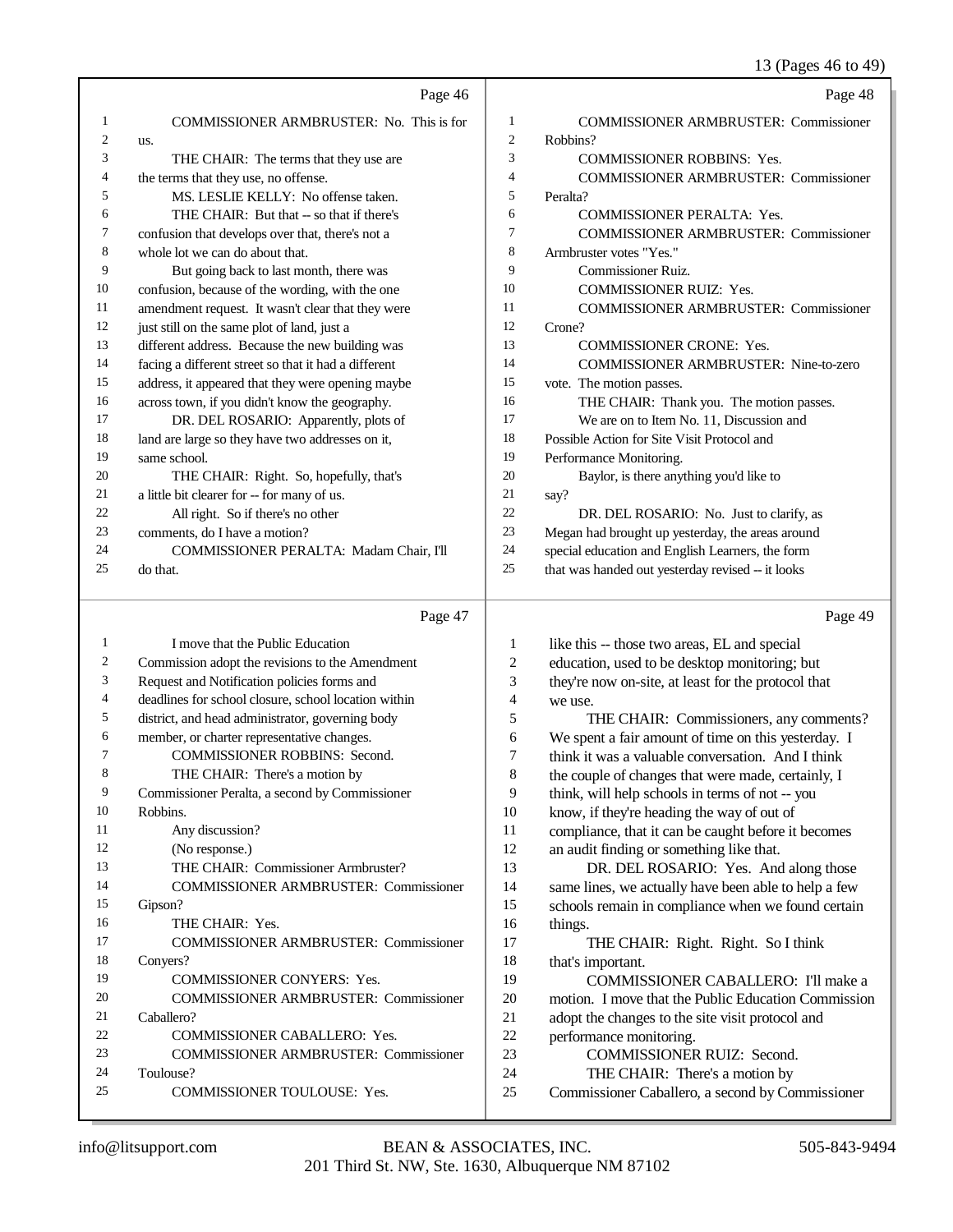14 (Pages 50 to 53)

|                | Page 50                                      |                |
|----------------|----------------------------------------------|----------------|
| 1              | Ruiz.                                        | 1              |
| $\overline{c}$ | Any discussion?                              | $\overline{2}$ |
| 3              | (No response.)                               | 3              |
| 4              | THE CHAIR: Commissioner Armbruster?          | 4              |
| 5              | <b>COMMISSIONER ARMBRUSTER: Commissioner</b> | 5              |
| 6              | Robbins?                                     | 6              |
| 7              | <b>COMMISSIONER ROBBINS: Yes.</b>            | 7              |
| 8              | <b>COMMISSIONER ARMBRUSTER: Commissioner</b> | 8              |
| 9              | Crone?                                       | 9              |
| 10             | <b>COMMISSIONER CRONE: Yes.</b>              | 10             |
| 11             | <b>COMMISSIONER ARMBRUSTER: Commissioner</b> | 11             |
| 12             | Toulouse?                                    | 12             |
| 13             | <b>COMMISSIONER TOULOUSE: Yes.</b>           | 13             |
| 14             | <b>COMMISSIONER ARMBRUSTER: Commissioner</b> | 14             |
| 15             | Caballero?                                   | 15             |
| 16             | <b>COMMISSIONER CABALLERO: Yes.</b>          | 16             |
| 17             | <b>COMMISSIONER ARMBRUSTER: Commissioner</b> | 17             |
| 18             | Ruiz?                                        | 18             |
| 19             | <b>COMMISSIONER RUIZ: Yes.</b>               | 19             |
| 20             | <b>COMMISSIONER ARMBRUSTER: Commissioner</b> | 20             |
| 21             | Peralta?                                     | 21             |
| 22             | <b>COMMISSIONER PERALTA: Yes.</b>            | 22             |
| 23             | <b>COMMISSIONER ARMBRUSTER: Commissioner</b> | 23             |
| 24             | Gipson?                                      | 24             |
| 25             | THE CHAIR: Yes.                              | 25             |
|                |                                              |                |

## Page 51

| 1              | <b>COMMISSIONER ARMBRUSTER: Commissioner</b>        |  |
|----------------|-----------------------------------------------------|--|
| $\overline{c}$ | Armbruster votes "Yes."                             |  |
| 3              | <b>Commissioner Convers?</b>                        |  |
| 4              | <b>COMMISSIONER CONYERS: Yes.</b>                   |  |
| 5              | COMMISSIONER ARMBRUSTER: Nine-to-zero               |  |
| 6              | vote. The motion passes.                            |  |
| 7              | THE CHAIR: Thank you. The motion passes.            |  |
| 8              | We are on to Item No. 12. And the first             |  |
| 9              | item is the calendar.                               |  |
| 10             | COMMISSIONER PERALTA: Is there one?                 |  |
| 11             | THE CHAIR: I'll be honest with you. I               |  |
| 12             | have not looked at this book. I didn't see it       |  |
| 13             | electronically.                                     |  |
| 14             | COMMISSIONER PERALTA: No, we haven't                |  |
| 15             | actually -- Madam Chair?                            |  |
| 16             | So I guess this is where I need to speak            |  |
| 17             | to. So I think I've heard -- I know I've heard      |  |
| 18             | from -- Beverly, please step in any time you'd like |  |
| 19             | if you've received any information or word from any |  |
| 20             | other Commissioners.                                |  |
| 21             | <b>I</b> heard from Commissioner Armbruster. I      |  |
| 22             | know Ami, verbally, through the last conference we  |  |
| 23             | had on the agenda setting you had, mentioned about  |  |
| 24             | the Legislature and some dates about that.          |  |
| 25             | I don't remember seeing or hearing from             |  |
|                |                                                     |  |

|                | Page 52                                              |
|----------------|------------------------------------------------------|
| $\mathbf{1}$   | anyone else.                                         |
| $\overline{c}$ | So next week, I'm going to send over                 |
| 3              | Beverly the dates. I think if you look at this       |
| $\overline{4}$ | year's calendar, it'll correspond somewhat similar   |
| 5              | to the calendar this year, with the exception of I   |
| 6              | will take Ms. Yager's suggestion about maybe having  |
| 7              | it after the Session, which would be the 22nd of     |
| 8              | January, something like that.                        |
| 9              | <b>COMMISSIONER CABALLERO: Earlier.</b>              |
| 10             | COMMISSIONER PERALTSA: No? I mean, I --              |
| 11             | THE CHAIR: To the start of the session,              |
| 12             | March.                                               |
| 13             | COMMISSIONER PERALTA: March. I'm mixed               |
| 14             | up. March.                                           |
| 15             | And I think, Commissioner Armbruster, you            |
| 16             | wanted to work around some dates for your trip and   |
| 17             | what have you.                                       |
| 18             | So -- and the dates for the Work Sessions            |
| 19             | will be in there as well.                            |
| 20             | And so I'll send those dates on over to              |
| 21             | Beverly next week, and then she can put up a draft.  |
| 22             | And if you want to send it out electronically to all |
| 23             | Commissioners, and then during agenda setting, we    |
| 24             | can kind of rehash that a bit and then have it ready |

for November so everybody can take a look at it and

Page 53

| 1              | see if we need to make any changes or not.           |
|----------------|------------------------------------------------------|
| $\overline{2}$ | THE CHAIR: Just be aware that there are              |
| 3              | 17 schools that are potentially up for renewal.      |
| $\overline{4}$ | So as we're having a discussion about                |
| 5              | calendar -- not next year's, but this year's,        |
| 6              | because we do have an -- so there's two things. And  |
| 7              | I guess I'll just move into some of my comments.     |
| 8              | We've got two schools that are on the agenda for     |
| 9              | November for renewal; correct?                       |
| 10             | DR. DEL ROSARIO: Yes.                                |
| 11             | THE CHAIR: So two things: We need to                 |
| 12             | look at that, because I think we can simply tell --  |
| 13             | I believe we had a conversation about hearing the    |
| 14             | one school Thursday afternoon? And then doing the    |
| 15             | second school Friday during our regular meeting?     |
| 16             | That would make the regular meeting -- during our    |
| 17             | normal Friday meeting time, I think that would make  |
| 18             | it a little bit easier to do.                        |
| 19             | I don't -- because you never know how long           |
| 20             | it's really going to take.                           |
| 21             | So at least if we could do one school                |
| 22             | Thursday afternoon, do another school Friday, it     |
| 23             | doesn't look like our agenda will be really heavy    |
| 24             | for November. But just in case, I think that would   |
| 25             | make it -- make Friday a little more palatable if we |
|                |                                                      |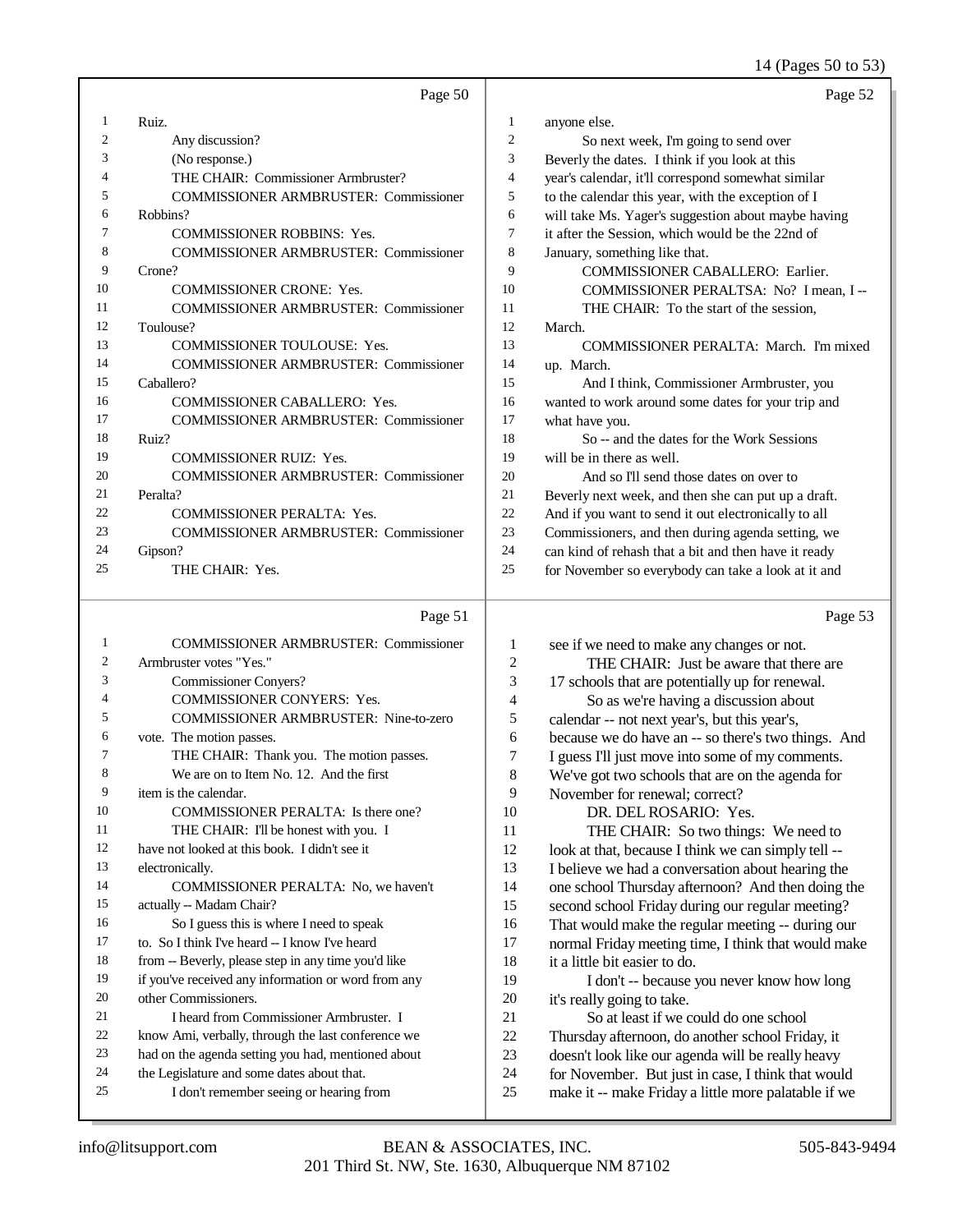## 15 (Pages 54 to 57)

|    | Page 54                                              |    | Page 56                                             |
|----|------------------------------------------------------|----|-----------------------------------------------------|
| 1  | could --                                             | 1  | starting around 1:00, and Friday -- Friday, there's |
| 2  | <b>COMMISSIONER ARMBRUSTER: For the second</b>       | 2  | no time, because they'll be on the agenda, so we    |
| 3  | school?                                              | 3  | can't say it's definitely going be in the morning;  |
| 4  | THE CHAIR: Afternoon, Thursday afternoon.            | 4  | we can't say you're definitely in the afternoon. So |
| 5  | COMMISSIONER ARMBRUSTER: Oh. A Friday                | 5  | they'll have to be here for Friday morning.         |
| 6  | one. I'm sorry.                                      | 6  | MS. FRIEDMAN: Madam Chair? Might I                  |
| 7  | THE CHAIR: It's on the agenda; so -- but             | 7  | suggest that we start the meeting on Thursday       |
| 8  | I think the Thursday afternoon one, I think we could | 8  | afternoon? And then as the first thing on the       |
| 9  | determine who we want to notify that they're going   | 9  | agenda would be the --                              |
| 10 | to be heard Thursday afternoon.                      | 10 | THE CHAIR: We could get some things --              |
| 11 | MS. FRIEDMAN: Right.                                 | 11 | yeah, that's a good idea.                           |
| 12 | THE CHAIR: Because one's coming from                 | 12 | MS. FRIEDMAN: And then you take a recess,           |
| 13 | Taos, and one's coming from Gallup. So that leads    | 13 | and then you go into Friday.                        |
| 14 | me to my next question. When are we going to get     | 14 | THE CHAIR: Right. I think that is what              |
| 15 | materials for that?                                  | 15 | we talked about last month, doing that, yeah. So we |
| 16 | DR. DEL ROSARIO: Good question. We                   | 16 | might be able to get -- if there's time Thursday    |
| 17 | actually haven't written the -- the -- we're a       | 17 | afternoon, we might be able to get through some     |
| 18 | little bit behind with the analysis for at least one | 18 | housekeeping things for Friday and, hopefully, be   |
| 19 | of the schools. We'll get that to you guys probably  | 19 | able to hear the school in the morning.             |
| 20 | early next week.                                     | 20 | But, you know, we don't know what that              |
| 21 | THE CHAIR: But as we talked yesterday, if            | 21 | agenda is going to look like yet; so it's tough to  |
| 22 | we can get the application --                        | 22 | be able to pinpoint that time.                      |
| 23 | DR. DEL ROSARIO: Oh, the application                 | 23 | DR. DEL ROSARIO: No. Understand. But                |
| 24 | itself.                                              | 24 | we'll contact the schools.                          |
| 25 | THE CHAIR: - that would give us the                  | 25 | THE CHAIR: Okay. Okay. Thanks.                      |

## Page 55

| 1              | opportunity to be able to plow through that. And    | 1              | So moving forward, as you             |
|----------------|-----------------------------------------------------|----------------|---------------------------------------|
| 2              | then taking a look at the analysis takes less time  | 2              | in a lot of discussion in regards to  |
| 3              | if we've already been able to have our eyes for --  | 3              | closure of the one school in partic   |
| $\overline{4}$ | for a while on the application.                     | $\overline{4}$ | 'cause it is in my district. So we'r  |
| 5              | DR. DEL ROSARIO: Yes, we can get the                | 5              | iron out those issues. But, unfortu   |
| 6              | application to you then. That one, we already have. | 6              | becoming fairly complicated. So       |
| $\tau$         | THE CHAIR: Right. Right. And if you've              | 7              | get that resolved, and we can mov     |
| $\,8\,$        | got one of the schools done, fine.                  | 8              | We did spend a fair amoun             |
| 9              | DR. DEL ROSARIO: Yes.                               | 9              | yesterday talking about closure pr    |
| 10             | THE CHAIR: If you could send it, that's             | 10             | we will final- -- we'll get a cleane  |
| 11             | fine.                                               | 11             | we talked about yesterday so that     |
| 12             | DR. DEL ROSARIO: Absolutely.                        | 12             | everyone to look at, and we will b    |
| 13             | THE CHAIR: But the -- all the other                 | 13             | that in November so that we can a     |
| 14             | materials, that would just be great, so that we     | 14             | that.                                 |
| 15             | can -- we can start looking at it.                  | 15             | We also, yesterday, during            |
| 16             | DR. DEL ROSARIO: We can do that, yes.               | 16             | Session, took a look and had a dis    |
| 17             | THE CHAIR: Okay. Thanks. So, I mean, I              | 17             | budget so that Commissioners ha       |
| 18             | don't think there's any preference for who goes     | 18             | proposed budget. And I want to t      |
| 19             | when. It might be Taos, Gallup -- it might be -- I  | 19             | Robbins for all of his work on that   |
| 20             | don't know if it's any easier -- why don't you do   | 20             | appreciate that.                      |
| 21             | this? Because I don't think it matters to us. Why   | 21             | So I'm going to ask Commi             |
| 22             | don't you call the two schools --                   | 22             | a look at it -- those of you that we  |
| 23             | DR. DEL ROSARIO: Okay.                              | 23             | yesterday to take a look at it so th  |
| 24             | THE CHAIR: -- and ask them which time               | 24             | some time in the November Work        |
| 25             | they would prefer? Thursday afternoon, probably     | 25             | input on it. But it -- it is somethin |
|                |                                                     |                |                                       |

| 1              | So moving forward, as you know, I've been            |
|----------------|------------------------------------------------------|
| 2              | in a lot of discussion in regards to the -- the      |
| 3              | closure of the one school in particular in Anthony,  |
| $\overline{4}$ | 'cause it is in my district. So we're trying to      |
| 5              | iron out those issues. But, unfortunately, it's      |
| 6              | becoming fairly complicated. So hopefully, we can    |
| 7              | get that resolved, and we can move forward.          |
| 8              | We did spend a fair amount of time                   |
| 9              | yesterday talking about closure procedures; so that  |
| 10             | we will final- -- we'll get a cleaner copy of what   |
| 11             | we talked about yesterday so that it's available for |
| 12             | everyone to look at, and we will be able to vote on  |
| 13             | that in November so that we can move forward with    |
| 14             | that.                                                |
| 15             | We also, yesterday, during the Work                  |
| 16             | Session, took a look and had a discussion about a    |
| 17             | budget so that Commissioners have a copy of a        |
| 18             | proposed budget. And I want to thank Commissioner    |
| 19             | Robbins for all of his work on that. I truly do      |
| 20             | appreciate that.                                     |
| 21             | So I'm going to ask Commissioners to take            |
| 22             | a look at it -- those of you that weren't here       |
| 23             | yesterday to take a look at it so that we'll spend   |
| 24             | some time in the November Work Session taking more   |
| 25             | input on it. But it -- it is something that we'd     |
|                |                                                      |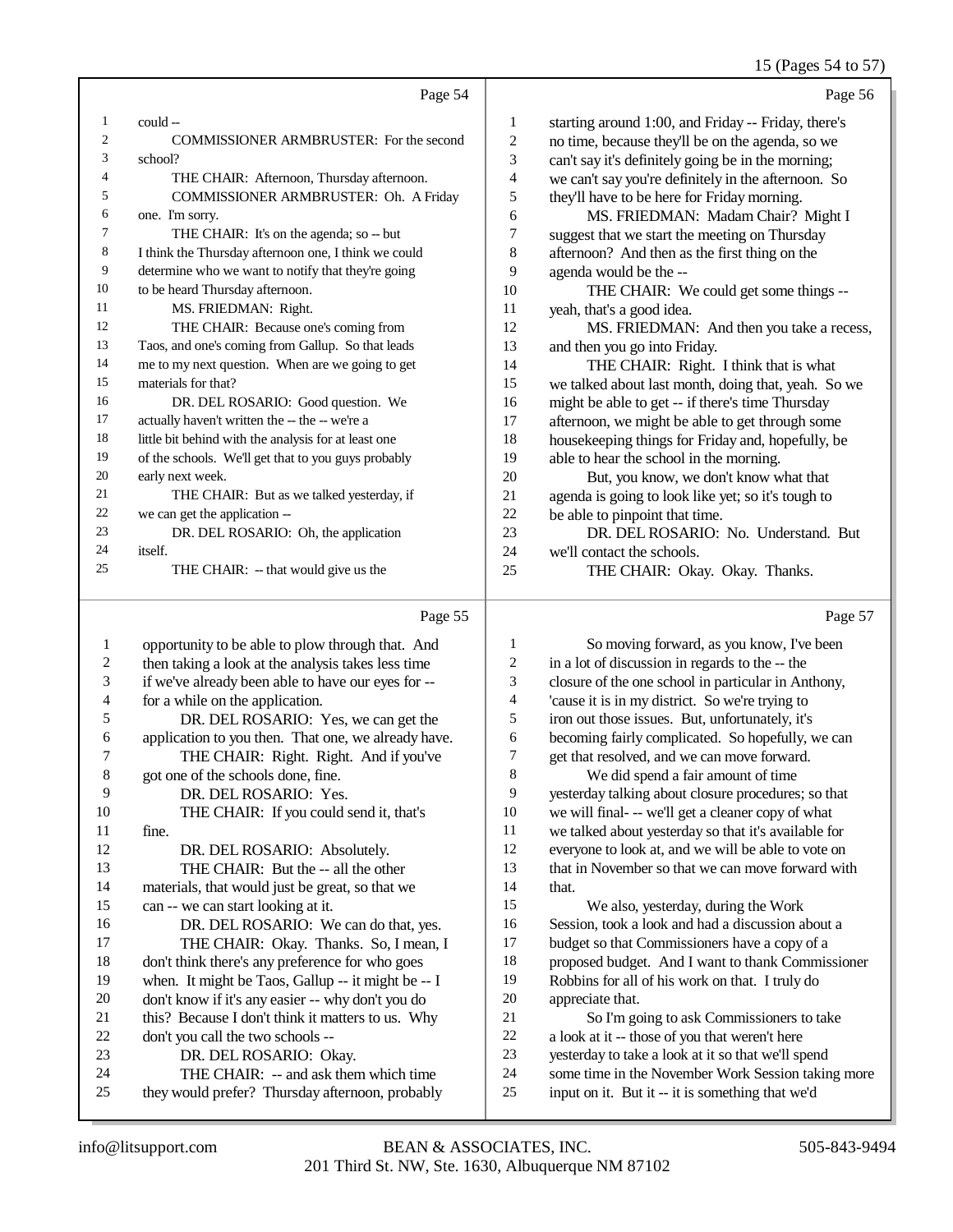## 16 (Pages 58 to 61)

| Page 58                                              |                | Page 60                                              |
|------------------------------------------------------|----------------|------------------------------------------------------|
| like to move forward on.                             | $\mathbf{1}$   | a recognition that the rationale behind that cut was |
| COMMISSIONER ROBBINS: And would you like             | $\overline{2}$ | illogical and, thus, ill-fated. So, just, thank      |
| me to contact PED to talk about getting that put in? | 3              | you, Commissioner Peralta, and just note for         |
| Getting it segregated? What actions would you like   | 4              | everyone that that was a 7-2 vote, and that, I       |
| me to take, or steps, between now and November?      | 5              | think, carries extra meaning to it.                  |
| THE CHAIR: But we want to wait -- so                 | 6              | The second thing on my list is to                    |
| here's my question: Should we open the door for the  | 7              | congratulate you for your work on the site visit     |
| discussion, even though it --                        | 8              | protocol. Out of all the comments that we got when   |
| MS. JAEGER: Uh-huh. Because we need the              | 9              | we looked at the performance framework, the clarity  |
| feedback.                                            | 10             | behind the site visit protocol, so schools can look  |
| THE CHAIR: Absolutely.                               | 11             | on one sheet of paper and say, "These are the things |
| COMMISSIONER ROBBINS: Would you like me              | 12             | that will be looked at" is a massive step forward    |
| to do that? I will do that and keep you and          | 13             | for our charter movement.                            |
| Ms. Jaeger informed of any discussions I've had.     | 14             | And I don't think it lacks                           |
| Thank you.                                           | 15             | comprehensiveness, either. It's clear; it's          |
| THE CHAIR: Okay, thanks. I appreciate                | 16             | comprehensive. And I think that's just good          |
| that.                                                | 17             | government. So thank you for your work on that. I    |
| I've also had the opportunity to travel to           | 18             | know that's two years in the making, really. So      |
| beautiful downtown Socorro.                          | 19             | thank you.                                           |
| COMMISSIONER PERALTA: You didn't give me             | 20             | Third, I want to make an invite -- I have            |
| a call.                                              | 21             | two invites. One is pretty soon here. It's on Mo65   |
| THE CHAIR: But they closed the                       | 22             | 21 at 10:30 in the morning. The National Alliance    |
| Albertson's there. I didn't realize that. Wow.       | 23             | of Charter Schools will be presenting an award to    |
| And attended the implementation -- one of the        | 24             | Governor Martinez as a charter champion. In that     |
| implementation year trainings. I think that was      | 25             | ceremony, I think you'll hear a lot about how that   |
| Page 59                                              |                | Page 61                                              |
|                                                      |                |                                                      |

| 1  | last week.                                          | 1              | was a bipartisan effort. Charters are not a          |
|----|-----------------------------------------------------|----------------|------------------------------------------------------|
| 2  | So it's -- it's busy, and we're -- we're            | $\overline{c}$ | partisan issue in New Mexico. And we see that from   |
| 3  | moving on, and we're getting ready for a 60-day     | 3              | both the people that are up here before us and also  |
| 4  | Session. So it's going to be a busy winter.         | 4              | at the Legislature.                                  |
| 5  | And speaking of winter, it's going to be            | 5              | So I'll send an e-mail with the details              |
| 6  | winter here next week; so all of you that live up   | 6              | for that. But I hope you'll join for that event.     |
| 7  | here, have fun. I'm going to be down probably still | 7              | And I think that there will be a lot of -- a lot of  |
| 8  | in shorts; so I'll be thinking of you.              | 8              | talk about how it wasn't -- it's not any one person  |
| 9  | All right. Next is the New Mexico -- oh,            | 9              | that has gotten us to an environment, and it's       |
| 10 | yeah, come on up. I'll just add it to my talk.      | 10             | certainly the work of the PEC and other authorizers  |
| 11 | MR. MATT PAHL: Thank you, Madam Chair.              | 11             | that have made this happen as well.                  |
| 12 | Good morning, members of the Commission. I'm before | 12             | Our conference -- second announcement.               |
| 13 | you much earlier than usual today; so appreciate    | 13             | Our conference, 9th and 10th of November. I'll just  |
| 14 | that.                                               | 14             | keep saying that until it's past; so maybe this is   |
| 15 | THE CHAIR: I know.                                  | 15             | the last time.                                       |
| 16 | MR. MATT PAHL: I missed the last meeting            | 16             | Just a little overview of how we're                  |
| 17 | due to a plumbing emergency at home. So I           | 17             | operating the conference this year, sessions in the  |
| 18 | appreciate the ability to be able to talk today.    | 18             | morning and workshops in the afternoon. The          |
| 19 | And the first thing I want to start with,           | 19             | workshops are targeted on charter issues, where      |
| 20 | because I wasn't able to last time, was to thank    | 20             | they're more strategic in nature and less            |
| 21 | Commissioner Peralta for his leadership on the      | 21             | day-to-day; so things like their student recruitment |
| 22 | PSCOC. That vote on lease assistance for charters   | 22             | plans, how to ask for capital outlay, and what their |
| 23 | was very important.                                 | 23             | capital outlay requests will be of legislators.      |
| 24 | And it wasn't a close vote. A 7-2 vote on           | 24             | That's more than an hour session.                    |
| 25 | that is a recognition of charters' needs. It's also | 25             | That's something where we're allowing our            |
|    |                                                     |                |                                                      |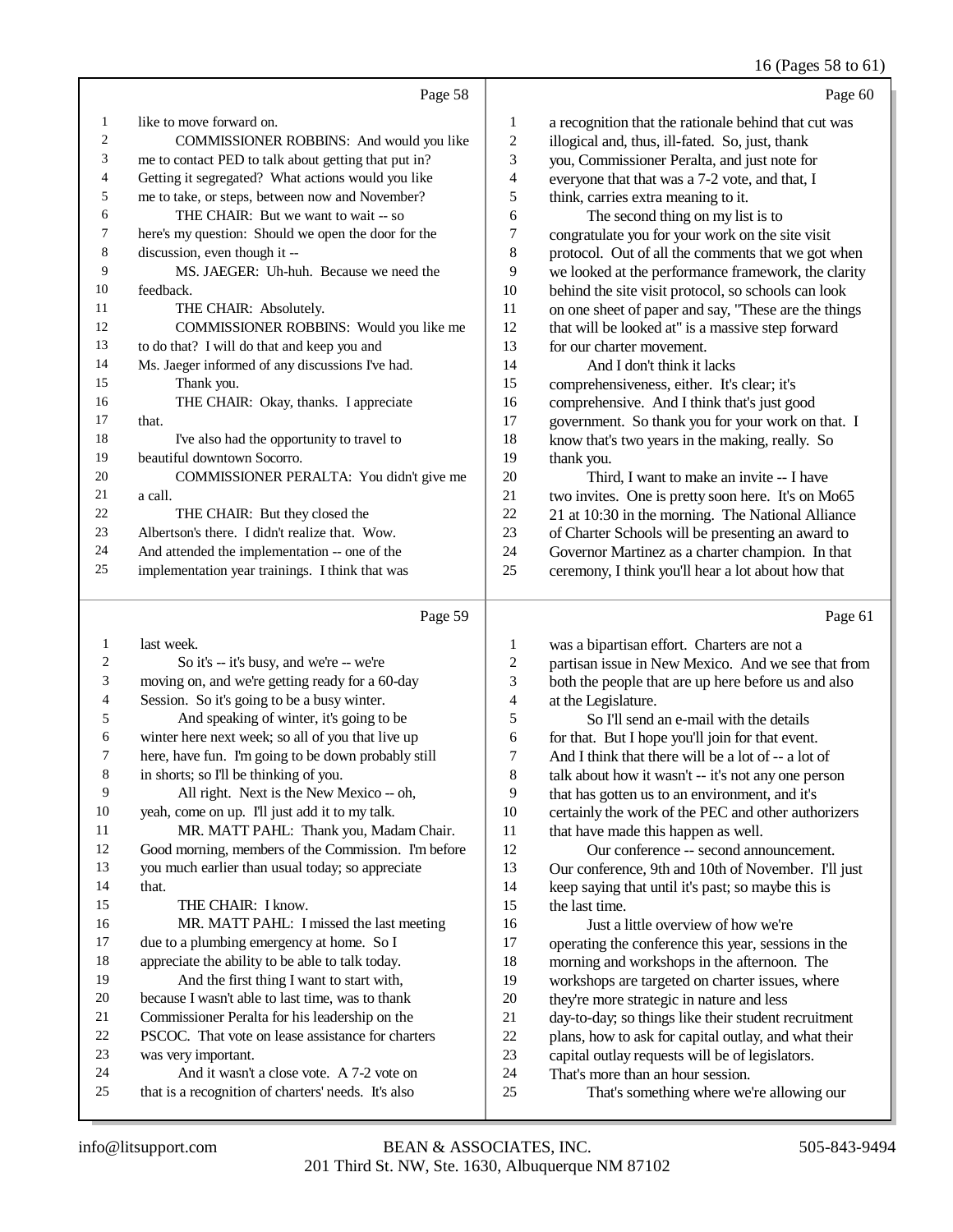|                  |                                                      |                          | $17 \times 10000 = 1000$                             |
|------------------|------------------------------------------------------|--------------------------|------------------------------------------------------|
|                  | Page 62                                              |                          | Page 64                                              |
| 1                | schools to hear from experts and then start crafting | $\mathbf{1}$             | in New Mexico.                                       |
| 2                | their own plan. So we're hoping our schools really   | 2                        | So we have a pretty good slate.                      |
| 3                | find that that's a very useful use of their time.    | 3                        | Also note that Chairwoman Gipson is                  |
| 4                | We'll also have Mark Armijo Academy, who's           | $\overline{4}$           | presenting for a few of those sessions, as well as   |
| 5                | an Albuquerque charter, who recently did a           | 5                        | staff in PED and Albuquerque Public Schools. Just    |
| 6                | rebranding. They have renamed themselves in honor    | 6                        | to get that time with our authorizers, I think it's  |
| 7                | of Mark Armijo, a member of the founding board of    | 7                        | really important for us. And I just believe that     |
| $\,$ 8 $\,$      | that school. But with that, they did some changes    | $\,8\,$                  | when we look at where we're at right now, we've made |
| 9                | in their communications on how they talk about their | 9                        | a lot of progress in how we engage with one another. |
| $10\,$           | schools to external partners. That's important for   | $10\,$                   | Whether it's you, as an authorizing body, or         |
| $11\,$           | our schools, whether they're talking to parents,     | 11                       | Albuquerque, I think we're really moving in good     |
| 12               | legislators, or other community members. And that's  | 12                       | places; so we want to keep that going with more      |
| 13               | just another opportunity that will be at the         | 13                       | opportunities for collaboration.                     |
| 14               | conference.                                          | 14                       | A couple of other notes is that two of the           |
| 15               | I'll just note two other sessions, just              | 15                       | three Blue Ribbon -- national Blue Ribbon Schools of |
| 16               | because now I know this is my last time to try and   | 16                       | Excellence were charter schools in New Mexico. It's  |
| 17               | get you all there. We will have Amanda Kocon from    | 17                       | just a feather in the cap for the work that our      |
| 18               | TNTP presenting on "The Opportunity Myth." And what  | 18                       | schools do. So they are not PEC schools. But if      |
| 19               | that is is many years' long research of following    | 19                       | you run into Anasazi Charter in Taos or              |
| 20               | high school students. And, really, at the core of    | 20                       | East Mountain High School in Albuquerque, feel free  |
| 21               | it is asking them the question, "Do you feel         | 21                       | to congratulate them. It's a big deal, takes a lot   |
| 22               | challenged at school?"                               | 22                       | of work, and it's a really nice recognition for our  |
| 23               | And they got varying responses to that.              | 23                       | schools.                                             |
| 24               | Some students felt challenged; others didn't. And    | 24                       | Secondly, I just want to note a little bit           |
| $25\,$           | then they followed those students to see what their  | 25                       | on what the future of training looks like from the   |
|                  |                                                      |                          |                                                      |
|                  | Page 63                                              |                          | Page 65                                              |
| $\mathbf{1}$     | outcomes were after high school. And what they       | $\mathbf{1}$             | Coalition.                                           |
| $\boldsymbol{2}$ | found with it is pretty striking, that when kids     | $\overline{c}$           | As we move forward, we have a full slate             |
| 3                | feel challenged, they are more successful after high | 3                        | of training to offer governing board members. In     |
| 4                | school than those students that knew they weren't    | $\overline{\mathcal{A}}$ | the next year, you're going to see us trying to      |
| 5                | being challenged.                                    | 5                        | engage with individual boards and actually provide   |
| 6                | And so it's interesting that our kids                | 6                        | training at their board meetings. So boards can      |
| 7                | know -- the consumers of the education we put out    | $\boldsymbol{7}$         | learn together, and our training can meet the board  |
| 8                | there, they know what they're getting. And it        | 8                        | where their needs are.                               |

- 
- actually has real consequences for them at the --
- after their high school career.
- 11 So I think it's going to be really
- interesting. That report is a national report and
- 13 just came out two or three weeks ago. So it's nice to have something real timely and relevant at the
- conference. That will be on Friday morning.
- And on Saturday morning, we'll have Senator Mimi Stewart talking about the
- "No-Time-to-Lose" work. It's something that if
- you're across the street at the Capitol, you've
- heard enough about No Time to Lose. You know about
- 21 it. Our schools, I don't think have very often. So
- it's an opportunity for our schools to learn more
- about the framework. And it's a bipartisan
- framework that the Legislature is moving forward on
- in thinking about how we move forward in education
- where their needs are. 9 We have some boards that are very<br>10 well-seasoned, and they've been in their ro 10 well-seasoned, and they've been in their roles for a<br>11 long time. That board needs a different kind of long time. That board needs a different kind of training than a brand new school, for example. And we think that these boards can learn best when they're learning together and ask questions that are really relevant to their situation.
- 16 Right now, we don't offer training quite<br>17 like that: but we're moving in that direction. like that; but we're moving in that direction. And 18 just want the Commission to be aware of that,<br>19 because we're -- the biggest concern for us as because we're -- the biggest concern for us as we --20 as we bring up our training is to make sure it's<br>21 auality and that everybody gets something out 21 quality and that everybody gets something out of<br>22 that training. This is our method for trying to 22 that training. This is our method for trying to<br>23 make that happen. 23 make that happen.<br>24 So. iust -- vo
- 24 So, just -- you'll hear from CSD, I'm<br>25 sure, as our applications come in for those sure, as our applications come in for those kind of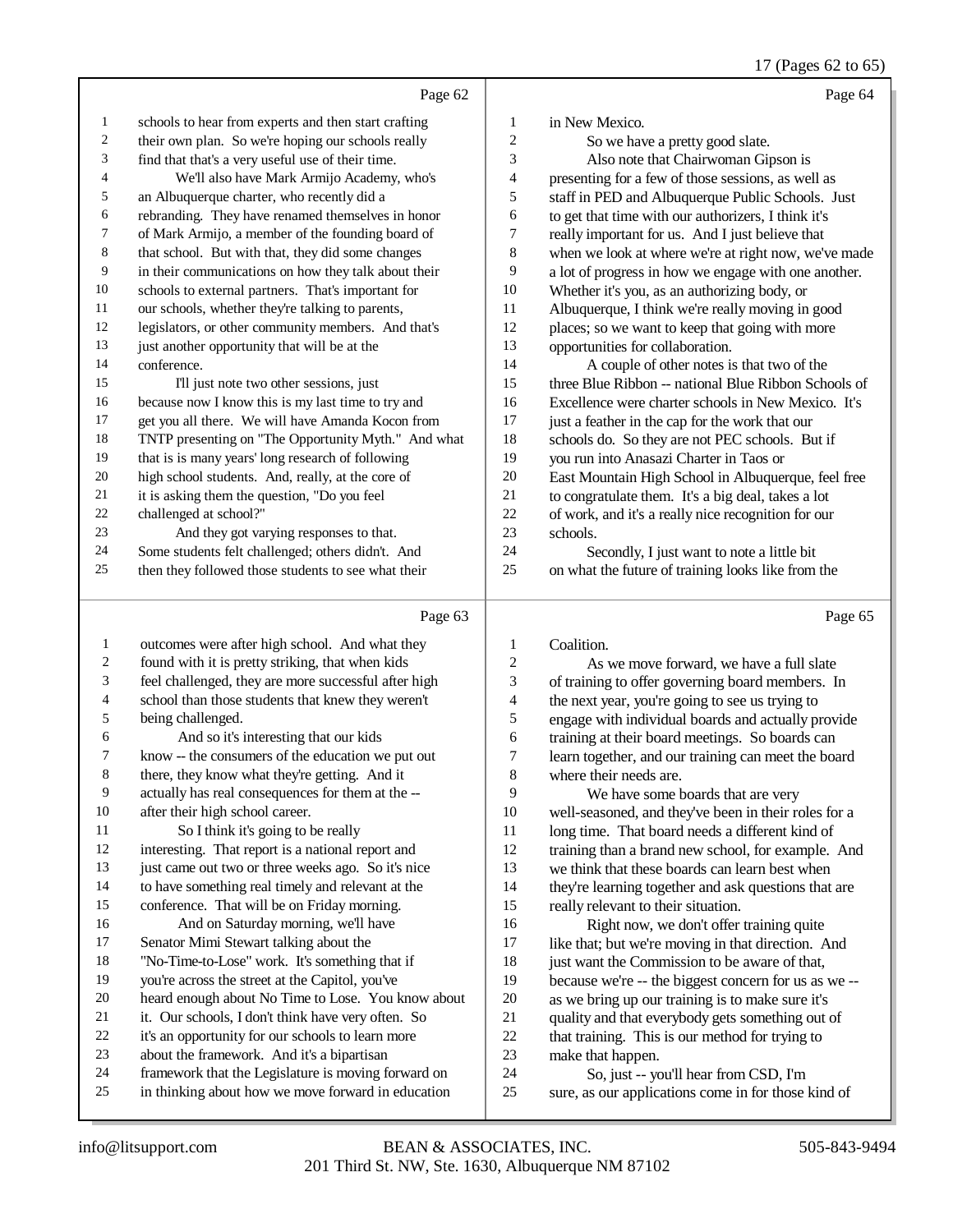18 (Pages 66 to 69)

|    | Page 66                                              |                | Page 68                                              |
|----|------------------------------------------------------|----------------|------------------------------------------------------|
| 1  | trainings. But know that that's the direction that   | 1              | serving them.                                        |
| 2  | we're heading in, and we think it's a good one for   | $\overline{c}$ | So thank you, Madam Chair. I'll stand for            |
| 3  | schools in general.                                  | 3              | questions.                                           |
| 4  | And note also that I am listening, when I            | $\overline{4}$ | THE CHAIR: Right. And, hopefully, on                 |
| 5  | hear you all at the Work Sessions and at these       | 5              | that note, with moving forward with the budget       |
| 6  | meetings, on some of the issues that we have with    | 6              | process, that we can certainly be in partnership     |
| 7  | our schools. I think, Madam Chair, I've heard you    | 7              | with the support for those charters through engaging |
| 8  | say many times, when there's a new administrator,    | 8              | with those trainings, in particular. I think that's  |
| 9  | and they come up here and say, "Oh, I didn't know    | 9              | critical.                                            |
| 10 | what happened the last few years," some boards       | 10             | I do want to thank you. Because Matt was             |
| 11 | really feel like they're stewards of an              | 11             | gracious enough to open the time at the conference   |
| 12 | organization. That shouldn't be happening anymore.   | 12             | to have a discussion with the SAM schools. And       |
| 13 | So it's a -- it's -- those things are kind           | 13             | right now, we only have four I believe. But that     |
| 14 | of, you know, folding into the way we talk when      | 14             | number can change at any time.                       |
| 15 | we're -- when we're at our training; because we want | 15             | And as you remember, we did not address              |
| 16 | our schools to be successful. And if they're to be   | 16             | the SAM schools in the new performance framework.    |
| 17 | successful, they need to look great in front of you, | 17             | We said we would address that separately. And in     |
| 18 | and all of that accountability.                      | 18             | anticipation that a discussion was happening here at |
| 19 | The last thing I'll just note is that                | 19             | PED about SAM schools, that conversation             |
| 20 | there are a lot of changes occurring right now. And  | 20             | unfortunately kind of went away. But we still have   |
| 21 | changes also equal chances for people. There's a     | 21             | to address the SAM schools issue.                    |
| 22 | guest in the room right now, a former Commissioner,  | 22             | I had a conversation yesterday with Lyra             |
| 23 | and I'm looking at a couple of current ones, that    | 23             | Boast from Public Impact on what we can possibly do  |
| 24 | were interacting with me when I was first sitting in | 24             | with the performance framework as it is and modify   |
| 25 | Baylor's chair.                                      | 25             | it somehow to address the needs of the SAM schools.  |
|    |                                                      |                |                                                      |
|    | Page 67                                              |                | Page 69                                              |

|                | And it wasn't always smooth. But I think             | 1  | So we're just going to have a discussion with them   |
|----------------|------------------------------------------------------|----|------------------------------------------------------|
| 2              | those -- the -- as we move forward as a group that   | 2  | at the conference as to what -- what they feel a     |
| 3              | just touches charters -- there aren't that many of   | 3  | possible fix could be, just to have a little         |
| $\overline{4}$ | us in the state -- I just want to note how important | 4  | brainstorming with them; because I understand that   |
| 5              | it is to ensure that we're giving those people       | 5  | some of them have, they believe, really -- some real |
| 6              | chances and being clear and open with them.          | 6  | quality measures that they're using. So it's a       |
| 7              | I think some of the folks that engaged               | 7  | possibility that we may be able to use them with the |
| 8              | with me as I first started in charter schools would  | 8  | other SAM schools.                                   |
| 9              | never have guessed that we'd have a -- as fruitful   | 9  | So it's always exciting to see and talk              |
| 10             | of a relationship as we have right now. That might   | 10 | with other schools. And there is a -- Shelly         |
| 11             | be an assumption; but it was a rocky start.          | 11 | Cherrin is doing a renewal workshop. So she asked    |
| 12             | I mention that just because we're going to           | 12 | me if I would sit in with her. So I appreciate       |
| 13             | experience a lot of change here over the next few    | 13 | that.                                                |
| 14             | months. We have an election coming up. There's       | 14 | And just as another update, hopefully, the           |
| 15             | going to be new people in new places, new            | 15 | 2018 data will be available for us by early          |
| 16             | legislators that are going to make decisions about   | 16 | November, that's the pie in the sky, so that we'll   |
| 17             | what the PEC discusses and what charter schools are  | 17 | have an idea -- we'll have the report -- just as we  |
| 18             | able to do.                                          | 18 | did last year, that big report with all the schools, |
| 19             | I think -- I just think that there is a              | 19 | so that Public Impact is running the performance     |
| 20             | lot of opportunity in that. So it's just a note;     | 20 | framework for us. They're just waiting for the       |
| 21             | it's not a comment saying that that's not happening. | 21 | data.                                                |
| 22             | But I do think it's just important to state it out   | 22 | DR. DEL ROSARIO: Yes, and the                        |
| 23             | loud, that there's a lot of opportunity to create    | 23 | Accountability Bureau to provide that to them.       |
| 24             | new alliances for people that care about kids and    | 24 | THE CHAIR: So it would be great -- it                |
| 25             | recognize that charters are a part of that recipe in | 25 | would be great if the schools had that by the        |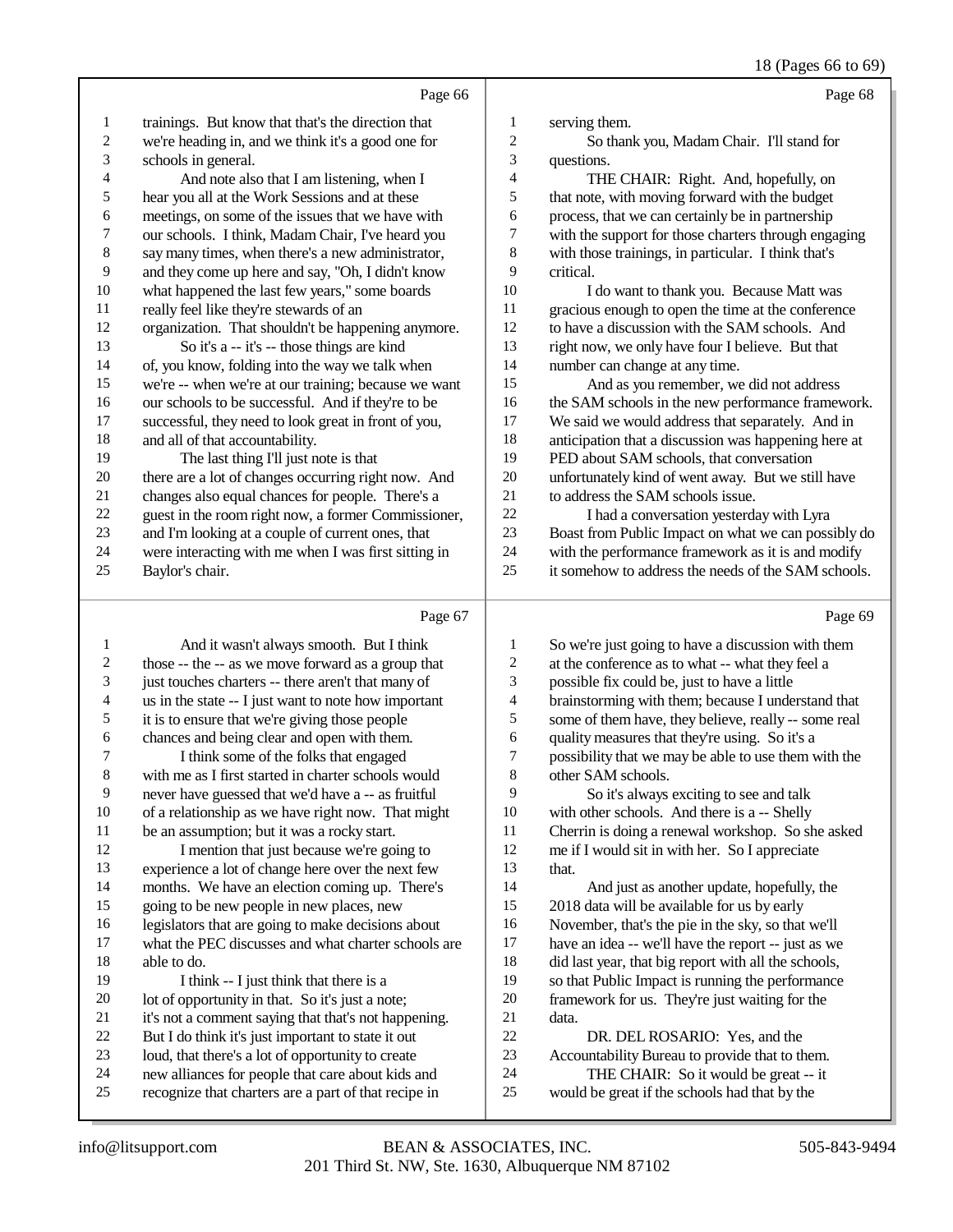19 (Pages 70 to 73)

|    |                                                      |                | 12 (1 agos 70 to 75)                                 |
|----|------------------------------------------------------|----------------|------------------------------------------------------|
|    | Page 70                                              |                | Page 72                                              |
| 1  | November conference so that there would be those of  | 1              | THE CHAIR: Madam Chair, Commissioner                 |
| 2  | us around, if there were any questions -- I don't    | $\overline{c}$ | Armbruster, it was Nuestros Valores Charter. It's    |
| 3  | know if it's going be that early in November. So     | 3              | in the South Valley of Albuquerque; it's an APS      |
| 4  | it's -- we have said that as soon as it's done,      | $\overline{4}$ | school.                                              |
| 5  | they're going to send it, I do believe, to you, so   | 5              | <b>COMMISSIONER TOULOUSE: Madam Chair, he's</b>      |
| 6  | that you can -- so that you can -- so that all the   | 6              | the one who took my CNM chair away from me.          |
| 7  | schools will have it. Because it's nothing that we   | 7              | <b>COMMISSIONER ARMBRUSTER: Put a little</b>         |
| 8  | have to vote on or anything. So as soon as eyes can  | 8              | black mark right there.                              |
| 9  | be on it, it will be.                                | 9              | COMMISSIONER TOULOUSE: Oh, no, not at                |
| 10 | MR. MATT PAHL: Okay. Great.                          | 10             | all. I'd still rather be there than here, folks.     |
| 11 | Madam Chair, I have two more quick items.            | 11             | COMMISSIONER ARMBRUSTER: This is just a              |
| 12 | THE CHAIR: Okay.                                     | 12             | comment, Matt, is that a long time ago, I -- when    |
| 13 | MR. MATT PAHL: One is the -- I forgot to             | 13             | the State was going to the three-tier thing for the  |
| 14 | give a shout-out to Broadmoor Elementary School in   | 14             | teachers, they had videos, which are way more --     |
| 15 | Hobbs for Commissioner Ruiz. It was the third        | 15             | well, most of us are visual. And so they showed      |
| 16 | school that received a Blue Ribbon award. So         | 16             | what a Tier I teacher would be like. And not a       |
| 17 | congratulations to your district, Commissioner Ruiz. | 17             | terrible teacher; I don't mean it that way.          |
| 18 | And then, lastly, it's a question. How               | 18             | But you see how a Tier I teacher functions           |
| 19 | would -- I'd love to get feedback on our legislative | 19             | in the classroom. You see what a Tier III teacher    |
| 20 | agenda, moving -- you know, as we're already talking | 20             | does, and the difference between experience and      |
| 21 | November; so if there's an opportunity to get on the | 21             | non-experience.                                      |
| 22 | Work Session for PEC where we can actually have some | 22             | So my suggestion, which you certainly do             |
| 23 | discussions of what we're looking at proposing and   | 23             | not have to take, is that you find -- and I'm sure   |
| 24 | how they may align with -- with what the PEC wants,  | 24             | you know this, but I don't think that I could add to |
| 25 | which we'd just really love to have that             | 25             | that conversation -- but a really well functioning   |
|    | Page 71                                              |                | Page 73                                              |
|    |                                                      |                |                                                      |

| 1  | conversation.                                       | 1              | board, and ask permission to video them, so when     |
|----|-----------------------------------------------------|----------------|------------------------------------------------------|
| 2  | So I'll let you kind of provide the venue,          | $\overline{c}$ | you're going to either schools who are new or        |
| 3  | if you're welcome to that. But just want to make    | 3              | schools that are not doing as well, you can actually |
| 4  | sure we're starting the conversations as we're      | 4              | see what a good one is looking like.                 |
| 5  | moving through the year quickly.                    | 5              | I would not say to show up at one. But               |
| 6  | THE CHAIR: Just off the top of my head,             | 6              | you might find five people to act as -- act badly, I |
| 7  | it has to be November Work Session; because if it's | 7              | guess. I just think it's a -- I think it's just      |
| 8  | December -- actually, we won't have a work session  | 8              | hard to tell people what you should do. It's easier  |
| 9  | in December, because we've got the renewals.        | 9              | to see it. That's just my suggestion. Do what you    |
| 10 | MR. MATT PAHL: Yeah. Okay.                          | 10             | want with it.                                        |
| 11 | THE CHAIR: Which brings me to another               | 11             | MR. MATT PAHL: Thanks for the                        |
| 12 | question. Sorry. The December schedule. How many    | 12             | recommendation. It's a good one.                     |
| 13 | schools, total, do we have now, for sure?           | 13             | THE CHAIR: Do we have a number?                      |
| 14 | DR. DEL ROSARIO: Let me look and check.             | 14             | DR. DEL ROSARIO: We do. We have nine for             |
| 15 | THE CHAIR: Because we've now hit the                | 15             | December and two for November.                       |
| 16 | October 1 deadline.                                 | 16             | THE CHAIR: Can I ask you, is one of the              |
| 17 | MS. FRIEDMAN: And, Madam Chair, we have             | 17             | renewals coming from Farmington? Or no.              |
| 18 | four days scheduled.                                | 18             | DR. DEL ROSARIO: No.                                 |
| 19 | COMMISSIONER ARMBRUSTER: In the interest            | 19             | THE CHAIR: Oh, surprise. Okay. I'm                   |
| 20 | of time, can I ask a question of Matt while Baylor  | 20             | surprised. Okay.                                     |
| 21 | is looking?                                         | 21             | COMMISSIONER ARMBRUSTER: Will we get a               |
| 22 | THE CHAIR: Sure.                                    | 22             | list of those?                                       |
| 23 | COMMISSIONER ARMBRUSTER: I just want to             | 23             | THE CHAIR: And we're going to get all of             |
| 24 | know, who was Mark Armijo before the name of that   | 24             | the applications.                                    |
| 25 | school? What was it before?                         | 25             | <b>COMMISSIONER ARMBRUSTER: Nine.</b>                |
|    |                                                     |                |                                                      |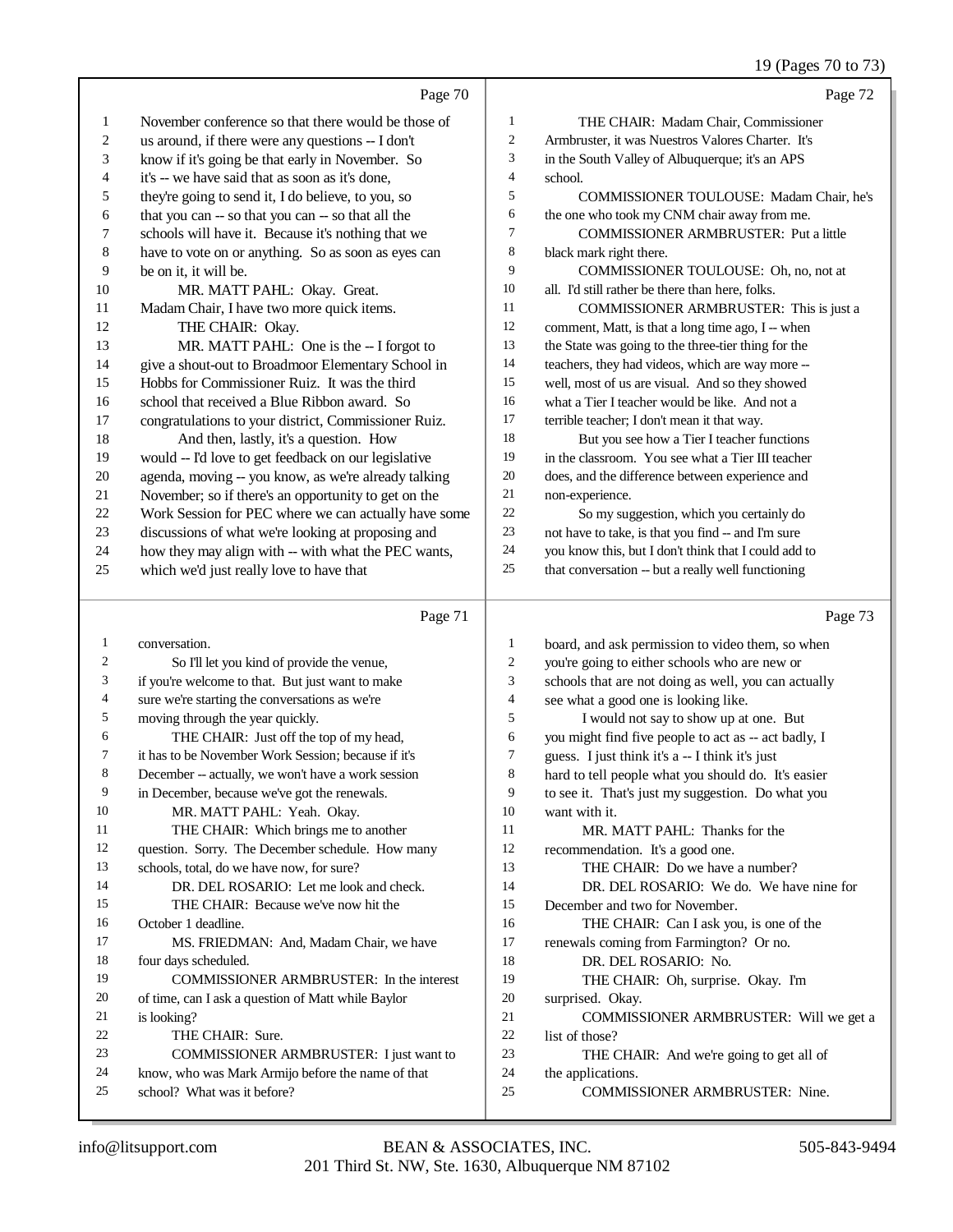## 20 (Pages 74 to 77)

|              | Page 74                                                                                                |                  | Page 76                                              |
|--------------|--------------------------------------------------------------------------------------------------------|------------------|------------------------------------------------------|
| 1            | THE CHAIR: Yeah. Yeah, because we have                                                                 | 1                | just huge gaps of time when we could have heard      |
| 2            | the two in particular -- we're going to get the two                                                    | $\boldsymbol{2}$ | another school, and it just was unfortunate.         |
| 3            | for November right away. And then we'll get the                                                        | 3                | So it's just one of those things where you           |
| 4            | remaining nine -- remaining seven?                                                                     | 4                | just have to stand in line and bear with it.         |
| 5            | DR. DEL ROSARIO: Remaining nine.                                                                       | 5                | All right? Okay.                                     |
| 6            | THE CHAIR: Remaining nine by --                                                                        | 6                | COMMISSIONER CONYERS: Madam Chair? I had             |
| 7            | DR. DEL ROSARIO: We'll probably get it to                                                              | 7                | a question for -- I'm not sure on the location of    |
| 8            | you today as well.                                                                                     | $\,$ 8 $\,$      | your conference?                                     |
| 9            | THE CHAIR: Okay. Great. Great. I                                                                       | 9                | MR. MATT PAHL: It's the APS Rankin                   |
| 10           | appreciate that.                                                                                       | 10               | facility. And I'd be happy to share the address in   |
| 11           | <b>COMMISSIONER ROBBINS: Madam Chair?</b>                                                              | 11               | an e-mail to Commissioners as well.                  |
| 12           | THE CHAIR: So with nine schools for                                                                    | 12               | COMMISSIONER CONYERS: Okay.                          |
| 13           | December, I think we're good for three -- three                                                        | 13               | MR. MATT PAHL: Yeah. And, Madam Chair,               |
| 14           | days.                                                                                                  | 14               | one request I would have from the schools, if at all |
| 15           | MS. FRIEDMAN: You have the option of                                                                   | 15               | possible. It makes sense that you kind of have to    |
| 16           | using that other day for a Work Session, if you                                                        | 16               | stand in line. If there is a way for schools -- you  |
| 17           | wish.                                                                                                  | 17               | know, if you have the list, and it's -- what I find  |
| 18           | COMMISSIONER PERALTA: No harm in having                                                                | 18               | happens is it's 3:00, and we're midway through one   |
| 19           | an early exit Friday if we start Tuesday.                                                              | 19               | school. And it's not the next school on the list,    |
| 20           | THE CHAIR: So let me ask you. Is your                                                                  | 20               | but the next one down that isn't sure if they should |
| 21           | preference to start Tuesday and -- right. I'm                                                          | 21               | stay or not, if in the late afternoon --             |
| 22           | asking, would you rather start Tuesday, and that                                                       | 22               | THE CHAIR: Give them an idea, sure.                  |
| 23           | way, if Friday is early, we're done?                                                                   | 23               | MR. MATT PAHL: -- the Commission can --              |
| 24           | COMMISSIONER ARMBRUSTER: I think for                                                                   | 24               | yeah, I think that's just the -- for them, they're   |
| 25           | those people driving -- and I'm not one of them -- I                                                   | 25               | just not sure in that scenario. So any               |
|              |                                                                                                        |                  |                                                      |
|              |                                                                                                        |                  |                                                      |
|              | Page 75                                                                                                |                  | Page 77                                              |
| $\mathbf{1}$ |                                                                                                        | $\mathbf{1}$     | communication around that would be helpful for the   |
| 2            | would think you would prefer that, to drive home<br>Thursday or early Friday, rather than late Friday. | $\overline{c}$   | schools.                                             |
| 3            | But-                                                                                                   | 3                | THE CHAIR: Okay. Yeah. We'll do the                  |
| 4            | THE CHAIR: So we want to start Tuesday                                                                 | $\overline{4}$   | best that we can. And you might have to remind me.   |
| 5            | morning.                                                                                               | 5                | MR. MATT PAHL: I would be happy to do                |
| 6            | <b>COMMISSIONER CRONE: Madam Chair? I</b>                                                              | 6                | that. Thank you.                                     |
| 7            | wanted to ask, we discussed getting State e-mail                                                       | 7                | THE CHAIR: Commissioner Toulouse?                    |
| 8            | addresses. Is there any update on that?                                                                | 8                | COMMISSIONER TOULOUSE: I just want to say            |
| 9            | MS. JAEGER: So I reached out many times                                                                | 9                | something to Mr. Pahl. I didn't have a problem with  |
| 10           | to DoIT, which is the agency that could help provide                                                   | 10               | you when you were sitting there. My problem was      |
| 11           | State e-mails, and I was not able to get a response.                                                   | 11               | after you left. And I think we've fixed it.          |
| 12           | In the budget proposals, we have IT support to move                                                    | 12               | But                                                  |
| 13           | forward to have the e-mails provided for you through                                                   | 13               | THE CHAIR: Because you're not there                  |
| 14           | the State. But we don't have it right now.                                                             | 14               | anymore.                                             |
| 15           | COMMISSIONER CRONE: Thank you.                                                                         | 15               | COMMISSIONER TOULOUSE: It took some work.            |
| 16           | MS. JAEGER: Sorry.                                                                                     | 16               | But, no, I think you set a good example on how to    |
| 17           | THE CHAIR: So the plan now is to start                                                                 | 17               | work with us. You said no, but you did it in ways    |
| 18           | Tuesday, December 11th, at 9:00, and that we're not                                                    | 18               | that weren't as difficult sometimes as the last few  |
| 19           | scheduling schools. Schools are just notified that                                                     | 19               | years have been on a pushback, you know. There was   |
| 20           | they'll be heard sometime during that time. So that                                                    | 20               | some discussion; there were other ways of doing it.  |
| 21           | if a school -- you know, if we get through three and                                                   | 21               | You had a different management style that I          |
| 22           | it's early on Tuesday, we'll do four.                                                                  | 22               | appreciated, and I want you to know that, regardless |
| 23           | So it's not the easiest thing for schools;                                                             | 23               | of anything.                                         |
| 24           | but it didn't work out well when we scheduled                                                          | 24               | And the other thing I want to say,                   |
| 25           | schools, because we ended up a couple of times with                                                    | 25               | Madam Chair, is that this is the first year that     |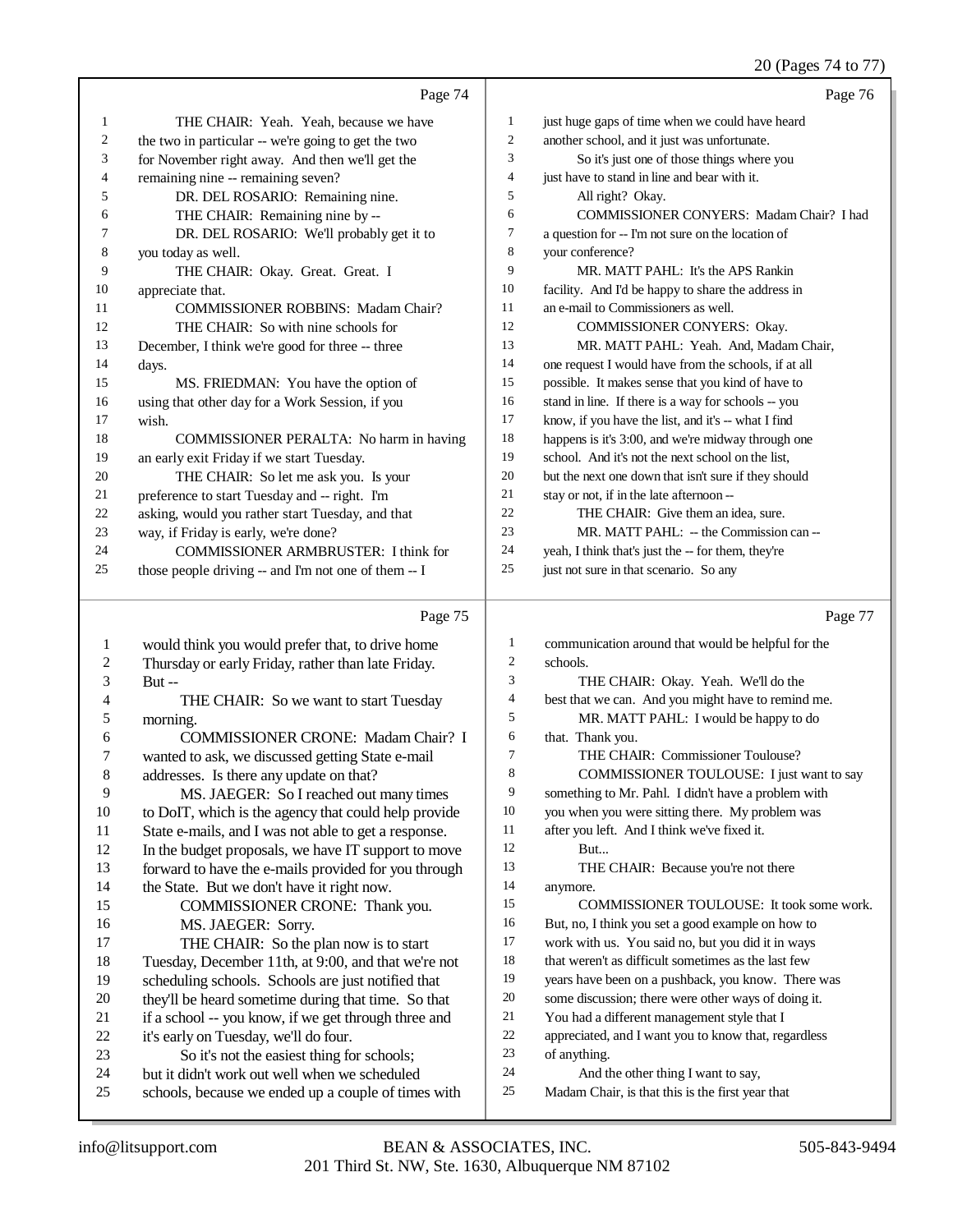### 21 (Pages 78 to 81)

|          | Page 78                                                                                              |                | Page 80                                                                                                |
|----------|------------------------------------------------------------------------------------------------------|----------------|--------------------------------------------------------------------------------------------------------|
| 1        | we've done renewals that two schools not renewing                                                    | 1              | Conference, they were -- the School Board                                                              |
| 2        | with us have actually called me, one of them not                                                     | $\sqrt{2}$     | Association was kind enough to be able to waive the                                                    |
| 3        | even in my district, and wanted -- reached out to me                                                 | 3              | registration fee for Commissioners for those that                                                      |
| 4        | and wanted to tell me that they appreciated the work                                                 | $\overline{4}$ | wanted to attend.                                                                                      |
| 5        | we had done and that I had done, and they wanted me                                                  | 5              | And I told him that it might be a good                                                                 |
| 6        | to know they wouldn't be renewing.                                                                   | 6              | idea to rethink that again, extend the invitation                                                      |
| 7        | And it was because of the treatment they                                                             | $\tau$         | out to Commissioners. I said we have some                                                              |
| 8        | felt they had gotten up here; but not from the PEC.                                                  | 8              | Commissioners that would be interested in going, I,                                                    |
| 9        | But I just thought that was interesting that they                                                    | 9              | for one. And maybe either if he or a designee on --                                                    |
| 10       | reached out to me. I can see the one in my district                                                  | 10             | in November, at the meeting here in Mabry Hall, that                                                   |
| 11       | which I had had interaction with. But the other one                                                  | 11             | they send someone to maybe, you know, extend that --                                                   |
| 12       | surprised me. And so I think, moving forward, we                                                     | 12             | extend that invite -- if not, I told him to e-mail                                                     |
| 13       | need, as a group, CSD and the PEC, to be a group and                                                 | 13             | me with what he might be able to do for the                                                            |
| 14       | work together and not look like we're working                                                        | 14             | Commission for that convention in December. So                                                         |
| 15<br>16 | against each other, or we're going to lose more<br>schools that we shouldn't lose.                   | 15<br>16       | THE CHAIR: It's going to make a long                                                                   |
| 17       | I think there are some from us that went                                                             | 17             | week. So the 7th and then head on through.                                                             |
| 18       |                                                                                                      | 18             | Just out of curiosity, did they ever make                                                              |
| 19       | to APS, I'm very glad they went. And there are<br>others, I'm very sorry they did because I think we | 19             | a decision on when they were going to buy that --<br>the building across the street?                   |
| 20       | might have had more to offer. But I just want to                                                     | 20             | COMMISSIONER PERALTA: I didn't hear.                                                                   |
| 21       | say this is the first year I've ever had any                                                         | 21             | Haven't heard yet. But I might ask.                                                                    |
| 22       | schools -- and there have been ones every year in my                                                 | 22             | THE CHAIR: Because when I had that unique                                                              |
| 23       | district that didn't stay with us, too -- that                                                       | 23             | opportunity to sit in for you, that was -- it was                                                      |
| 24       | anybody's reached out to me. So I think that was a                                                   | 24             | contentious.                                                                                           |
| 25       | gesture on the part of the schools that they know                                                    | 25             | Okay. Thank you. So we'll pencil that in                                                               |
|          |                                                                                                      |                |                                                                                                        |
|          | Page 79                                                                                              |                | Page 81                                                                                                |
| 1        | something's going forward, and they know I'm not                                                     | 1              | on our calendar.                                                                                       |
| 2        | staying; so I think they felt freer to talk to me.                                                   | 2              | COMMISSIONER PERALTA: Okay.                                                                            |
| 3        | And I tried to talk to them about what I                                                             | 3              | THE CHAIR: And hopefully -- there was a                                                                |
| 4        | saw as to the future of how things were going to go                                                  | 4              | lot of good information that came from that. So I                                                      |
| 5        | and changes that should happen. I just thought that                                                  | 5              | certainly appreciate when they do extend that                                                          |
| 6        | should be on the record.                                                                             | 6              | invitation to us. So thank you for having that                                                         |
| 7        | THE CHAIR: Okay. Thank you.                                                                          | 7              | conversation with him.                                                                                 |
| 8        | MR. MATT PAHL: Thank you.                                                                            | 8              | Where did I just put that? Oh. You took                                                                |
| 9        | THE CHAIR: I'm assuming there's no one                                                               | 9              | it from me.                                                                                            |
| 10       | here.                                                                                                | 10             | We'll do PEC Comments now before the                                                                   |
| 11       | COMMISSIONER PERALTA: Madam Chair?                                                                   | 11             | Executive Session.                                                                                     |
| 12       | THE CHAIR: Wow, something from the School                                                            | 12             | So Commissioner Caballero?                                                                             |
| 13       | <b>Board Association?</b>                                                                            | 13             | COMMISSIONER CABALLERO: No comments.                                                                   |
| 14       | COMMISSIONER PERALTA: Well, I guess, as                                                              | 14             | Thank you.                                                                                             |
| 15       | the liaison, I'm going to just kind of speak to --                                                   | 15             | THE CHAIR: Commissioner Conyers?                                                                       |
| 16       | on behalf of the School Board Association -- we                                                      | 16             | COMMISSIONER CONYERS: None. I have no                                                                  |
| 17       | haven't heard from them in a while. But at the                                                       | 17             | comment.                                                                                               |
| 18       | conclusion of yesterday's Capital Outlay Council                                                     | 18             | THE CHAIR: Commissioner Toulouse?                                                                      |
| 19       | meeting yesterday, I did talk with Joe Guillen, and                                                  | 19             | COMMISSIONER TOULOUSE: Madam Chair. I                                                                  |
| 20       | I did remind him we are still recognizing the School                                                 | 20<br>21       | went to the LESC meeting in Albuquerque all three                                                      |
| 21<br>22 | Boards on the agenda.<br>They've got an annual convention coming up                                  | $22\,$         | days at Hawthorn Elementary School. And the most<br>important part that I think does apply to us -- in |
| 23       | in December, December 7th and 8th, in Albuquerque,                                                   | 23             | fact, it applies to every single school in the                                                         |
|          |                                                                                                      |                |                                                                                                        |
| 24       | at the Embassy, I believe. So I threw out the idea                                                   | 24             | state -- was the last morning, on Friday, the entire                                                   |

 again that much like in June, during the School Law morning was a presentation on the Yazzie-Martinez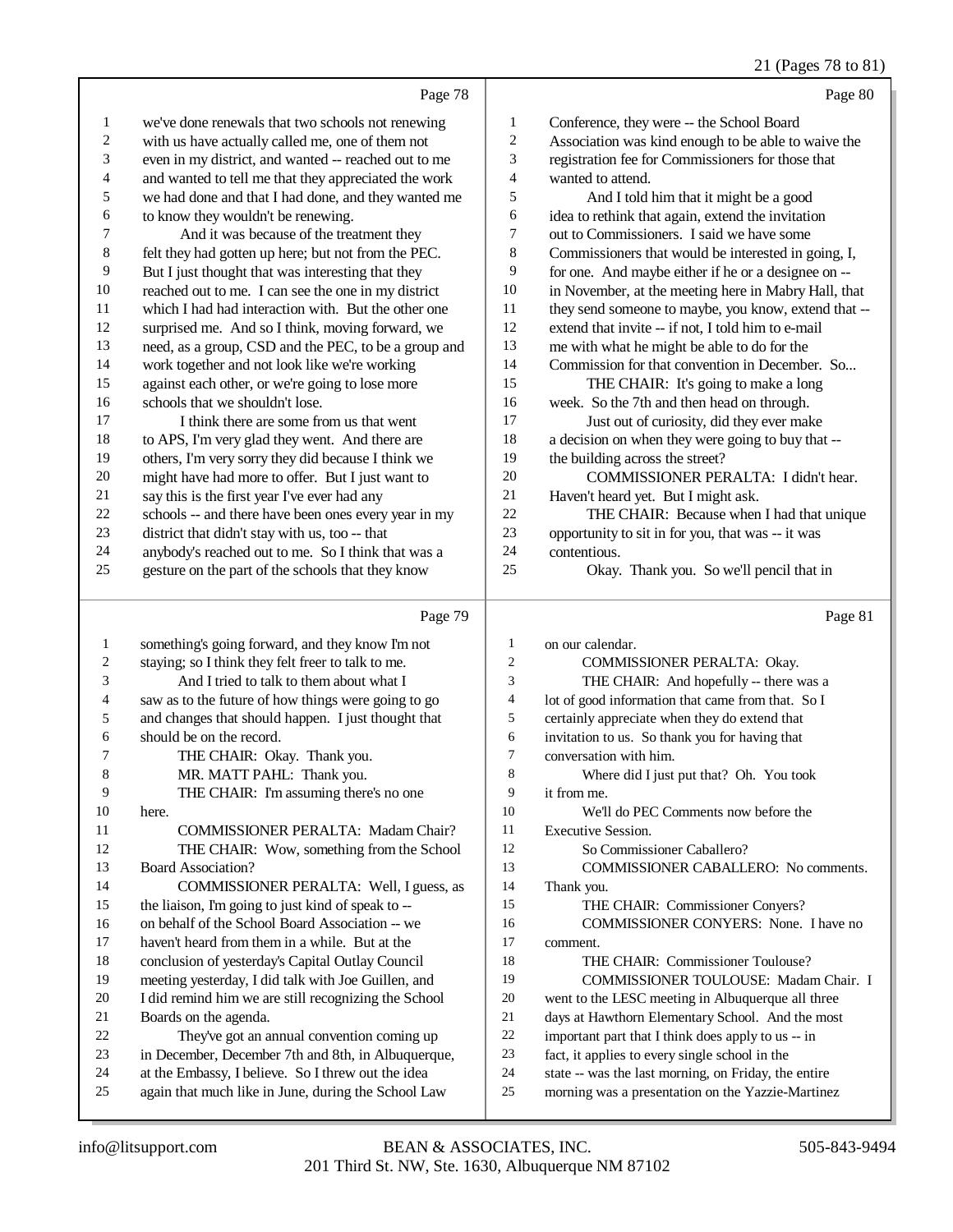### 22 (Pages 82 to 85)

|                  | Page 82                                              |                | Page 84                                              |
|------------------|------------------------------------------------------|----------------|------------------------------------------------------|
| 1                | lawsuit settlement.                                  | 1              | you arrive, and you don't even know, number one, who |
| $\overline{c}$   | And I think in even looking at the                   | $\mathbf{2}$   | these people are, what you're voting for, what the   |
| 3                | performance -- or the PEC thing here -- or going out | 3              | jobs entail, who you are. And I thought that might   |
| 4                | for the site visit reviews, we're going to have to   | $\overline{4}$ | be just something we throw in there. I don't think   |
| 5                | change that again, too, to meet the requirements of  | 5              | it's a do-or-die thing. But we would need to talk    |
| 6                | that, as it works out and after they see about       | 6              | about it, because -- because on our laws or          |
| $\boldsymbol{7}$ | appeals and everything else.                         | $\tau$         | something, it's in January. We didn't do it last     |
| 8                | But I think that at some point, we                   | 8              | January for other issues.                            |
| 9                | probably need a presentation for this Commission on  | 9              | THE CHAIR: I don't think we did it the               |
| $10\,$           | the ramifications of that; because it's going to     | $10\,$         | previous January, either.                            |
| 11               | apply to every school district in the state.         | 11             | COMMISSIONER ARMBRUSTER: Okay. I can't               |
| 12               | Because you have some child in that school district  | 12             | remember that. I will say that I can't remember      |
| 13               | who is Native American, who is Hispanic, who has     | 13             | that. But I thought that that would be there.        |
| 14               | special needs, who has something that has not been   | 14             | THE CHAIR: That's because we didn't meet             |
| 15               | being met that is behind this.                       | 15             | last January.                                        |
| 16               | And this lawsuit is going to have                    | 16             | COMMISSIONER ARMBRUSTER: We didn't do it.            |
| 17               | significant monitoring. So I just -- I didn't --     | 17             | I just was thinking about it and thought that might  |
| 18               | I -- you know, I've been reading the newspaper       | 18             | be something we could decide. But we would have to   |
| 19               | articles. I kept track and listened. I did not       | 19             | decide it prior to January; because it's already     |
| $20\,$           | realize exactly how far that went. I just saw the    | $20\,$         | there.                                               |
| 21               | Native American part and some of the Hispanic part.  | 21             | And the other thing is -- and I don't know           |
| 22               | I didn't realize all of the ramifications.           | $22\,$         | whether this is -- but when schools are -- have an   |
| 23               | So I would want all of us to look at that            | 23             | issue, they really should probably call first.       |
| 24               | decision, look at actions as they come out as an     | 24             | There's, like, an order of how you should do things. |
| 25               | appeal goes down and all that and see how a lot of   | 25             | One of them would be to call your                    |
|                  |                                                      |                |                                                      |
|                  | Page 83                                              |                | Page 85                                              |
| $\mathbf{1}$     | things are going to have to change again.            | 1              | Commissioner. I have half of this, not all of it,    |
| $\boldsymbol{2}$ | Thank you.                                           | 2              | you know how that goes. But maybe schools need to    |
| 3                | THE CHAIR: Commissioner Peralta?                     | 3              | know, "Here's the procedure," just like being a      |
| 4                | COMMISSIONER PERALTA: No comments.                   | 4              | teacher in a district. First, you do this; then you  |
| 5                | THE CHAIR: Commissioner Armbruster?                  | 5              | do this; then you go up. You don't go from zero to   |
| 6                | COMMISSIONER ARMBRUSTER: Yes, I do have a            | 6              | 100 in the first issue of that.                      |
| 7                | few things. One is Ms. Clairvoyant Toulouse. We      | $\tau$         | That's just something I thought we could             |
| 8                | did talk about that. Yesterday I brought it up.      | 8              | talk about. It's not that I'm proposing it for       |
| 9                | There's another lawsuit -- and I still can't         | 9              | right now.                                           |
| 10               | remember the name -- that dealt specifically with    | 10             | THE CHAIR: Okay. Thank you.                          |
| 11               | special education students. And that was part of     | 11             | <b>Commissioner Ruiz?</b>                            |
| 12               | the reason we felt we could justify, really, for the | 12             | COMMISSIONER RUIZ: Yes, ma'am. I have a              |
| 13               | protection of the charter schools, an on-site visit  | 13             | couple of announcements for NMPSIA. So one of the    |
| 14               | rather than just doing it on the desktop. So you     | 14             | things we're looking at is on the NMAA website,      |
| 15               | weren't here; but we were thinking it.               | 15             | there is a video on hazing. And so we discussed at   |
| 16               | I would also -- trying to think about this           | 16             | the RAC Committee and at their board meeting that we |

16 the RAC Committee and at their board meeting that we might make that mandatory in light of recent events in our state.

 And then some other things that are going on, they just put out a real neat little bus safety video. And it's on the website. So I urge all of you to see that.

- And then the other thing that we're
- talking about, we tried the STOPit program, and it
- didn't have a lot of success. Of course, funding

people.

 time scale -- these are some things I'm thinking about for the agenda. I'm just putting it out 19 there. I've been thinking that maybe -- this was from you, Commissioner Caballero -- that changing the little booklet -- what's it called? -- the Rules of Procedure, of voting, to February might be easier, because we're getting four or five new

And you're voting at the very first moment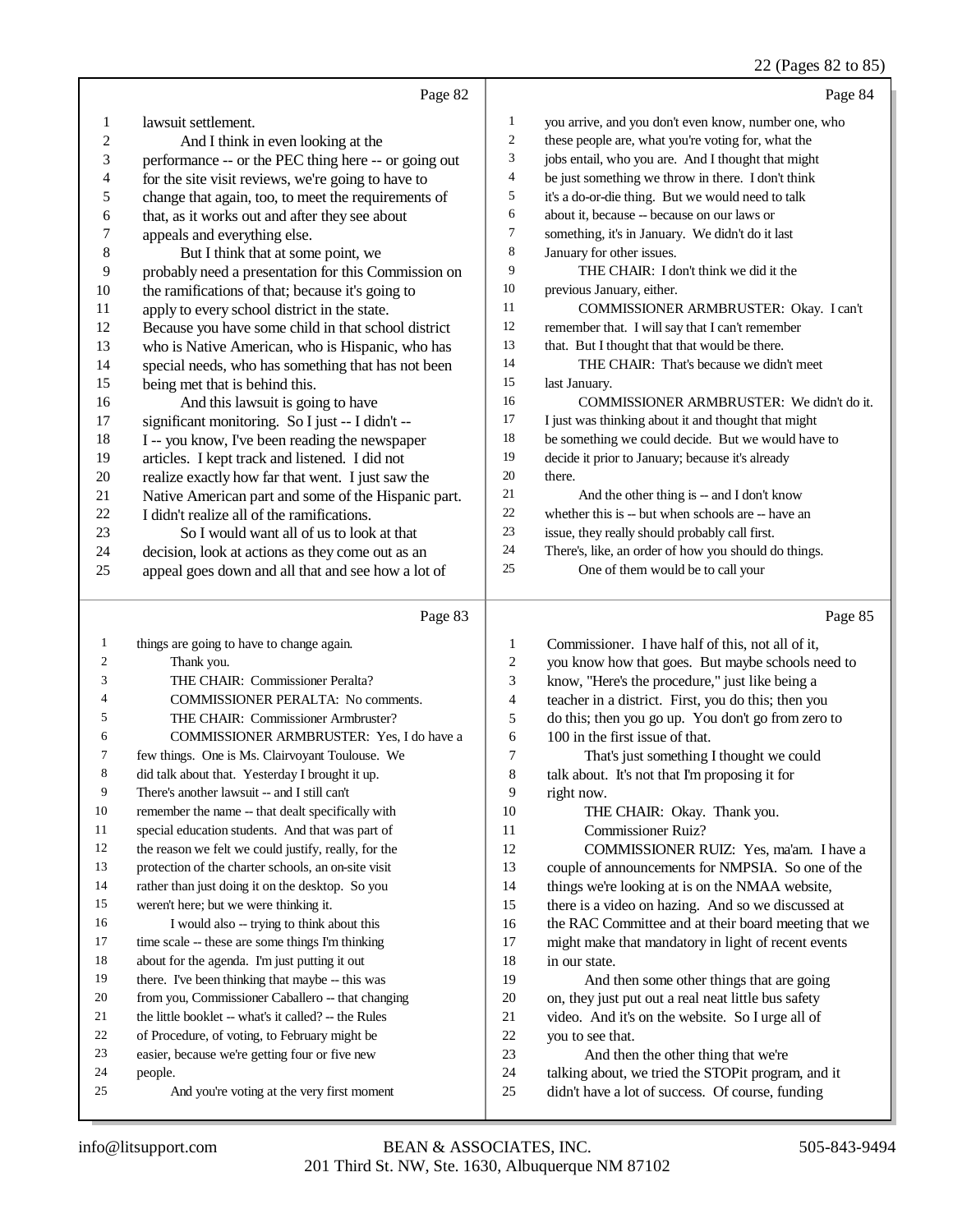### 23 (Pages 86 to 89)

|                | Page 86                                             |                | Page 88                                              |
|----------------|-----------------------------------------------------|----------------|------------------------------------------------------|
| $\mathbf{1}$   | was a major part of it. But the Sandy Hook Promise  | $\mathbf{1}$   | That was just my mind. Not true. Not true. But       |
| $\sqrt{2}$     | program is free. It's absolutely free.              | $\mathbf{2}$   | it's good to learn.                                  |
| 3              | And so we are looking, as a group at                | 3              | And I will say that many terms had to be             |
| 4              | NMPSIA, to make that mandatory. We haven't          | $\overline{4}$ | defined, because some of our older people didn't     |
| 5              | finalized anything on that. But, you know, it's     | 5              | have any idea -- and I wasn't the only one. But I    |
| 6              | going to be a way to prepare for -- in the event    | 6              | had no idea of not only what was going on, but the   |
| 7              | that anything happens with our students.            | $\tau$         | liability that our teachers, as well as -- you know, |
| $\,$ 8 $\,$    | And then the last thing, I wanted to thank          | 8              | all teachers, all teachers -- have by not following  |
| 9              | Commissioner Robbins. I know you did as well. But   | 9              | through, by not being right there, by not preventing |
| $10\,$         | I really am appreciative that you gave us that      | 10             | things that they should be preventing, even things   |
| $11\,$         | budget that you did. Simple, easy to read, and easy | 11             | as small as being at the back of the bus, sitting    |
| $12\,$         | to understand. So thank you.                        | 12             | on -- you know, athletic, as you said, mostly that.  |
| 13             | THE CHAIR: So let me ask -- NMPSIA is               | 13             | They're just things that, wow, I never               |
| 14             | looking to make a requirement that all school       | 14             | thought about that. Did I always sit at the back of  |
| 15             | staff -- or would it be students -- with those      | 15             | the bus? I think I actually did, but -- probably     |
| 16             | videos?                                             | 16             | because I was placed there.                          |
| 17             | COMMISSIONER RUIZ: I think it's all the             | 17             | But I just think it is a huge, huge thing,           |
| $18\,$         | coaches.                                            | 18             | and it's major lawsuits. Major lawsuits.             |
| 19             | THE CHAIR: The coaches, so it's through             | 19             | COMMISSIONER CABALLERO: Madam Chair, is              |
| 20             | NMAA.                                               | $20\,$         | it concentrated with the sports? Or unnecessary --   |
| 21             | COMMISSIONER RUIZ: Uh-huh. Because it's             | 21             | THE CHAIR: Well, hazing is. Hazing is                |
| $22\,$         | on their website. But it's not mandatory right now. | $22\,$         | certainly is more endemic within the sports.         |
| 23             | So because of recent hazing situations, they're     | 23             | COMMISSIONER ARMBRUSTER: But it's also               |
| 24             | wanting to make it where you have to look at that.  | 24             | everywhere. I mean, it's not only that. It's the     |
| 25             | And so they're hoping that, you know, that's going  | 25             | majority of it. But I think it's something that      |
|                |                                                     |                |                                                      |
|                | Page 87                                             |                | Page 89                                              |
| $\mathbf{1}$   | to curtail some of the issues that we've confronted | $\mathbf{1}$   | everyone -- as Commissioner Ruiz was saying -- it's  |
| $\mathfrak{2}$ | this year.                                          | $\overline{c}$ | just a matter of being aware. Whoever thought of     |
| 3              | COMMISSIONER CABALLERO: Madam Chair,                | 3              | all these things when we were growing up? You know,  |
| $\overline{4}$ | Commissioner Ruiz, do we have a serious hazing      | $\overline{4}$ | maybe they didn't exist, or maybe we just didn't     |
| 5              | issue? Do we?                                       | 5              | think about it. But it's a new world.                |
| 6              | THE CHAIR: Oh yeah.                                 | 6              | THE CHAIR: It existed when I was on                  |
| $\tau$         | COMMISSIONER RUIZ: We've had -- sadly to            | 7              | sports teams. So it's -- you know, it's an age-old   |
|                | say in my city, we had a hazing issue. But it's     | $\mathbf{Q}$   | tradition you know unfortunately And it does --      |

say, in my city, we had a ha

- not limited to Hobbs. My understanding, it's happening in other places as well. And so now we
- are trying to curtail that.
- 12 And, again, just -- it's for student
- safety, to make sure that everybody's viewing that
- video that's on the NMAA website, and just helping our kids feel safe.
- THE CHAIR: It's unfortunate. It's still viewed as a kind of rite of passage with a lot of
- sports teams. It's -- it's very difficult to break
- 19 away from that, you know. So it's -- it is a shame.
- Commissioner Armbruster?
- COMMISSIONER ARMBRUSTER: I just wanted to
- add on to what Commissioner Ruiz was talking about.
- At the last law convention that we went to, I went
- to this one on hazing. And, honestly, I thought hazing, bullying; like, hazing is a minor bullying.
- l, you know, unfortunately. And it d it does go well beyond sports teams. It's part of a 10 lot of other group activities. 11 So it's -- you know, it's -- it's a very difficult thing, too, because unfortunately a lot of the parents just think it's the kids being kids. And it's -- and it's as simple as -- you know, I know when I went to -- on teams, it's as simple as everyone has to wear the same color, or everyone has to wear one sock down. And you think, "Oh, how harmless is that?" 19 But it -- just, it would be there, and it's -- you know, you're creating that culture. And that's what we have to break. Thank you. Commissioner Crone? COMMISSIONER CRONE: Yeah. Hazing was
- universal when I entered college. Fortunately, I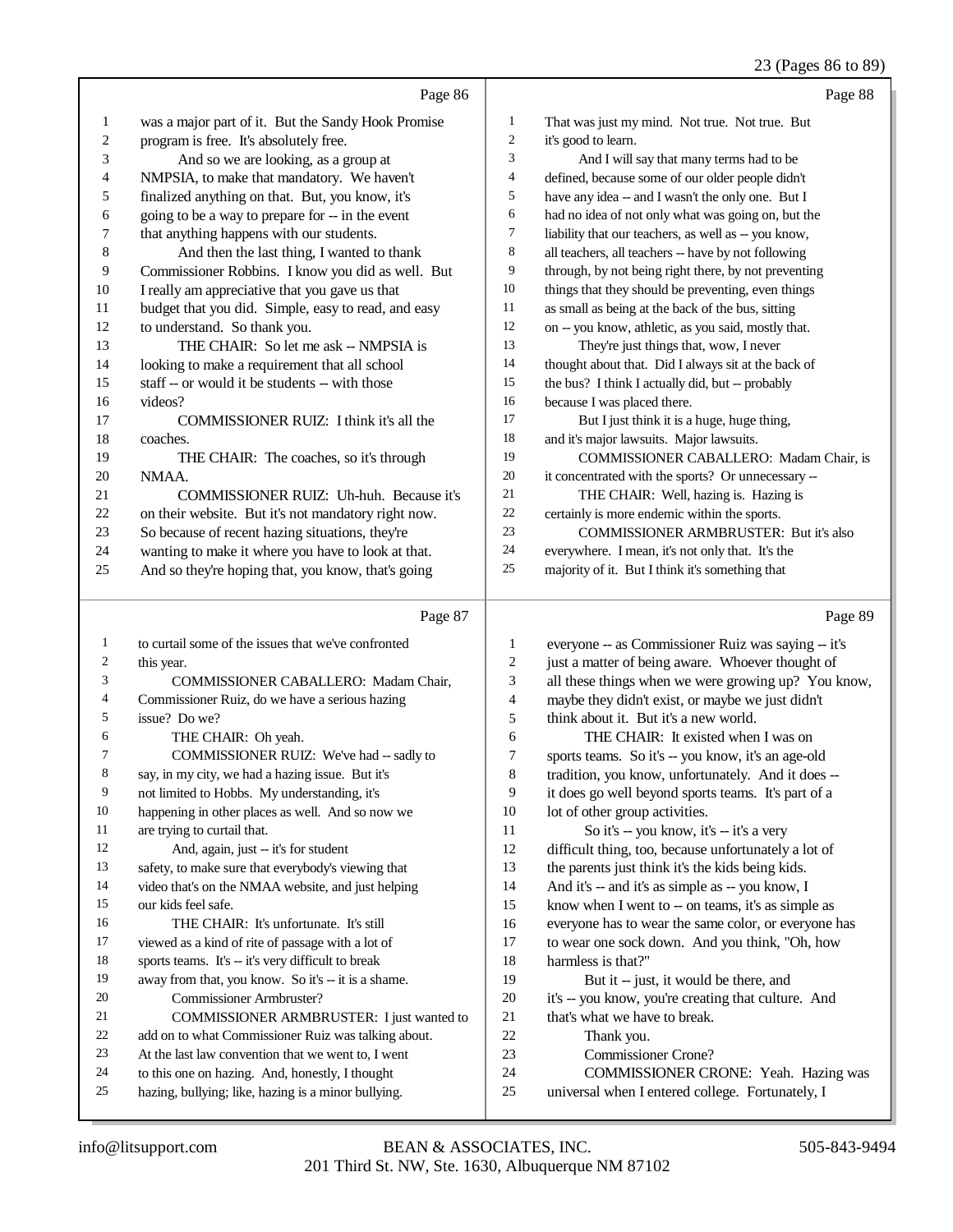24 (Pages 90 to 93)

|    | Page 90                                              |                | Page 92                                             |
|----|------------------------------------------------------|----------------|-----------------------------------------------------|
| 1  | had a roommate that didn't believe in it. So he --   | 1              | the 14th, I believe. So I don't believe we've       |
| 2  | I didn't have to wear that stupid beanie --          | $\overline{c}$ | gotten our homework yet. We got a copy of the       |
| 3  | THE CHAIR: Absolutely. For a --                      | 3              | notes; but I don't think we've gotten our homework  |
| 4  | COMMISSIONER CRONE: -- with the number               | $\overline{4}$ | for that. So I don't know if that's going to be     |
| 5  | "69" on it. I was the class of '69.                  | 5              | forthcoming or not. So we will -- we will see where |
| 6  | I had a couple of things. I got a call               | 6              | we move with that.                                  |
| 7  | from a parent who had an issue with a principal at a | 7              | Okay. I'm going to move that the                    |
| 8  | charter in my district. And I realized that I        | $\,$ 8 $\,$    | Commission enter into a Closed Session. The         |
| 9  | didn't really know how to deal with that. So I       | 9              | subjects to be discussed are issues subject to      |
| 10 | called Beverly; Beverly, the source of all wisdom.   | 10             | attorney-client privilege pertaining to threatened  |
| 11 | And she helped me out.                               | 11             | or pending litigation in which the PEC is or may    |
| 12 | But I was wondering if we could have some            | 12             | become a participant, pursuant to NMSA 1978,        |
| 13 | sort of, like, quick training as to how we deal with | 13             | Section 10-15-1(H)(7), specifically:                |
| 14 | situations like that.                                | 14             | A., In Re New Mexico Public Education               |
| 15 | THE CHAIR: Sure. Sure.                               | 15             | Department Notice to Review Public Education        |
| 16 | COMMISSIONER CRONE: And it did get                   | 16             | Commission's Decision to Grant Raíces del Saber     |
| 17 | resolved. I will say that.                           | 17             | Xinachtli Community School Charter with conditions; |
| 18 | Also on the Sandy Hook Promise program,              | 18             | B., Contract for Professional Services to Oversee   |
| 19 | they did a presentation. They have a website, if     | 19             | and Assist with the Implementation Year for Raíces  |
| 20 | you want to check it out. It's -- I think it's       | 20             | del Saber Xinachtli Community School; C., the       |
| 21 | pretty impressive. I think Trish agrees.             | 21             | Governing Council of Taos International v.          |
| 22 | We -- it doesn't sound like we have time             | 22             | Christopher Ruszkowski, in his Official Capacity as |
| 23 | right now. But at some point, when we have -- maybe  | 23             | the Secretary of the New Mexico Public Education    |
| 24 | we do have time -- we could invite -- the guy who    | 24             | Department, Case No. D-101-CV-2018-01196; D.,       |
| 25 | came, his child was in Sandy Hook the day -- his     | 25             | Student Athlete Headquarters Academy Closure        |
|    | Page 91                                              |                | Page 93                                             |

#### Page 91

 child survived. COMMISSIONER RUIZ: Yes. COMMISSIONER CRONE: But, of course, how many children didn't survive? So that's it. Thank you. 6 THE CHAIR: Commissioner Robbins?<br>7 COMMISSIONER ROBBINS: Just wat COMMISSIONER ROBBINS: Just want to let the Commissioners know I'm scheduled to go to the NACSA conference in Florida on the 22nd through 24th. I have hotel reservations. I think PED is 11 working on airlines. We'll see if they can get that<br>12 all fixed next week all fixed next week. COMMISSIONER CRONE: Mexico Beach? COMMISSIONER ROBBINS: It's Orlando. Hopefully, another hurricane doesn't hit next week. THE CHAIR: Did Orlando get hit? I didn't pay attention to -- COMMISSIONER ROBBINS: Not this year. THE CHAIR: Well, enjoy. There's a lot of good networking. And it's -- you know, I've enjoyed attending. So happy flying. 22 COMMISSIONER ARMBRUSTER: In odd years.<br>23 THE CHAIR: Yeah. Yeah. It's tough. The THE CHAIR: Yeah. Yeah. It's tough. The timing isn't great. So -- and those of us, I guess in between -- NACSA will be on the 14th of November; Proceedings Writ of Replevin; E., the Governing Council of New Mexico Connections Academy and New Mexico Connections Academy v. Christopher Ruszkowski, in his Official Capacity as Secretary of New Mexico PED, Case No. D-101-CV-2018-01329. The matters discussed in the closed meeting will be limited only to those specified in the motion. Do I have a second? COMMISSIONER RUIZ: Second. 11 THE CHAIR: There's a second by Commissioner Ruiz. COMMISSIONER ARMBRUSTER: Ready? THE CHAIR: Uh-huh. COMMISSIONER ARMBRUSTER: Commissioner Robbins? 17 COMMISSIONER ROBBINS: Yes. COMMISSIONER ARMBRUSTER: Commissioner Toulouse? 20 COMMISSIONER TOULOUSE: Yes. COMMISSIONER ARMBRUSTER: Commissioner Armbruster votes "Yes." Commissioner Conyers? COMMISSIONER CONYERS: Yes. COMMISSIONER ARMBRUSTER: Commissioner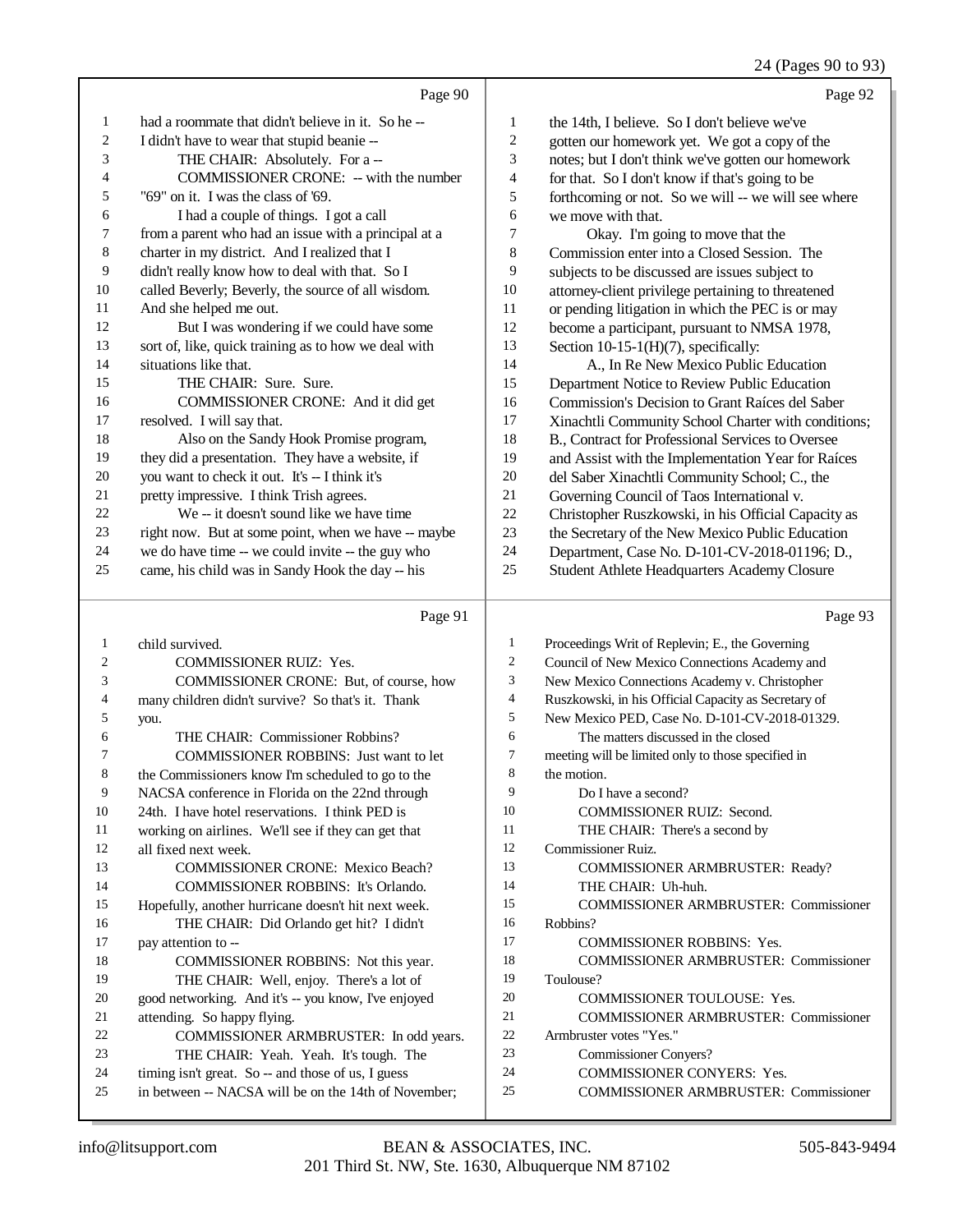### 25 (Pages 94 to 97)

|    | Page 94                                      |    | Page 96                                              |
|----|----------------------------------------------|----|------------------------------------------------------|
| 1  | Peralta?                                     | 1  | <b>COMMISSIONER CRONE: Yes.</b>                      |
| 2  | <b>COMMISSIONER PERALTA: Yes.</b>            | 2  | <b>COMMISSIONER ARMBRUSTER: Commissioner</b>         |
| 3  | <b>COMMISSIONER ARMBRUSTER: Commissioner</b> | 3  | Robbins?                                             |
| 4  | Gipson?                                      | 4  | <b>COMMISSIONER ROBBINS: Yes.</b>                    |
| 5  | THE CHAIR: Yes.                              | 5  | <b>COMMISSIONER ARMBRUSTER: Commissioner</b>         |
| 6  | <b>COMMISSIONER ARMBRUSTER: Commissioner</b> | 6  | Toulouse?                                            |
| 7  | Crone?                                       | 7  | <b>COMMISSIONER TOULOUSE: Yes.</b>                   |
| 8  | <b>COMMISSIONER CRONE: Yes.</b>              | 8  | <b>COMMISSIONER ARMBRUSTER: Commissioner</b>         |
| 9  | <b>COMMISSIONER ARMBRUSTER: Commissioner</b> | 9  | Ruiz?                                                |
| 10 | Ruiz?                                        | 10 | <b>COMMISSIONER RUIZ: Yes.</b>                       |
| 11 | <b>COMMISSIONER RUIZ: Yes.</b>               | 11 | <b>COMMISSIONER ARMBRUSTER: Commissioner</b>         |
| 12 | <b>COMMISSIONER ARMBRUSTER: Commissioner</b> | 12 | Caballero?                                           |
| 13 | Caballero?                                   | 13 | COMMISSIONER CABALLERO: Yes.                         |
| 14 | <b>COMMISSIONER CABALLERO: Yes.</b>          | 14 | <b>COMMISSIONER ARMBRUSTER: Nine-to-zero</b>         |
| 15 | <b>COMMISSIONER ARMBRUSTER: It's a</b>       | 15 | vote. Passes.                                        |
| 16 | nine-to-zero vote.                           | 16 | THE CHAIR: Motion passes nine-zero.                  |
| 17 | THE CHAIR: So we'll go to the ladies room    | 17 | Okay.                                                |
| 18 | while we're clearing out.                    | 18 | So now we are on to item No. 16,                     |
| 19 | MS. FRIEDMAN: Madam Chair?                   | 19 | Discussion and Possible Action on Contract for       |
| 20 | THE CHAIR: Sorry.                            | 20 | Professional Services to Oversee and Assist with the |
| 21 | MS. FRIEDMAN: You can meet in 128.           | 21 | Implementation Year for Raíces del Saber Xinachtli   |
| 22 | THE CHAIR: Oh, okay.                         | 22 | Community School.                                    |
| 23 | (A discussion was held off the record.)      | 23 | <b>COMMISSIONER CABALLERO: Motion,</b>               |
| 24 | (Executive Session held.)                    | 24 | Madam Chair?                                         |
| 25 | THE CHAIR: So I move that Public             | 25 | THE CHAIR: Yes.                                      |
|    |                                              |    |                                                      |

#### Page 95

 Education Commission -- do we have to vote to end Closed Session? We do. MS. JAEGER: On the record. THE CHAIR: So I move that the Public Education Commission end Closed Session. Matters discussed in the closed meeting were limited only to those specified in the motion for closure, and no vote was taken during the Closed Session. Do I have a second? COMMISSIONER RUIZ: Second. 11 THE CHAIR: There's a second by Commissioner Ruiz. Commissioner Armbruster? COMMISSIONER ARMBRUSTER: Commissioner Peralta? COMMISSIONER PERALTA: Yes. COMMISSIONER ARMBRUSTER: Commissioner Conyers? COMMISSIONER CONYERS: Yes. COMMISSIONER ARMBRUSTER: Commissioner Armbruster votes "Yes." Commissioner Gipson? 23 THE CHAIR: Yes. COMMISSIONER ARMBRUSTER: Commissioner Crone? Page 97 COMMISSIONER CABALLERO: I move that the Public Education Commission issue a contract to an independent party for technical assistance for the planning and implementation year for Raíces del Saber Xinachtli Community School to address the conflict of interest that was created as a result of the Secretary of PED asking CSD to assist with its review of the PEC's decision to grant the school a charter. 10 COMMISSIONER TOULOUSE: Second. 11 THE CHAIR: There's a motion by Commissioner Caballero, a second by Commissioner Toulouse. Any discussion? (No response.) THE CHAIR: Commissioner Armbruster? COMMISSIONER ARMBRUSTER: Commissioner Ruiz? COMMISSIONER RUIZ: Yes. COMMISSIONER ARMBRUSTER: Commissioner Robbins? COMMISSIONER ROBBINS: Yes. COMMISSIONER ARMBRUSTER: Commissioner 1Caballero. COMMISSIONER CABALLERO: Yes.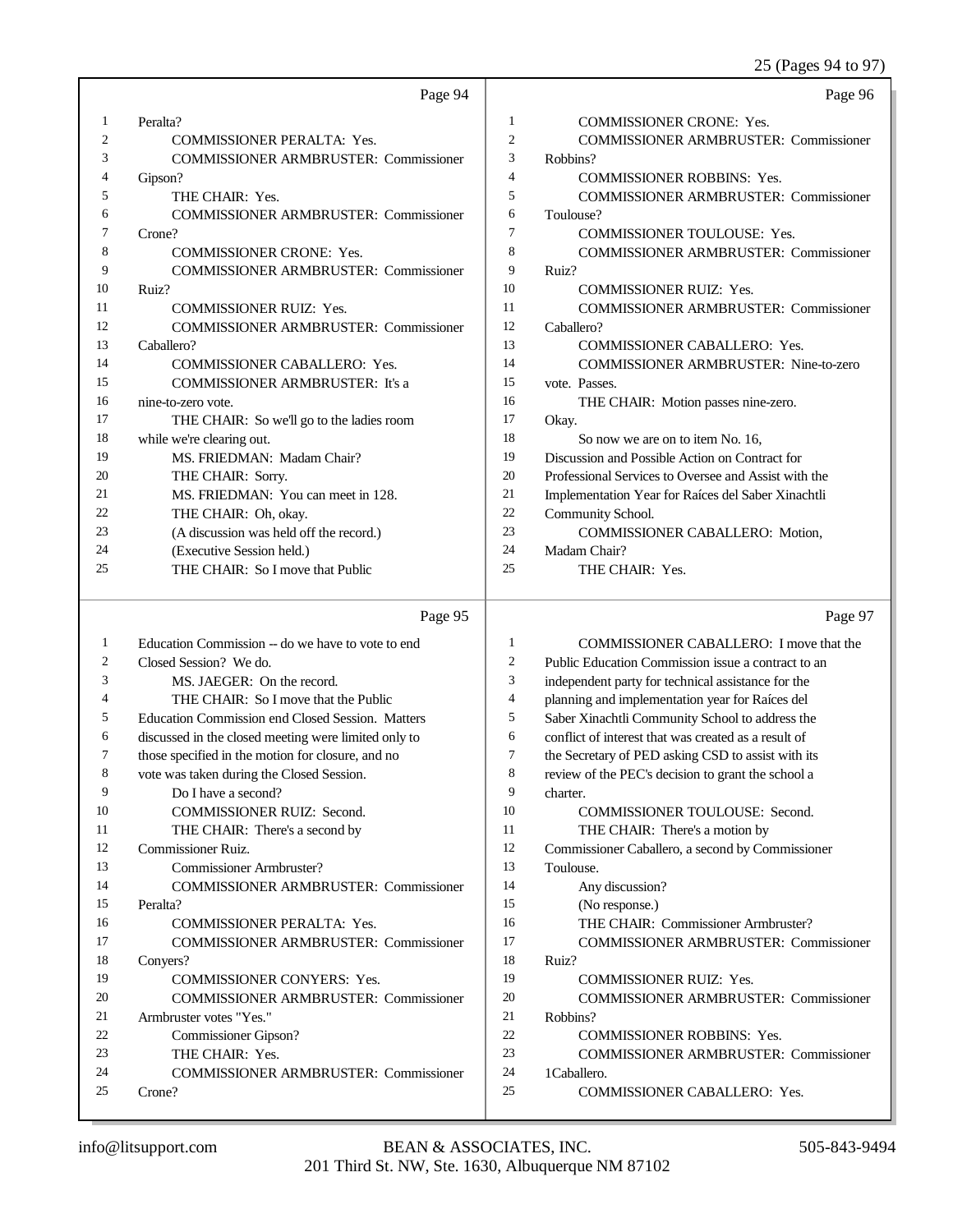26 (Pages 98 to 101)

|                         | Page 98                                                    |                  | Page 100                                                                  |
|-------------------------|------------------------------------------------------------|------------------|---------------------------------------------------------------------------|
| 1                       | <b>COMMISSIONER ARMBRUSTER: Commissioner</b>               | 1                | BEFORE THE PUBLIC EDUCATION COMMISSION                                    |
| 2                       | Toulouse?                                                  | $\overline{2}$   | <b>STATE OF NEW MEXICO</b>                                                |
| 3                       | COMMISSIONER TOULOUSE: Yes.                                | 3                |                                                                           |
| 4                       | <b>COMMISSIONER ARMBRUSTER: Commissioner</b>               | $\overline{4}$   |                                                                           |
| 5                       | Armbruster votes "Yes."                                    | 5                |                                                                           |
| 6                       | <b>Commissioner Conyers?</b>                               | 6                |                                                                           |
| 7                       | COMMISSIONER CONYERS: Yes.                                 | $\tau$           | <b>REPORTER'S CERTIFICATE</b>                                             |
| 8                       | <b>COMMISSIONER ARMBRUSTER: Commissioner</b>               | 8                | I, Cynthia C. Chapman, RMR, CCR #219, Certified                           |
| 9                       | Crone?                                                     | 9                | Court Reporter in the State of New Mexico, do hereby                      |
| 10                      | <b>COMMISSIONER CRONE: Yes.</b>                            | 10               | certify that the foregoing pages constitute a true                        |
| 11                      | <b>COMMISSIONER ARMBRUSTER: Commissioner</b>               | 11               | transcript of proceedings had before the said                             |
| 12                      | Peralta?                                                   | 12               | NEW MEXICO PUBLIC EDUCATION COMMISSION, held in the                       |
| 13                      | COMMISSIONER PERALTA: Yes.                                 | 13<br>14         | State of New Mexico, County of Santa Fe, in the<br>matter therein stated. |
| 14                      | <b>COMMISSIONER ARMBRUSTER: Commissioner</b>               | 15               | In testimony whereof, I have hereunto set my                              |
| 15                      | Gipson?                                                    | 16               | hand on October 22, 2018.                                                 |
| 16                      | THE CHAIR: Yes.                                            | 17               |                                                                           |
| 17                      | <b>COMMISSIONER ARMBRUSTER: It's a</b>                     | 18               |                                                                           |
| 18                      | nine-to-zero vote.                                         | 19               |                                                                           |
| 19                      | THE CHAIR: Motion passes, nine-zero.                       |                  | Cynthia C. Chapman, RMR-CRR, NM CCR #219                                  |
| 20                      | Thank you very much.                                       | 20               | BEAN & ASSOCIATES, INC.                                                   |
| 21                      | We're on to item No. 20, Motion to                         |                  | 201 Third Street, NW, Suite 1630                                          |
| 22                      | Adjourn.                                                   | 21               | Albuquerque, New Mexico 87102                                             |
| 23                      | COMMISSIONER TOULOUSE: So move,                            | 22               |                                                                           |
| 24                      | Madam Chair.                                               | 23               |                                                                           |
| 25                      | <b>COMMISSIONER ROBBINS: Second.</b>                       | 24               |                                                                           |
|                         |                                                            | 25               | Job No.: 1033N (CC)                                                       |
|                         |                                                            |                  |                                                                           |
|                         | Page 99                                                    |                  | Page 101                                                                  |
| 1                       |                                                            | 1                | <b>RECEIPT</b>                                                            |
| $\overline{\mathbf{c}}$ | THE CHAIR: Motion by Commissioner                          | $\boldsymbol{2}$ | JOB NUMBER: 1033N CC Date: 10/12/18                                       |
| 3                       | Toulouse, second by Commissioner Robbins.<br>All in favor? | 3                | PROCEEDINGS: OPEN PUBLIC MEETING                                          |
| 4                       |                                                            | $\overline{4}$   | CASE CAPTION: In re: Public Meeting of the Public                         |
| 5                       | (Commissioners so indicate.)                               | 5                | <b>Education Commission</b>                                               |
| 6                       | THE CHAIR: Opposed?                                        | 6                | *************************                                                 |
| 7                       | (No response.)                                             | 7                | ATTORNEY: MS. BEVERLY FRIEDMAN - PED                                      |
| $\,8\,$                 | THE CHAIR: Hearing no opposition, the                      | 8                | DOCUMENT: Transcript / Exhibits / Disks / Other                           |
| 9                       | motion passes. Safe travels, everyone. See you<br>soon.    | 9                | DATE DELIVERED: _______________DEL'D BY: __________                       |
| 10                      | (Proceedings concluded at 12:44 p.m.)                      | 10               | $RECD BY:$ TIME:                                                          |
| 11                      |                                                            | 11               | **************************                                                |
| 12                      |                                                            | 12               | ATTORNEY:                                                                 |
| 13                      |                                                            | 13               | DOCUMENT: Transcript / Exhibits / Disks / Other _____                     |
| 14                      |                                                            | 14               | DATE DELIVERED: _______________ DEL'D BY: __________                      |
| 15                      |                                                            | 15               | $RECD BY:$ TIME:                                                          |
| 16                      |                                                            | 16               | **************************                                                |
| 17                      |                                                            | 17               | <b>ATTORNEY:</b>                                                          |
| 18                      |                                                            | 18               | DOCUMENT: Transcript / Exhibits / Disks / Other                           |
| 19                      |                                                            | 19               | DATE DELIVERED: _______________ DEL'D BY: __________                      |
| 20                      |                                                            | 20               |                                                                           |
| 21                      |                                                            | 21               | ***************************                                               |
| 22                      |                                                            | 22               | ATTORNEY:                                                                 |
| 23                      |                                                            | 23               | DOCUMENT: Transcript / Exhibits / Disks / Other _____                     |
| 24                      |                                                            | 24               | DATE DELIVERED: ________________ DEL'D BY: __________                     |
| 25                      |                                                            | 25               |                                                                           |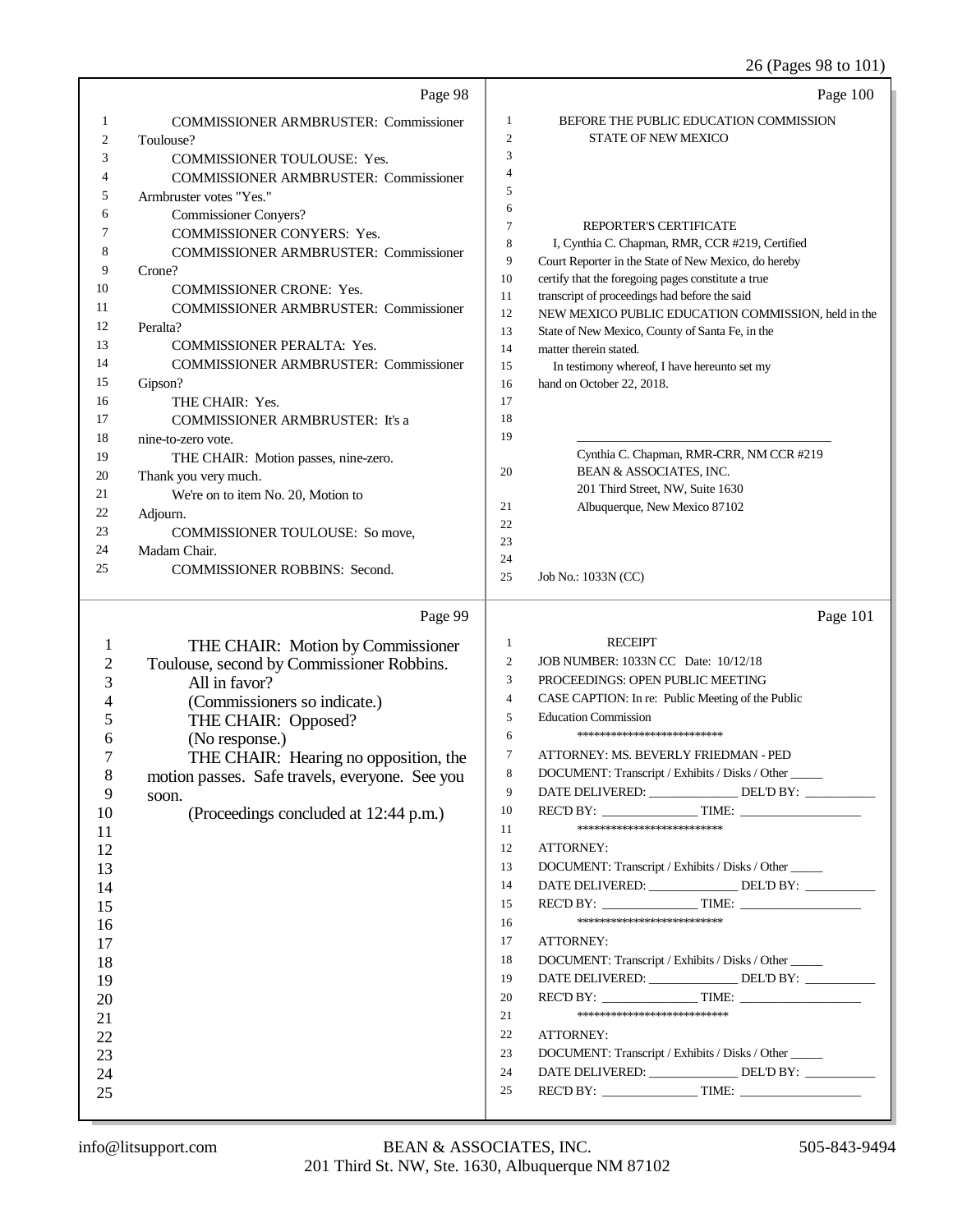| A                                     |
|---------------------------------------|
| a.m 1:11 5:3 40:5,5                   |
| Abby 28:1,4 29:21 30:21 31:9,18       |
| 31:22 32:2,9                          |
| ability 59:18                         |
| able 7:4 22:17,19 35:8 44:8 49:14     |
| 55:1,3 56:16,17,19,22 57:12           |
| 59:18,20 67:18 69:7 75:11 80:2        |
| 80:13                                 |
| absolutely 23:6,12 24:8 26:11         |
| 36:9 55:12 58:11 86:2 90:3            |
| academic 14:8                         |
| Academy 28:5 31:3 35:12 38:14         |
| 62:4 92:25 93:2,3                     |
| accountability 66:18 69:23            |
| <b>ACES</b> 25:13,14                  |
| act 73:6,6                            |
| Action 3:10,14,15,18 4:3 6:25         |
| 8:25 48:18 96:19                      |
| actions 3:9 58:4 82:24                |
| activities 89:10                      |
| add 43:24 59:10 72:24 87:22           |
| <b>added</b> 43:5                     |
| <b>additional</b> 19:23 44:22         |
| address 46:13,15 68:15,17,21,25       |
| 76:10 97:5                            |
| addressed 3:23 4:6,7,8 29:3           |
| addresses 46:18 75:8                  |
| adequate 44:8                         |
| <b>Adjourn</b> 4:9 98:22              |
| <b>administrator</b> 12:12 32:13 34:8 |
| 47:5 66:8                             |
| adopt 41:11 47:2 49:21                |
| <b>advise</b> 31:12                   |
| affidavit 34:15                       |
| affixed $17:21$                       |
| afternoon 53:14,22 54:4,4,8,10        |
| 55:25 56:4,8,17 61:18 76:21           |
| age-old 89:7                          |
| agency $75:10$                        |
| agenda 3:5,7 6:19 7:10 8:12,13        |
| 11:17 38:2 44:10,12 51:23             |
| 52:23 53:8,23 54:7 56:2,9,21          |
| 70:20 79:21 83:18                     |
| ago 21:5 63:13 72:12                  |
| agrees $90:21$                        |
| ahead 41:9                            |

**airlines** 91:11 **Albertson's** 58:23 **Albuquerque** 1:21 12:12 14:18 62:5 64:5,11,20 72:3 79:23 81:20 100:21 **Aldo** 27:22 37:13,19 38:13 **align** 70:24 **alignment** 30:9 **allegations** 24:22 **Allegiance** 3:3 6:10,11 **Alliance** 60:22 **alliances** 67:24 **allow** 24:18 31:11 36:12 **allowing** 61:25 **Altura** 14:18 **Amanda** 62:17 **amendment** 3:16 44:5,14 45:5 46:11 47:2 **American** 82:13,21 **Ami** 2:13 31:10 51:22 **amount** 37:6 49:6 57:8 **analysis** 14:8 25:1 54:18 55:2 **Anasazi** 64:19 **ANN** 2:4 **announcement** 61:12 **announcements** 85:13 **annual** 79:22 **answer** 15:4,20 21:5 30:21 **answers** 20:12 **Anthony** 17:16,20 19:12 20:19 22:2,10,13,23 23:10,11 25:8 57:3 **anticipation** 68:18 **Antonio** 20:10 **anybody's** 78:24 **anymore** 66:12 77:14 **anyway** 15:4 **Apodaca** 1:12 **apologize** 33:17 36:14 37:4 **Apparently** 46:17 **appeal** 82:25 **appeals** 82:7 **appeared** 46:15 **applicable** 29:15,24 **application** 3:14 7:1 11:5 14:15 15:23 43:3 54:22,23 55:4,6 **applications** 3:11 9:1 13:10

41:12 65:25 73:24 **applied** 13:5 **applies** 81:23 **apply** 81:22 82:11 **appraisal** 22:4 **appreciate** 13:20 35:18 36:19 57:20 58:16 59:13,18 69:12 74:10 81:5 **appreciated** 77:22 78:4 **appreciative** 86:10 **appropriate** 30:4 **approval** 3:5 6:19 8:13 19:6 **approve** 7:9 41:2,6 **approved** 19:8 **April** 23:12 **APS** 13:18 15:1 72:3 76:9 78:18 **arduous** 8:5 **areas** 48:23 49:1 **Armbruster** 2:4 5:4,5,8,11,12,15 5:18,21,24 6:2 8:7 9:15,18,21 9:25 10:4,7,10,11,14,17,20,23 38:20,21,24 39:2,5,6,9,12,15,18 39:21,25 40:19,22 41:21,22,25 42:3,6,9,12,15,16,19,22 45:11 45:20 46:1 47:13,14,17,20,23 48:1,4,7,8,11,14 50:4,5,8,11,14 50:17,20,23 51:1,2,5,21 52:15 54:2,5 71:19,23 72:2,7,11 73:21 73:25 74:24 83:5,6 84:11,16 87:20,21 88:23 91:22 93:13,15 93:18,21,22,25 94:3,6,9,12,15 95:13,14,17,20,21,24 96:2,5,8 96:11,14 97:16,17,20,23 98:1,4 98:5,8,11,14,17 **Armijo** 62:4,7 71:24 **arrive** 84:1 **art** 28:15 **articles** 82:19 **asked** 69:11 **asking** 21:11 30:7 62:21 74:22 97:7 **assets** 23:14,22,22 24:2,7,11 **assist** 4:4 92:19 96:20 97:7 **assistance** 14:5,12 59:22 97:3 **Associates** 1:19 100:20 **Association** 79:13,16 80:2 **assuming** 79:9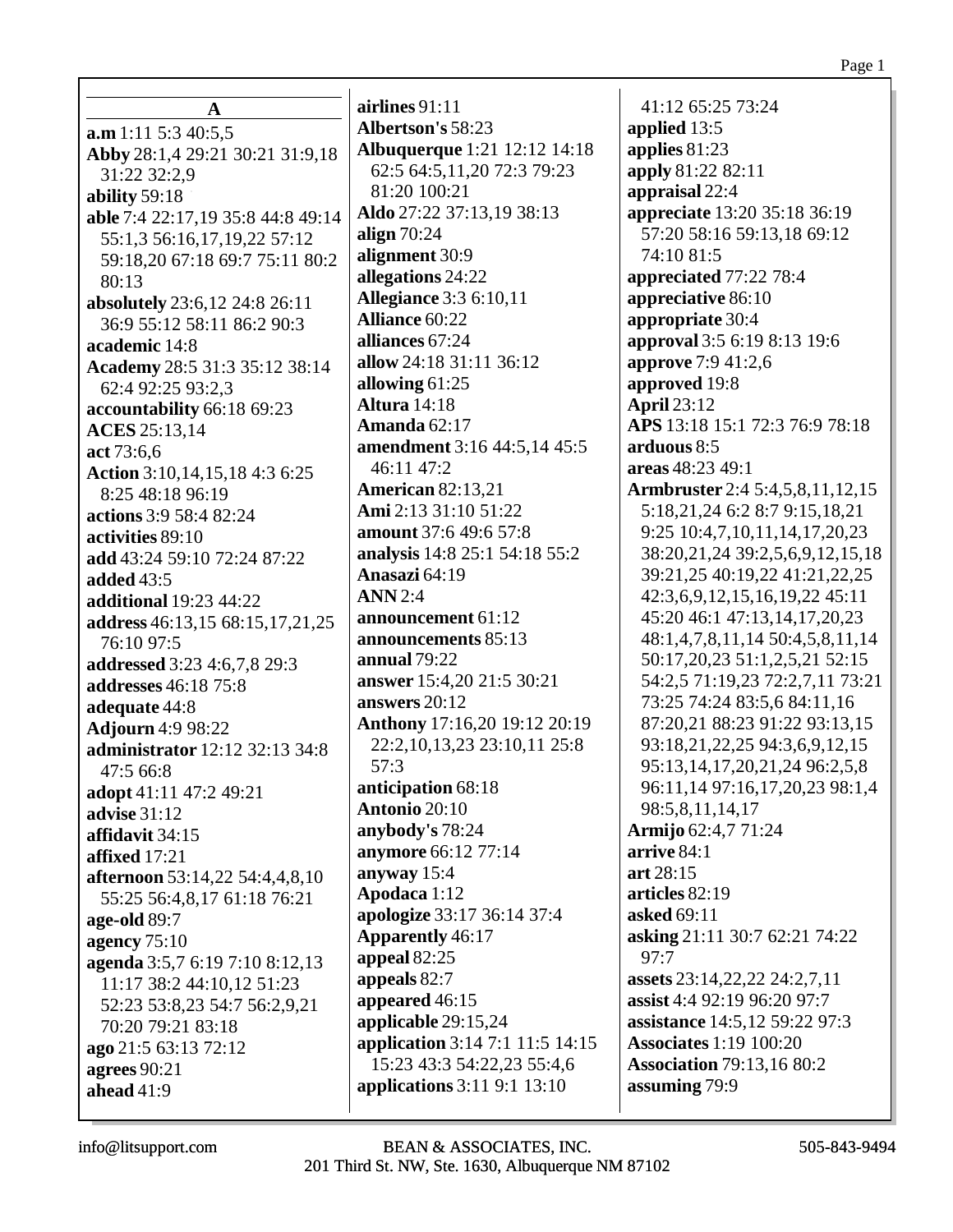**assumption** 67:11 **assurance** 28:20 30:8 31:21 **assurances** 28:12,16 29:12,17 34:21 35:21 **assure** 29:23 30:11 **Athlete** 92:25 **athletic** 88:12 **ATTACHMENTS** 4:11 **attempted** 21:23 **attempting** 26:14,16 **attempts** 34:12 **attend** 80:4 **attended** 15:10 58:24 **attending** 91:21 **attention** 20:7 29:1 91:17 **attorney** 8:8 28:5 101:7,12,17,22 **attorney-client** 92:10 **audit** 49:12 **August** 29:2 30:14 **authorizers** 61:10 64:6 **authorizing** 13:14,17 14:1 64:10 **automatically** 18:8 **available** 57:11 69:15 **await** 35:16 **award** 60:23 70:16 **aware** 13:11 20:2,8 35:2 53:2 65:18 89:2 **B B** 17:2 92:18 **back** 10:21 16:1 17:4 23:11 36:23 40:12 43:6 46:9 88:11,14 **background** 12:15 **badly** 73:6 **basic** 44:17 **Baylor** 2:9 11:4 12:22 26:14 48:20 71:20 **Baylor's** 66:25 **Beach** 91:13 **Bean** 1:19 100:20 **beanie** 90:2 **bear** 76:4 **beautiful** 58:19 **becoming** 57:6 **behalf** 36:15 37:4 79:16 **believe** 12:10 16:24 22:3 27:21 27:24 33:21 34:12 53:13 64:7

68:13 69:5 70:5 79:24 90:1 92:1,1 **bell** 44:24 **benefit** 45:16 **best** 65:13 77:4 **better** 31:14 **Beverly** 2:11 51:18 52:3,21 90:10 90:10 101:7 **beyond** 36:13 44:13 89:9 **bid** 25:15 **bids** 25:23 **big** 11:24 40:23 64:21 69:18 **biggest** 65:19 **bipartisan** 61:1 63:23 **bit** 12:17 17:4 22:5 24:14 28:6 46:21 52:24 53:18 54:18 64:24 **black** 72:8 **Blue** 64:15,15 70:16 **board** 16:24 30:1,5 34:10 35:9,13 36:2,11,15,22 62:7 65:3,6,7,11 73:1 79:13,16 80:1 85:16 **boards** 65:5,6,9,13 66:10 79:21 **Boast** 68:23 **body** 27:11,12 29:13 47:5 64:10 **book** 51:12 **booklet** 83:21 **brainstorming** 69:4 **brand** 65:12 **breach** 37:1 38:12 **break** 40:2 87:18 89:21 **briefly** 12:4,15 19:18 **bring** 5:1 65:20 **brings** 71:11 **Broadmoor** 70:14 **brought** 20:6 28:8,25 30:6 32:25 35:15 48:23 83:8 **bucket** 14:4 **budget** 24:25 57:17,18 68:5 75:12 86:11 **building** 1:12 44:22 46:13 80:19 **buildings** 22:7 **bullying** 87:25,25 **Bureau** 19:7 25:1 69:23 **bus** 85:20 88:11,15 **busy** 59:2,4 **busy-ness** 35:7 36:6,13 **buy** 80:18

**C C** 1:19 2:1 3:1 4:1 92:20 100:8,19 **Caballero** 2:4 6:3,13,15,17 9:16 9:17 18:15,22 39:10,11 41:1,5,9 41:14,17 42:7,8 47:21,22 49:19 49:25 50:15,16 52:9 81:12,13 83:20 87:3 88:19 94:13,14 96:12,13,23 97:1,12,25 **calendar** 51:9 52:4,5 53:5 81:1 **call** 3:3,3 10:1 35:7 55:22 58:21 84:23,25 90:6 **called** 78:2 83:21 90:10 **calls** 21:25 **cap** 64:17 **Capacity** 92:22 93:4 **capital** 19:7 20:7 61:22,23 79:18 **Capitol** 63:19 **CAPTION** 101:4 **care** 31:7 67:24 **career** 63:10 **CARLOS** 2:4 **CARMIE** 2:7 **carries** 28:16,22 60:5 **case** 53:24 92:24 93:5 101:4 **caught** 49:11 **cause** 57:4 **CC** 1:25 100:25 101:2 **CCR** 1:19 100:8,19 **center** 22:22 **ceremony** 60:25 **certain** 49:15 **certainly** 15:19,22 49:8 61:10 68:6 72:22 81:5 88:22 **certificate** 4:10 28:22 34:21  $100.7$ **Certified** 100:8 **certify** 28:13,14 29:22 30:8 35:17 100:10 **CES** 25:13 **CHAIKEN** 2:14 **chair** 2:3,3 3:20 5:1,20 6:6,14,18 6:22 7:7,12,16,18 8:9,16,20,22 9:7,10,14 10:3,22 11:2,10,13,15 11:22 12:20 15:6,9,18 16:3,17 16:19 17:1,6,19 18:4,14 19:2,18 20:4,5,13,16 21:2 23:15,25 25:5 25:8,10,18,20,24 26:2,5,12,13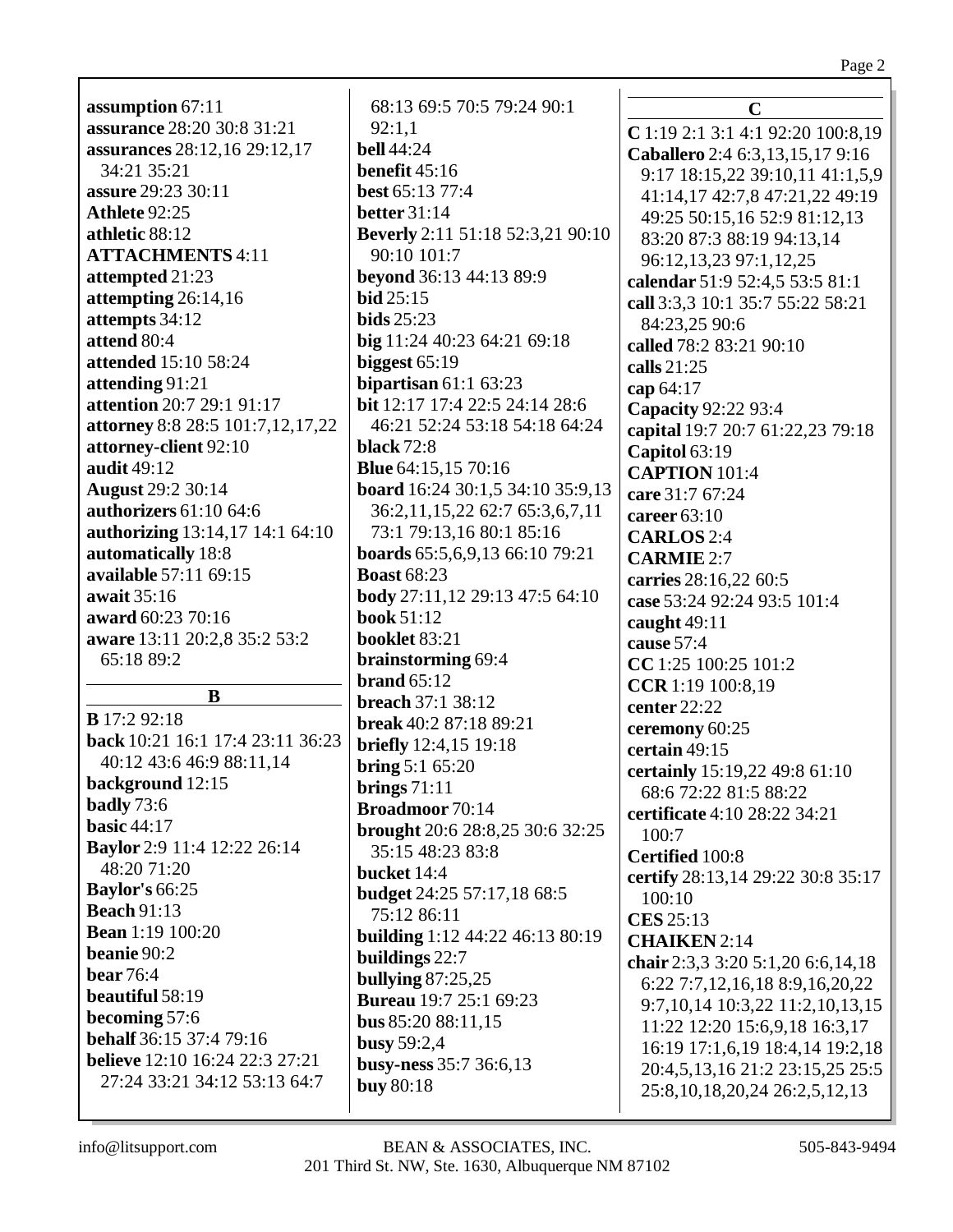| 27:9,19 28:2 29:20 30:20,23,24                             | check 16:15 27:4 71:14 90:20                    | comments 3:21 35:13 46:23 49:5           |
|------------------------------------------------------------|-------------------------------------------------|------------------------------------------|
| 31:10,17 32:8,10,16 33:2,14,23                             | <b>Checklist</b> 7:3                            | 53:7 60:8 81:10,13 83:4                  |
| 34:1,3,6 35:18,24 36:3,6,10,17                             | Cherrin 69:11                                   | <b>Commission</b> 1:1 5:2 7:24 8:1       |
| 36:18,19,24 37:10,12,18,22                                 | child 82:12 90:25 91:1                          | 11:22 12:23 13:19 29:1,5 30:15           |
| 38:8,16,20 39:17,20 40:2,4,6,11                            | children 91:4                                   | 30:17 34:6 38:10 41:11 47:2              |
| 40:21 41:3,15,20 42:14,24                                  | <b>Christopher 92:22 93:3</b>                   | 49:20 59:12 65:18 76:23 80:14            |
| 43:11,16 44:1,25 45:9,19,24                                | citizen 22:22                                   | 82:9 92:8 95:1,5 97:2 100:1,12           |
| 46:3,6,20,24 47:8,13,16 48:16                              | citizens 22:22                                  | 101:5                                    |
| 49:5,17,24 50:4,25 51:7,11,15                              | city 20:19 22:2,9,13,22 87:8                    | <b>Commission's 92:16</b>                |
| 52:11 53:2,11 54:4,7,12,21,25                              | <b>Clairvoyant 83:7</b>                         | <b>Commissioner</b> 5:4,5,6,7,8,8,10     |
| 55:7, 10, 13, 17, 24 56: 6, 10, 14, 25                     | clarify 48:22                                   | 5:11, 11, 13, 14, 15, 15, 17, 18, 18     |
| 58:6,11,16,22 59:11,15 66:7,25                             | clarity 60:9                                    | 5:21,21,23,24,24 6:1,2,2,8,13            |
| 68:2,4 69:24 70:11,12 71:6,11                              | class $90:5$                                    | 6:15, 17 7:9, 11, 13, 13, 22 8:7, 9      |
| 71:15, 17, 22 72:1, 1, 5, 6 73:13, 16                      | classroom 72:19                                 | 8:14, 15, 17, 17 9:6, 8, 9, 10, 15, 15   |
| 73:19,23 74:1,6,9,11,12,20 75:4                            | clean 43:18                                     | 9:17,18,18,20,21,21,24,25 10:2           |
| 75:6,17 76:6,13,22 77:3,7,13,25                            | cleaner $57:10$                                 | 10:4,4,6,7,7,9,10,10,12,13,14            |
| 79:7,9,11,12 80:15,22 81:3,15                              | clear 24:9 31:11 43:19 44:10                    | 10:14, 16, 17, 19, 20, 23, 25, 25        |
| 81:18,19 83:3,5 84:9,14 85:10                              | 46:11 60:15 67:6                                | 11:2 12:22 17:13 18:15,22 20:5           |
| 86:13,19 87:3,6,16 88:19,21                                | clearer 46:21                                   | 20:14, 14, 15, 17 23:8, 23 26:13         |
| 89:6 90:3,15 91:6,16,19,23                                 |                                                 | 26:19 27:7 31:19,24 38:15,17             |
| 93:11,14 94:5,17,19,20,22,25                               | clearing 94:18                                  |                                          |
|                                                            | clearly 23:16<br>client 31:7,12,16              | 38:20,21,21,23,24,24 39:1,2,2,4          |
| 95:4,11,23 96:16,24,25 97:11<br>97:16 98:16,19,24 99:1,5,7 | close 21:3 59:24                                | 39:5,5,7,8,9,9,11,12,12,14,15            |
| <b>Chairwoman 64:3</b>                                     | closed 17:18 24:15 58:22 92:8                   | 39:16,18,21,23,24,25 40:3,9,19           |
|                                                            |                                                 | 40:22 41:1,3,5,7,9,10,14,16,17           |
| challenge 13:1<br>challenged 62:22,24 63:3,5               | 93:6 95:2,5,6,8<br>closer 28:3                  | 41:20, 22, 22, 24, 25, 25 42: 2, 3, 3, 5 |
|                                                            |                                                 | 42:6, 6, 8, 9, 9, 11, 12, 12, 15, 15, 17 |
| champion 60:24<br>chance 17:12 24:16,17                    | closure 7:2 17:9 23:1,4,13 25:12                | 42:18,19,19,21,22 45:11,20               |
| chances 66:21 67:6                                         | 25:15 26:6 44:17 47:4 57:3,9<br>92:25 95:7      | 46:1,24 47:7,9,9,13,14,14,17,17          |
| change 9:4 15:3,3 32:15,21 40:23                           | closures 17:5                                   | 47:19,20,20,22,23,23,25 48:1,1           |
| 44:14 67:13 68:14 82:5 83:1                                | <b>CNM</b> 72:6                                 | 48:3,4,4,6,7,7,9,10,11,11,13,14          |
|                                                            |                                                 | 49:19,23,25,25 50:4,5,5,7,8,8            |
| changed $40:23$                                            | coaches 86:18,19<br><b>Coalition</b> 14:11 65:1 | 50:10,11,11,13,14,14,16,17,17            |
| changes 7:10 35:16 40:16 41:11                             |                                                 | 50:19,20,20,22,23,23 51:1,1,3,4          |
| 47:6 49:8,21 53:1 62:8 66:20                               | coincide 44:9                                   | 51:5, 10, 14, 21 52:9, 10, 13, 15        |
| 66:21 79:5                                                 | collaborating 29:2                              | 54:2,5 57:18 58:2,12,20 59:21            |
| changing 83:20                                             | collaboration 13:2 64:13                        | 60:3 66:22 70:15,17 71:19,23             |
| <b>Chapman</b> 1:19 100:8,19                               | collaboratively 30:13                           | 72:1,5,7,9,11 73:21,25 74:11,18          |
| charter 3:8, 11, 14 7:1 11:19, 24                          | college 89:25                                   | 74:24 75:6,15 76:6,12 77:7,8,15          |
| 12:16 13:6 14:1,5,11 17:16                                 | Collegiate 14:18                                | 79:11,14 80:20 81:2,12,13,15             |
| 29:12, 16, 23 32:14 34:7 37:20                             | color 89:16                                     | 81:16,18,19 83:3,4,5,6,20 84:11          |
| 38:14 41:13 43:8 44:7 47:6                                 | come 13:23 15:3 19:23 22:4 44:7                 | 84:16 85:1,11,12 86:9,17,21              |
| 60:13,23,24 61:19 62:5 64:16                               | 59:10 65:25 66:9 82:24                          | 87:3,4,7,20,21,22 88:19,23 89:1          |
| 64:19 67:8,17 72:2 83:13 90:8                              | comes 12:7 15:9                                 | 89:23,24 90:4,16 91:2,3,6,7,13           |
| 92:17 97:9                                                 | coming 6:3 54:12,13 67:14 73:17                 | 91:14,18,22 93:10,12,13,15,15            |
| charters 9:1 13:5 21:8 59:22 61:1                          | 79:22                                           | 93:17,18,18,20,21,21,23,24,25            |
| 67:3,25 68:7                                               | commencement 16:7                               | 93:25 94:2,3,3,6,6,8,9,9,11,12           |
| charters' 59:25                                            | comment 67:21 72:12 81:17                       | 94:12,14,15 95:10,12,13,14,14            |
|                                                            |                                                 |                                          |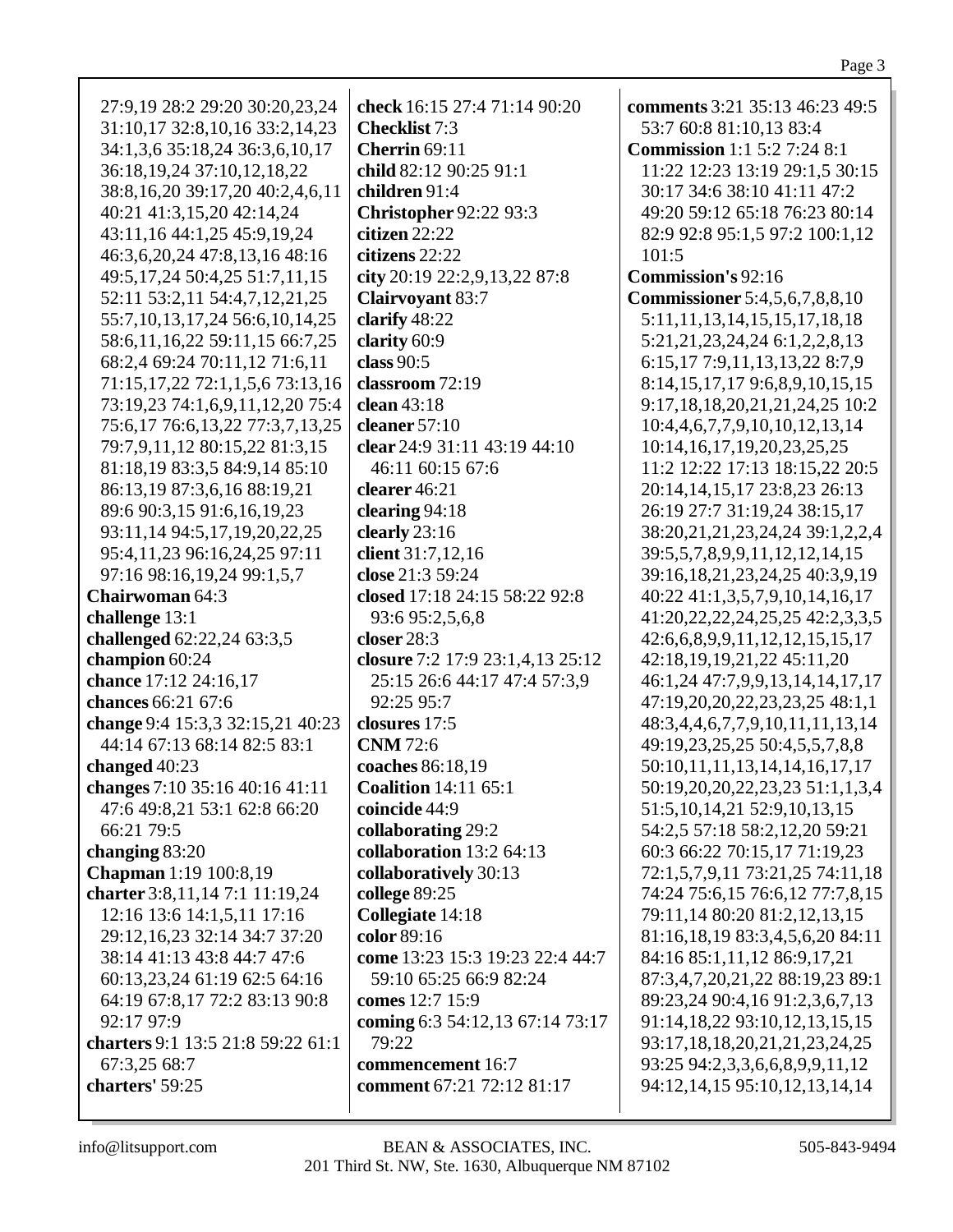| 95:16,17,17,19,20,20,22,24,24<br>96:1,2,2,4,5,5,7,8,8,10,11,11,13 | conflict 97:6<br>confronted 87:1 | 32:15,21 79:18 92:21 93:2<br>counsel 2:12,13,14 17:19,23 18:3 |
|-------------------------------------------------------------------|----------------------------------|---------------------------------------------------------------|
| 96:14,23 97:1,10,12,12,16,17                                      | confused 19:20 20:23 31:25       | 18:11,21 19:5 21:23,25 24:23                                  |
| 97:17,19,20,20,22,23,23,25                                        | confusion $46:7,10$              | 31:1 43:13                                                    |
|                                                                   |                                  | Counsel's 19:17                                               |
| 98:1,1,3,4,4,6,7,8,8,10,11,11,13                                  | congratulate 60:7 64:21          |                                                               |
| 98:14, 14, 17, 23, 25 99:1, 2                                     | congratulations 70:17            | counseling 12:13                                              |
| <b>Commissioners</b> 2:2 7:15 8:19                                | Connections 93:2,3               | counselor 12:9 18:16                                          |
| 27:19 28:2 30:25 37:24 43:18                                      | connotations 28:17               | <b>County 100:13</b>                                          |
| 49:5 51:20 52:23 57:17,21                                         | conscious 31:12                  | couple 12:3 25:13,16 27:20 43:5                               |
| 76:11 80:3,7,8 91:8 99:4                                          | <b>Consent</b> 3:7 8:12,13 11:17 | 49:8 64:14 66:23 75:25 85:13                                  |
| Committee 85:16                                                   | consequences 63:9                | 90:6                                                          |
| communicate 36:4,15,21                                            | consistently 35:10               | course 85:25 91:3                                             |
| communicated 35:19 37:8                                           | constitute 100:10                | <b>Court</b> 1:20 100:9                                       |
| communicating 17:18 35:10                                         | Consult 34:22                    | crafting $62:1$                                               |
| 36:20                                                             | consumers 63:7                   | create 45:25 67:23                                            |
| communication 35:25 77:1                                          | contact 18:20 34:13 56:24 58:3   | created 97:6                                                  |
| communications 62:9                                               | contacted 25:12                  | creating 13:16 89:20                                          |
| community 4:4 38:14 62:12                                         | contacting 21:11                 | critical 68:9                                                 |
| 92:17,20 96:22 97:5                                               | contentious 80:24                | Crone 2:5 5:22,23 9:22 10:25                                  |
| complete 43:11                                                    | context 28:15                    | 11:2 39:13,14 42:4,5 48:12,13                                 |
| completed 26:7 27:17                                              | continue 13:7 32:16              | 50:9,10 75:6,15 89:23,24 90:4                                 |
| compliance 6:24 27:15 29:13                                       | <b>Continued 3:12 4:1</b>        | 90:16 91:3,13 94:7,8 95:25                                    |
| 33:8,11,13,19 34:9 35:6 36:23                                     | continuity 13:25                 | 96:1 98:9,10                                                  |
| 49:11,15                                                          | contract 4:3 8:6 21:3 29:9,10,11 | CSD 13:3 25:3 65:24 78:13 97:7                                |
| complicated 57:6                                                  | 31:20,25 32:3,4,6 37:2 92:18     | CSP 12:16                                                     |
| complied $21:10,21$                                               | 96:19 97:2                       | culture 89:20                                                 |
| comply 29:23 35:11,14                                             | contracting 14:7                 | curiosity 80:17                                               |
| complying 37:9                                                    | contractor 24:15                 | current 44:22 66:23                                           |
| comprehensive 60:16                                               | control 45:24                    | curtail 87:1,11                                               |
| comprehensiveness 60:15                                           | convention 79:22 80:14 87:23     | Custodian 2:11                                                |
| computer 21:16                                                    | conversation 18:5 21:22 22:12    | cut 60:1                                                      |
| computers 22:15,20 24:4                                           | 49:7 53:13 68:19,22 71:1 72:25   | Cynthia 1:19 100:8,19                                         |
| concentrated 88:20                                                | 81:7                             |                                                               |
| concern 16:15 21:5,15 26:6                                        | conversations 71:4               | D                                                             |
| 28:25 30:17 31:4 35:20 38:10                                      | conveyed 22:9 23:18 25:3,4       | $D$ 3:1,1 4:1,1 92:24                                         |
| 65:19                                                             | Conyers 2:5 5:13,14 8:14,17 10:8 | D-101-CV-2018-01196 92:24                                     |
| concerned 22:20,23                                                | 10:9 39:3,4 41:23,24 47:18,19    | D-101-CV-2018-01329 93:5                                      |
| concerns 16:24 19:23 20:9 27:11                                   | 51:3,4 76:6,12 81:15,16 93:23    | damaged 24:22                                                 |
| 27:12                                                             | 93:24 95:18,19 98:6,7            | data 14:8,8 69:15,21                                          |
| concluded 99:10                                                   | cooperative 26:1                 | date 30:3 40:15,25 101:2,9,14,19                              |
| conclusion 79:18                                                  | copied $37:16$                   | 101:24                                                        |
| conditions 92:17                                                  | copies 28:8 29:19 32:25          | date-changing 9:3                                             |
| conducted 6:12                                                    | copy 43:18 57:10,17 92:2         | dates 51:24 52:3,16,18,20                                     |
| conference 51:22 61:12,13,17                                      | core 62:20                       | <b>DAVID</b> 2:6                                              |
| 62:14 63:15 68:11 69:2 70:1                                       | correct 34:18,25 53:9            | day 74:16 90:25                                               |
| 76:8 80:1 91:9                                                    | correspond 52:4                  | day-to-day 61:21                                              |
| confirmation 37:13                                                | council 19:15 20:7,11 23:10,16   | days 44:18,18 71:18 74:14 81:21                               |
|                                                                   |                                  |                                                               |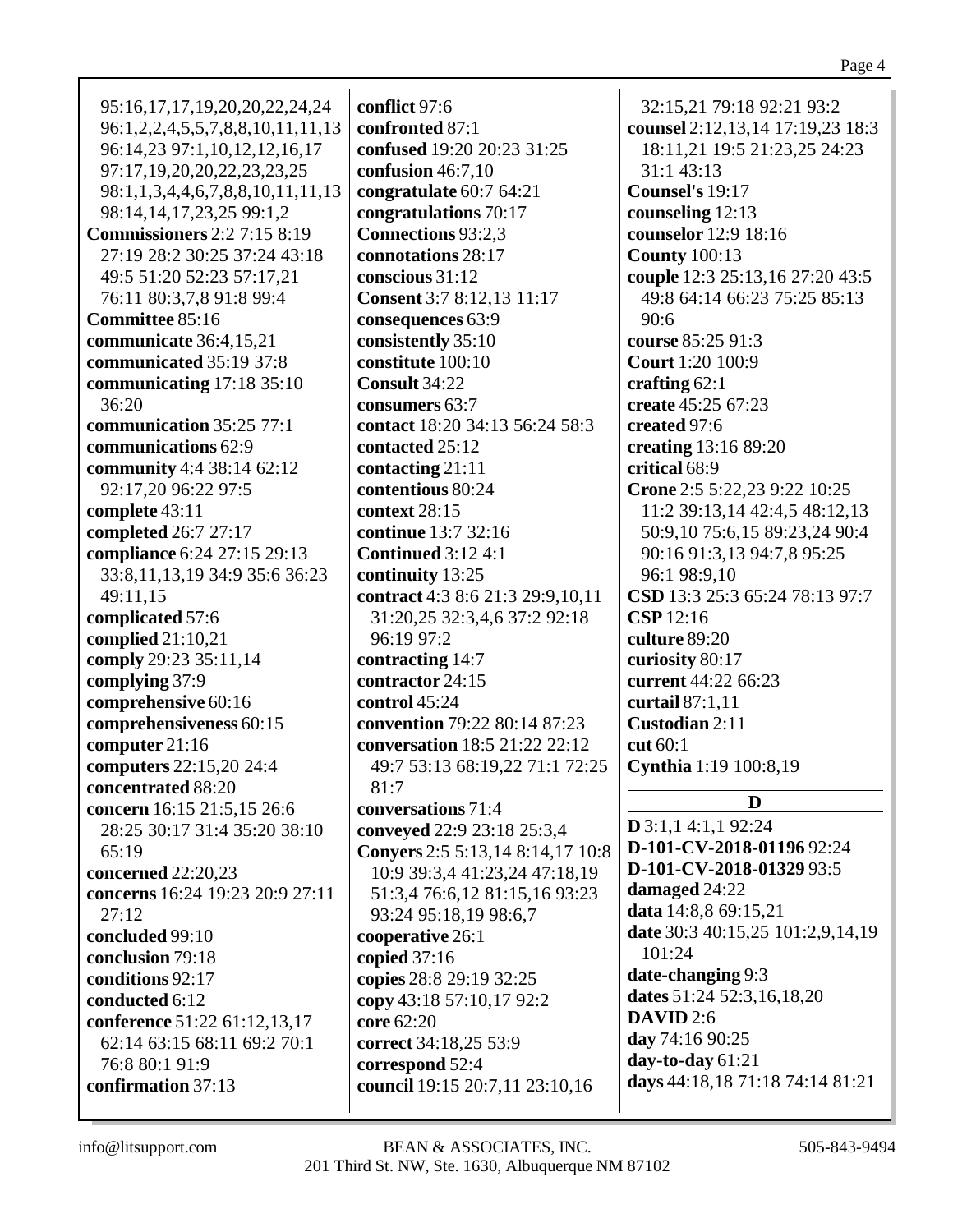**deadline** 32:24 71:16 **deadlines** 3:16 47:4 **deal** 64:21 90:9,13 **dealing** 29:9 **dealt** 83:10 **DEAP** 6:23 27:14 **December** 71:8,9,12 73:15 74:13 75:18 79:23,23 80:14 **decide** 84:18,19 **decided** 19:16 **decision** 80:18 82:24 92:16 97:8 **decisions** 67:16 **deemed** 18:6 **defined** 26:24 88:4 **definitely** 16:9,15 56:3,4 **definition** 18:17 **del** 2:9 4:4 11:6,9,12,21 16:22 17:3,8,14 18:10 19:3 20:2 23:9 23:20 24:13 25:7,9,11,19,22,25 26:3,11,17 27:4,10 43:10,15 44:16 45:7 46:17 48:22 49:13 53:10 54:16,23 55:5,9,12,16,23 56:23 69:22 71:14 73:14,18 74:5,7 92:16,20 96:21 97:4 **DEL'D** 101:9,14,19,24 **DELIVERED** 101:9,14,19,24 **department** 12:9,13 15:1 92:15 92:24 **departure** 12:7 **dependent** 16:12 **Deputy** 2:9 **description** 27:16 **designee** 29:2,3 80:9 **desktop** 49:2 83:14 **det-** 22:2 **details** 61:5 **determine** 18:13 20:25 54:9 **develops** 46:7 **difference** 72:20 **different** 24:14 28:15,16,21,22 30:10 45:13 46:13,14,14 65:11 77:21 **difficult** 26:7 77:18 87:18 89:12 **direction** 65:17 66:1 **directly** 36:16,22 **director** 2:9 12:6 25:1 **disconcerting** 23:2

**discussed** 75:7 85:15 92:9 93:6 95:6 **discusses** 67:17 **discussion** 3:8,10,14,15,18 4:3 6:25 8:25 9:12 20:20 35:14 38:18 41:18 43:2 45:12 47:11 48:17 50:2 53:4 57:2,16 58:8 68:12,18 69:1 77:20 94:23 96:19 97:14 **discussions** 44:3 58:14 70:23 **Disks** 101:8,13,18,23 **district** 21:9,11 44:19 45:3 47:5 57:4 70:17 78:3,10,23 82:11,12 85:4 90:8 **Division** 3:8 11:20,24 43:9 44:7 **do-or-die** 84:5 **document** 17:9 35:21 101:8,13 101:18,23 **documentation** 33:10 **documents** 33:5,20 38:12 **doing** 13:14 30:5 37:5 45:23 53:14 56:15 69:11 73:3 77:20 83:14 **DoIT** 75:10 **dollars** 14:23 **Don** 1:12 **door** 58:7 **double-check** 17:12 **downtown** 58:19 **DR** 11:6,9,12,21 16:22 17:3,8,14 18:10 19:3 20:2 23:9,20 24:13 25:7,9,11,19,22,25 26:3,11,17 27:4,10 34:5,24 35:4,23 36:1,4 36:9,14,18,20 37:3,11 43:10,15 44:16 45:7 46:17 48:22 49:13 53:10 54:16,23 55:5,9,12,16,23 56:23 69:22 71:14 73:14,18 74:5,7 **draft** 43:17 52:21 **drive** 75:1 **driving** 74:25 **due** 59:17 **E E** 2:1,1 3:1,1,1 4:1,1,1 93:1

**e-mail** 34:16 37:17 61:5 75:7 76:11 80:12

**e-mails** 75:11,13 **earlier** 27:15 52:9 59:13 **early** 54:20 69:15 70:3 74:19,23 75:2,22 **easier** 53:18 55:20 73:8 83:23 **easiest** 75:23 **easily** 21:4 **East** 64:20 **easy** 86:11,11 **echo** 35:12 **education** 1:1,12 5:2 7:24 12:9 13:19 29:25 38:9 41:11 47:1 48:24 49:2,20 63:7,25 83:11 92:14,15,23 95:1,5 97:2 100:1 100:12 101:5 **effort** 8:1 61:1 **eight** 6:5,5 10:20,21,22 11:2 **either** 20:10 60:15 73:2 80:9 84:10 **EL** 49:1 **election** 67:14 **electronically** 51:13 52:22 **elementary** 12:10 70:14 81:21 **eligible** 20:25 **Embassy** 79:24 **emergency** 59:17 **ended** 75:25 **endemic** 88:22 **engage** 64:9 65:5 **engaged** 21:22 67:7 **engagement** 28:19,24 **engaging** 68:7 **English** 48:24 **enjoy** 91:19 **enjoyed** 91:20 **ensure** 67:5 **entail** 84:3 **enter** 92:8 **entered** 89:25 **enters** 6:13 **entertain** 8:12 9:5 **entire** 81:24 **entitled** 17:9 **environment** 61:9 **equal** 66:21 **equipment** 21:20 22:6 24:5 **error** 11:17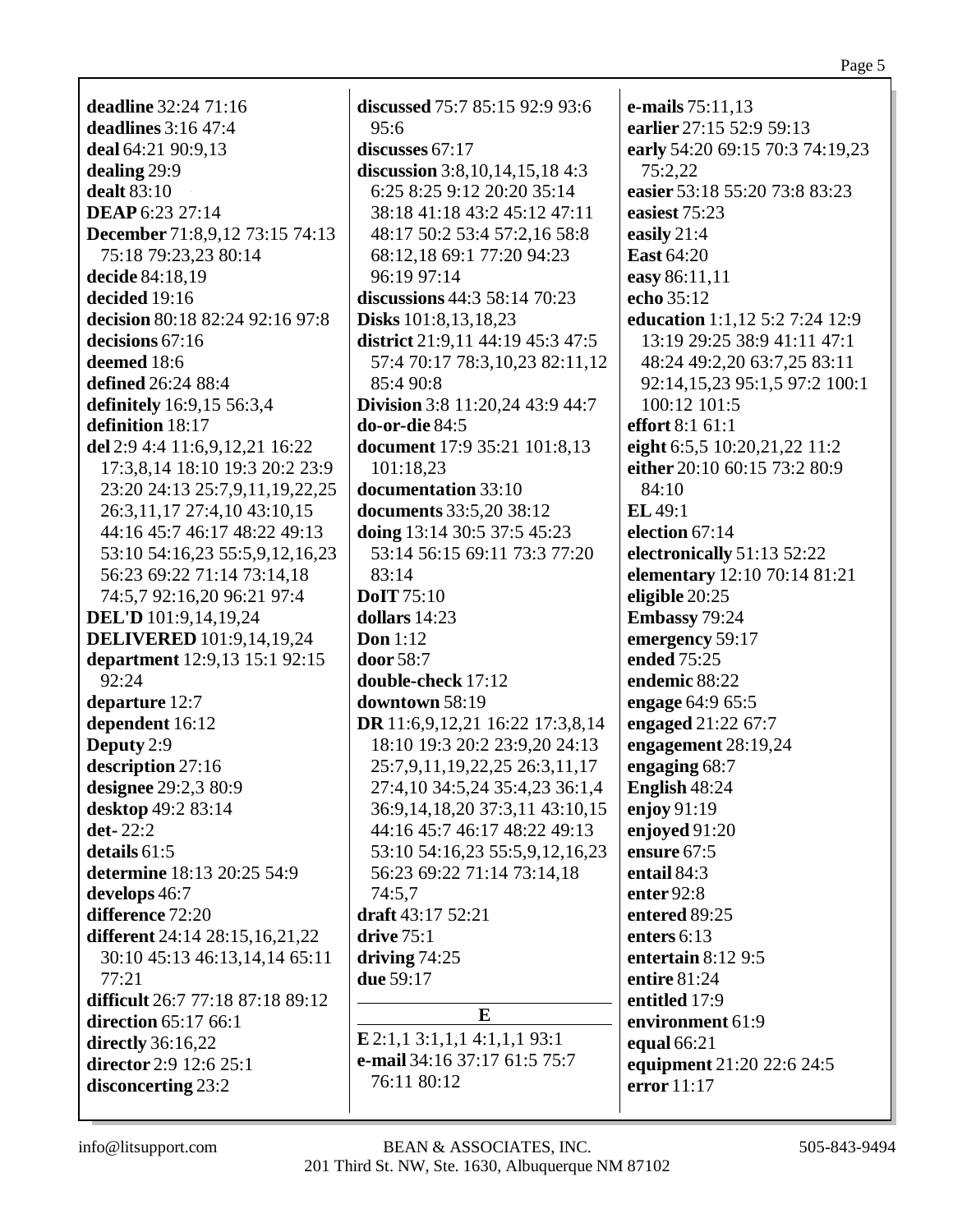| evaluate 14:3                                |
|----------------------------------------------|
| event 61:6 86:6                              |
| events $85:17$                               |
| everybody 52:25 65:21                        |
| everybody's 87:13                            |
| everyone's 44:10                             |
| exactly 37:5 82:20                           |
| example 17:21 28:18 29:18 65:12              |
| 77:16                                        |
| <b>Excellence 64:16</b>                      |
| excellent 15:16                              |
| exception 52:5                               |
| excited 12:25 15:1                           |
| exciting 69:9                                |
| <b>Executive</b> 3:22 38:2 81:11 94:24       |
| <b>Exhibits</b> 101:8,13,18,23               |
| exist 89:4                                   |
| existed 89:6                                 |
| exit 74:19                                   |
| expansion 45:2                               |
| experience 67:13 72:20                       |
| experienced 15:2                             |
| experts 62:1                                 |
| expressed $21:5,15$                          |
| extend 80:6,11,12 81:5                       |
| external 62:10                               |
| extra $60:5$                                 |
| extreme 21:15                                |
| eyes 43:18 55:3 70:8                         |
|                                              |
| F                                            |
| face-to-face 13:22                           |
| facilities 44:22                             |
| facility 76:10                               |
| facing $46:14$                               |
| fact 21:16 81:23<br>failed 32:23 33:17 34:13 |
|                                              |
| failure 38:11<br>fair 49:6 57:8              |
|                                              |
| fairly 57:6<br>faith 30:13                   |
| false $45:4$                                 |
| <b>Families</b> 2:10                         |
|                                              |
| far 33:11 34:9 82:20                         |

**feather** 64:17 **February** 83:22 **federal** 22:25 29:14,24 **federally** 21:19 **fee** 80:3 **feedback** 14:19 58:10 70:19 **feel** 62:21 63:3 64:20 66:11 69:2  $87:15$ **felt** 23:3 62:24 78:8 79:2 83:12 **figure** 19:9 **figuring** 16:4 **filled** 32:14,20 **final-** 57:10 **finalized** 86:5 **Finance** 24:25 **Finances** 36:11 **financial** 14:9 29:15 **find** 7:4,7 20:11 37:14 62:3 72:23 73:6 76:17 **finding** 8:7 49:12 **findings** 19:17 **fine** 55:8,11 **finished** 11:10 **first** 20:21,24 21:8 33:13 36:25 51:8 56:8 59:19 66:24 67:8 77:25 78:21 83:25 84:23 85:4,6 **five** 27:11,17 73:6 83:23 **fix** 69:3 **fixed** 77:11 91:12 **Flag** 3:4 6:12 **Florida** 91:9 **flying** 91:21 **folding** 66:14 **folks** 67:7 72:10 **follow** 27:5 30:2 **followed** 62:25 **following** 38:13 62:19 88:8 **food** 15:20 **foregoing** 100:10 **forgot** 70:13 **form** 19:6 28:7,9 29:7 30:6,16,18 32:5 35:14 45:5 48:24 **former** 66:22 **forms** 3:16 32:14,20 34:17 35:6 47:3 **forth** 17:25 **forthcoming** 92:5

**Fortunately** 89:25 **Forum** 3:6 7:20 **forward** 12:19 25:16 33:1 37:23 57:1,7,13 58:1 60:12 63:24,25 65:2 67:2 68:5 75:13 78:12 79:1 **found** 7:6 49:15 63:2 **founding** 62:7 **four** 68:13 71:18 75:22 83:23 **framework** 8:6 14:8,9 60:9 63:23 63:24 68:16,24 69:20 **free** 64:20 86:2,2 **freer** 79:2 **Friday** 5:3 53:15,17,22,25 54:5 56:1,1,5,13,18 63:15 74:19,23 75:2,2 81:24 **FRIEDMAN** 2:11 54:11 56:6,12 71:17 74:15 94:19,21 101:7 **front** 27:13 28:7,8 29:19 66:17 **fruitful** 67:9 **frustrating** 22:1 **full** 22:16 65:2 **fun** 59:7 **functioning** 72:25 **functions** 72:18 **funded** 21:20 **funding** 16:11,11 85:25 **funnel** 20:9 **further** 7:21 **future** 64:25 79:4 **G G** 3:1 4:1 **Gadsden** 21:11 **gain** 18:8 **Gallup** 54:13 55:19 **gaps** 76:1 **Gaspar** 1:12 **general** 17:23 18:2,11,21,22 19:4 19:17 21:24 23:24,25 24:23 66:3 **geography** 46:16 **gesture** 78:25 **getting** 58:3,4 59:3 63:8 75:7 83:23

**Farmington** 73:17 **favor** 7:14 8:18 99:3 **Fe** 1:13 100:13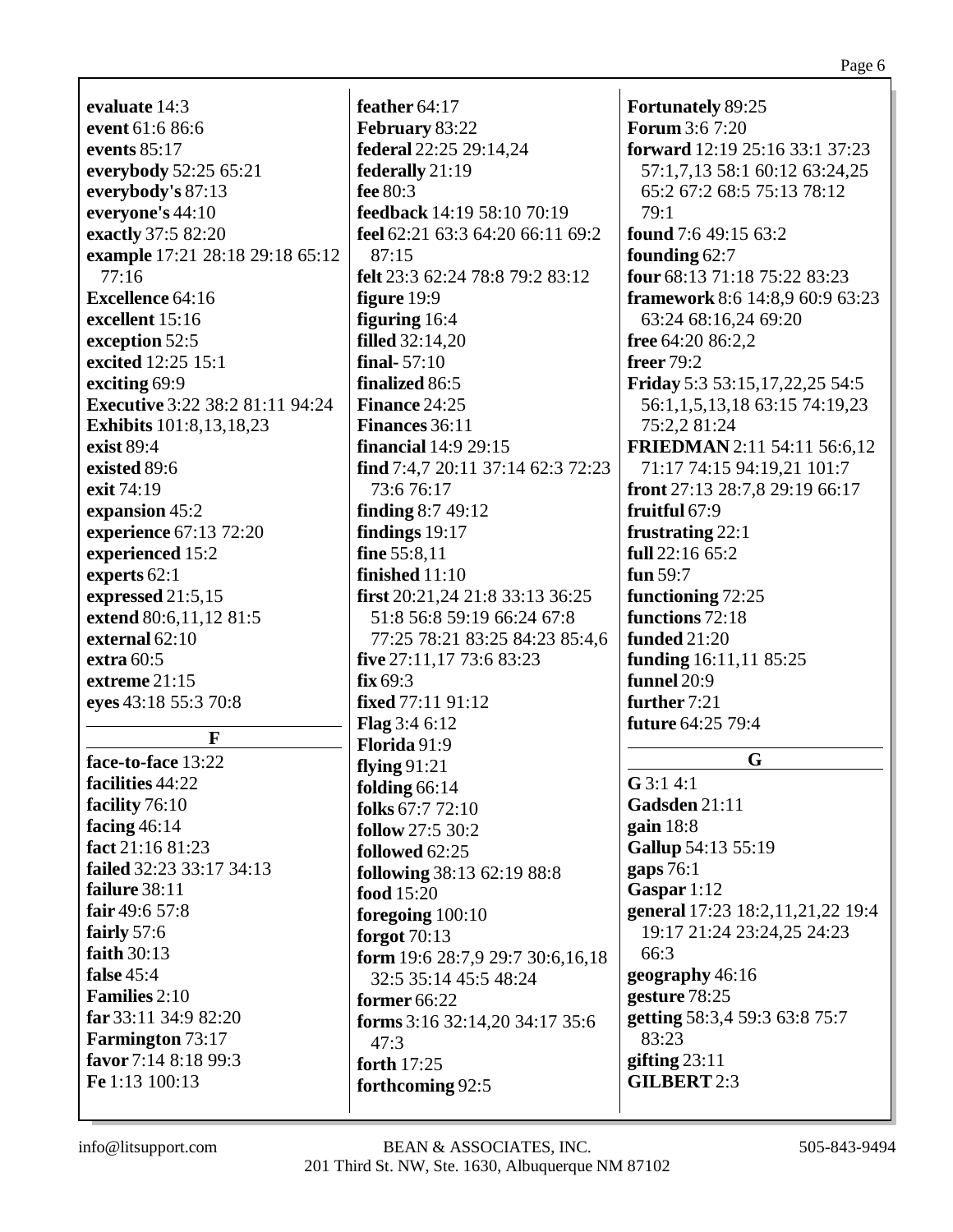| Gipson 2:3 5:19 10:2 20:15 36:18 | Griffin 34:5,7,24 35:4,23 36:1,4 | help 8:4 13:5,7 14:7,16 49:9,14       |
|----------------------------------|----------------------------------|---------------------------------------|
| 39:16 42:13 47:15 50:24 64:3     | 36:9,14,18,20 37:3,11            | 75:10                                 |
| 94:4 95:22 98:15                 | group 67:2 78:13,13 86:3 89:10   | helped $90:11$                        |
| give 28:5,18 44:7 54:25 58:20    | grow 13:7                        | helpful $77:1$                        |
| 70:14 76:22                      | growing 89:3                     | helping 14:14 87:14                   |
| gives $28:19$                    | guess 16:3 25:22 26:5 51:16 53:7 | hereunto 100:15                       |
|                                  |                                  |                                       |
| giving 28:23 67:5                | 73:7 79:14 91:24                 | high $22:5$ 38:13 62:20 63:1,3,10     |
| glad 78:18                       | guessed 67:9                     | 64:20                                 |
| glass-half-empty 15:6            | guest 66:22                      | highlight $11:25$                     |
| gloom-and-doom 15:11             | <b>Guillen 79:19</b>             | highly $15:25$                        |
| glossary 45:10,16,25             | guy 90:24                        | <b>Hispanic 82:13,21</b>              |
| go 9:23 22:21 23:14 28:3 40:12   | guys 54:19                       | history 14:25 28:6                    |
| 41:9 56:13 79:4 85:5,5 89:9      |                                  | hit 71:15 91:15,16                    |
| 91:8 94:17                       | H                                | Hobbs 70:15 87:9                      |
| goals 16:12                      | half 40:12 85:1                  | holes $14:16$                         |
| goes 8:2 19:6 36:13 55:18 82:25  | Hall 1:12 80:10                  | home 59:17 75:1                       |
| 85:2                             | hand 100:16                      | homework 92:2,3                       |
|                                  | handed 48:25                     |                                       |
| going 5:1 6:24 11:7 13:1,19,23   | hands $23:5$                     | <b>honest</b> 22:14 51:11             |
| 14:24 17:2 20:23 21:18 22:17     |                                  | honestly 87:24                        |
| 22:21 28:20 35:5,15 38:4 40:8    | happen 16:8 29:5 61:11 65:23     | honor $62:6$                          |
| 43:2 45:10 46:9 52:2 53:20       | 79:5                             | Hook 86:1 90:18,25                    |
| 54:9,14 56:3,21 57:21 59:4,5,7   | happened 66:10                   | hope 13:2 26:8 61:6                   |
| 63:11 64:12 65:4 67:12,15,16     | happening 17:20 66:12 67:21      | hopefully 13:23,25 14:10 46:20        |
| 69:1 70:3,5 72:13 73:2,23 74:2   | 68:18 87:10                      | 56:18 57:6 68:4 69:14 81:3            |
| 78:15 79:1,4,15 80:8,15,18 82:3  | happens 15:12,13 16:4 76:18      | 91:15                                 |
| 82:4, 10, 16 83:1 85:19 86:6, 25 | 86:7                             | hoping 62:2 86:25                     |
| 88:692:4,7                       | happy 15:4 30:21 76:10 77:5      | <b>hotel</b> 91:10                    |
| good 6:16,17 11:23 12:22 28:1    | 91:21                            | hour $61:24$                          |
| 30:13 32:12 34:5 54:16 56:11     | hard 16:14 35:5,10 73:8          | housekeeping 56:18                    |
| 59:12 60:16 64:2,11 66:2 73:4    | <b>harm</b> 74:18                | Hózhó 27:23 38:13                     |
|                                  | harmless 89:18                   |                                       |
| 73:12 74:13 77:16 80:5 81:4      | <b>hate</b> 19:4                 | huge 76:1 88:17,17                    |
| 88:2 91:20                       |                                  | hurricane 91:15                       |
| gotten 61:9 78:8 92:2,3          | Hawthorn 81:21                   | I                                     |
| governance 23:16 32:15,21        | hazing 85:15 86:23 87:4,8,24,25  |                                       |
| governing 16:24 19:15 23:9       | 87:25 88:21,21 89:24             | idea 56:11 69:17 76:22 79:24          |
| 27:10,12 29:13,14 30:1,5 47:5    | head 47:5 71:6 80:16             | 80:6 88:5,6                           |
| 65:3 92:21 93:1                  | heading 37:1 49:10 66:2          | identifying 29:25                     |
| government 60:17                 | Headquarters 92:25               | <b>IEP 30:3</b>                       |
| Governor 60:24                   | Health $15:1$                    | III 72:19                             |
| gracious 68:11                   | hear 19:12 56:19 60:25 62:1      | ill-fated $60:2$                      |
| grade 15:19                      | 65:24 66:5 80:20                 | illogical 60:2                        |
| grant 12:16 13:10 14:14 15:15    | heard 51:17,17,21 54:10 63:20    | imagination 37:15                     |
| 45:21,22,25 92:16 97:8           | 66:7 75:20 76:1 79:17 80:21      | Impact 14:7 68:23 69:19               |
|                                  | hearing 7:18 8:22 51:25 53:13    | <b>implementation</b> 4:4 15:10 58:24 |
| granted $16:10$                  | 99:7                             | 58:25 92:19 96:21 97:4                |
| grateful 13:15                   | heavy $53:23$                    | <b>important</b> 49:18 59:23 62:10    |
| great 17:14 55:14 66:17 69:24,25 |                                  |                                       |
| 70:10 74:9,9 91:24               | held 94:23,24 100:12             | 64:7 67:4,22 81:22                    |
|                                  |                                  |                                       |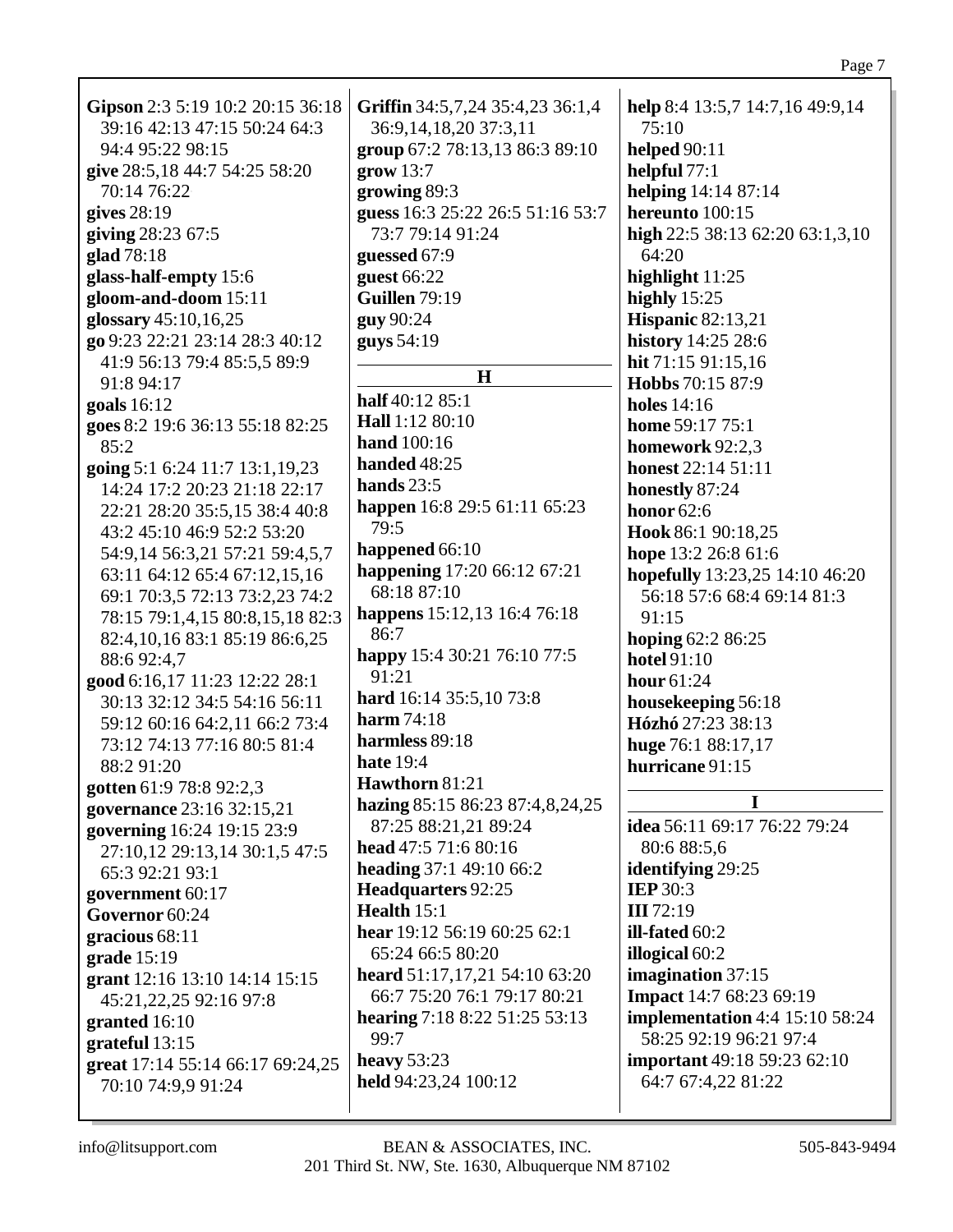**impressive** 90:21 **include** 29:11 **included** 38:5 **incredible** 13:1 **independent** 97:3 **indicate** 7:15 8:19 99:4 **indicated** 23:10 **Indicates** 8:14 9:6,9 **individual** 65:5 **individuals'** 11:25 **information** 20:9 51:19 81:4 **informed** 58:14 **informing** 38:11 **input** 26:10 57:25 **inside** 22:6 23:18 **intent** 3:10 9:1 13:4 35:11 40:14 40:16 41:12 **intention** 37:8 **interacting** 66:24 **interaction** 78:11 **interactions** 12:2 **interchangeably** 45:14 **interest** 71:19 97:6 **interested** 80:8 **interesting** 13:20 18:14 63:6,12 78:9 **International** 92:21 **interpret** 45:12 **introduce** 12:4 **inventory** 20:19,22,24,25 21:8 23:14 24:17 25:6 **investigating** 16:1 **invitation** 80:6 81:6 **invite** 60:20 80:12 90:24 **invites** 60:21 **involve** 19:8 **involved** 13:13,21 15:24 **iron** 57:5 **issue** 30:13 31:8 33:23 35:15 61:2 68:21 84:23 85:6 87:5,8 90:7 97:2 **issues** 17:20 24:21 35:6 57:5 61:19 66:6 84:8 87:1 92:9 **it'll** 52:4 **item** 6:18,23,25 7:2 8:11,24 16:23,25 17:10,11 27:13 38:2 40:6 43:1 48:17 51:8,9 96:18

98:21 **items** 27:16 34:8 70:11 **J Jaeger** 2:13 11:8,14 18:20,25 30:24 40:8 58:9,14 75:9,16 95:3 **JAMES** 2:5 **January** 52:8 84:7,8,10,15,19 **Jerry** 1:12 **Job** 1:25 100:25 101:2 **jobs** 84:3 **Joe** 79:19 **Johnston** 7:23 8:10 **join** 61:6 **joined** 6:15 12:5 **June** 79:25 **justify** 26:23 83:12 **K KARYL** 2:4 **Katie** 12:6 **keep** 58:13 61:14 64:12 **Kelly** 12:5,19,21 15:8,16,22 16:9 16:18,20 46:5 **kept** 11:15,16 30:3 82:19 **kids** 63:2,6 67:24 87:15 89:13,13 **Kimberly** 32:12,18,19 33:16,25 34:2 **kind** 14:21 20:23 32:4 33:6 52:24 65:11,25 66:13 68:20 71:2 76:15 79:15 80:2 87:17 **kitchen** 21:20 **knew** 63:4 **know** 12:2,5,24 14:21 15:20 16:4 16:6,8,13 22:7 25:12,14 26:7 27:20 31:14 34:3,9,16 37:19,24 43:9 44:11 46:16 49:10 51:17 51:22 53:19 55:20 56:20,20 57:1 59:15 60:18 62:16 63:7,8 63:20 66:1,9,14 70:3,20 71:24 72:24 75:21 76:17 77:19,22 78:6,25 79:1 80:11 82:18 84:1 84:21 85:2,3 86:5,9,25 87:19 88:7,12 89:3,7,8,11,14,15,20 90:9 91:8,20 92:4 **knowledge** 20:6

**Kocon** 62:17 **L labeled** 16:25 **labs** 21:16 **lacks** 60:14 **ladies** 94:17 **Laguna** 12:8 **land** 18:7,18,18 46:12,18 **landlord** 24:18,21 25:2 **landlord's** 17:25 **language** 37:4 41:8 43:19 **lapse** 36:12 **large** 46:18 **lastly** 70:18 **late** 75:2 76:21 **Laurel** 7:4,5 32:22 33:2,4,18 34:19 35:2 36:21 37:12,16,20 **law** 79:25 87:23 **laws** 29:14,24 37:20 84:6 **lawsuit** 82:1,16 83:9 **lawsuits** 88:18,18 **lawyer** 24:1 31:15 35:13 **lead** 6:8,9 **leadership** 59:21 **leads** 54:13 **learn** 63:22 65:7,13 88:2 **learned** 14:23 **Learners** 48:24 **learning** 65:14 **lease** 59:22 **leave** 18:19 **left** 34:12 77:11 **legal** 17:20 18:16,16,25 19:21,23 28:16,22 30:5,10,25 31:11 **legally** 28:9 **legislative** 70:19 **legislators** 61:23 62:12 67:16 **Legislature** 51:24 61:4 63:24 **legitimate** 30:25 **lengthy** 35:14 **Leopold** 27:22 37:13,19 38:13 **LESC** 81:20 **Leslie** 12:4,7,19,21 15:8,16,22 16:9,18,20,22 46:5 **lessee** 18:24 **lessons** 14:23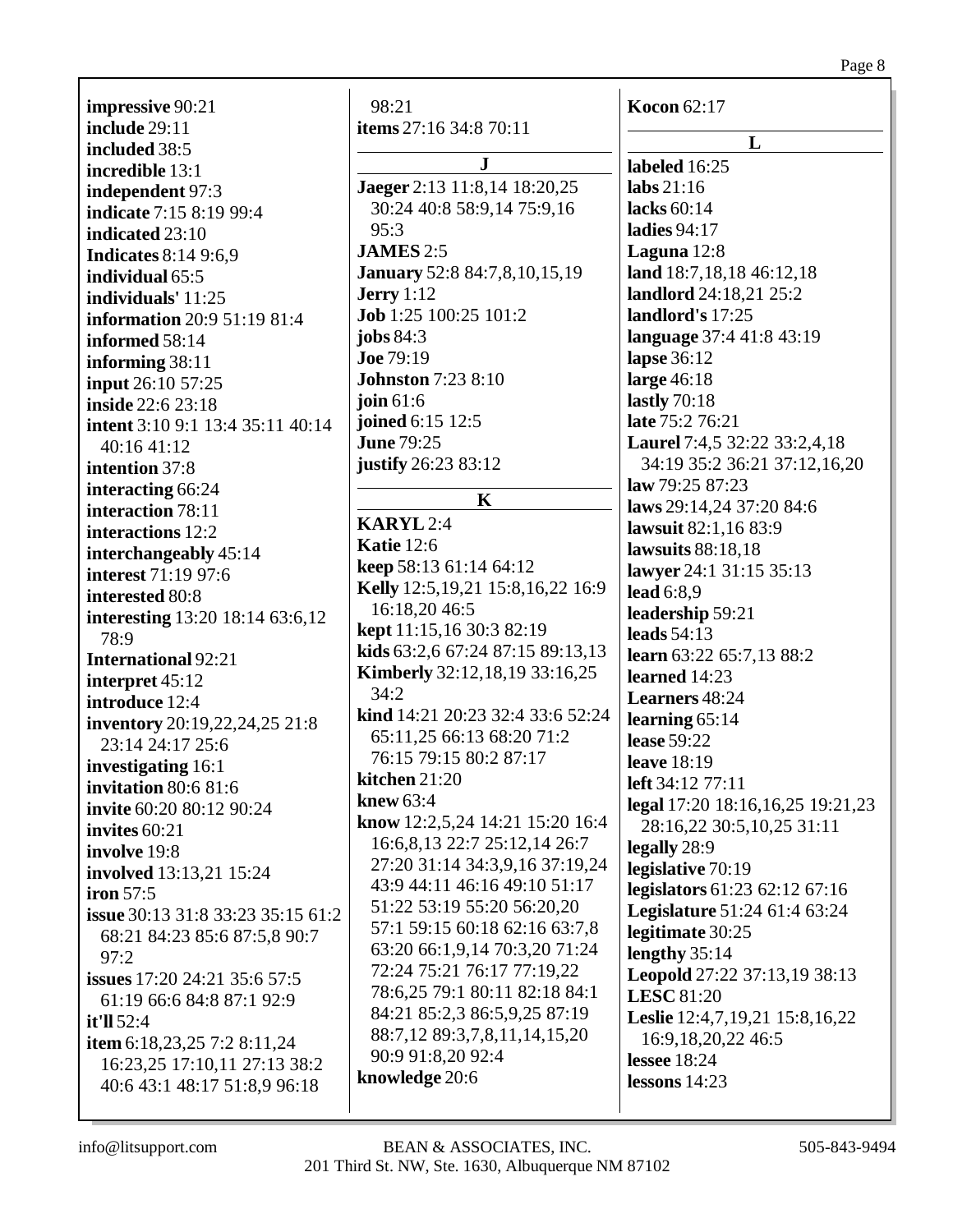| <b>let's</b> 15:12 17:4 27:21 29:17 40:4 | $\bf M$                        | membership 33:9                 |
|------------------------------------------|--------------------------------|---------------------------------|
| letter 30:17 33:8,15,24 38:10            | ma'am 31:9,13 85:12            | mention $67:12$                 |
| Lewis 28:1,4 29:21 30:21 31:1,9          | <b>Mabry 1:12 80:10</b>        | mentioned 32:2 40:14 51:23      |
| 31:18,22 32:2,9                          | Madam 11:22 17:19 20:5 26:13   | message 36:5                    |
| liabilities 28:17,23                     | 28:2 30:24 31:10 34:6 40:20    | met 82:15                       |
| <b>liability 88:7</b>                    | 41:3 46:24 51:15 56:6 59:11    | method 65:22                    |
| liaison 2:11 20:10 79:15                 | 66:7 68:2 70:11 71:17 72:1,5   | Mexico 1:2,13,21 3:4 6:9,12     |
| light $85:17$                            | 74:11 75:6 76:6,13 77:25 79:11 | 13:16 14:10 59:9 61:2 64:1,16   |
| likelihood 21:19                         | 81:19 87:3 88:19 94:19 96:24   | 91:13 92:14,23 93:2,3,5 100:2,9 |
| limited 87:9 93:7 95:6                   | 98:24                          | 100:12,13,21                    |
| <b>line</b> $76:4,16$                    | major 86:1 88:18,18            | mic 28:3                        |
| <b>lines</b> 49:14                       | majority 88:25                 | middle 12:10 14:21 27:3         |
| list 20:24 24:17 31:3 60:6 73:22         | making 30:8 60:18              | midway $76:18$                  |
| 76:17,19                                 |                                | million $13:12$                 |
| listed $7:10\,27:12,18$                  | management 77:21               | <b>Mimi</b> 63:17               |
| listened 82:19                           | mandatory 85:17 86:4,22        | mind 24:3 88:1                  |
| listening 66:4                           | manner 45:13                   | mine 37:21                      |
| litigation 92:11                         | <b>March 52:12,13,14</b>       | minor 87:25                     |
| little 12:17 17:4 19:20 22:5 24:14       | mark 2:14 62:4,7 71:24 72:8    | minute $17:1$                   |
|                                          | marriage 28:21                 |                                 |
| 28:6 46:21 53:18,25 54:18                | married 28:21                  | minutes $23:10$                 |
| 61:16 64:24 69:3 72:7 83:21              | Martinez 60:24                 | mired 19:21 22:5                |
| 85:20                                    | massive 60:12                  | misbehaves 16:5                 |
| live 59:6                                | materials 21:12 54:15 55:14    | missed 59:16                    |
| location 44:19,23 47:4 76:7              | Matt 59:11,16 68:10 70:10,13   | missing $34:20$                 |
| long 17:7 53:19 62:19 65:11              | 71:10,20 72:12 73:11 76:9,13   | mixed 52:13                     |
| 72:12 80:15                              | 76:23 77:5 79:8                | Mo65 60:21                      |
| longer 18:6 19:25                        | matter 20:6 35:7 36:23 89:2    | modify $68:24$                  |
| look 10:1 14:2 16:9 23:4 30:15           | 100:14                         | moment 22:19 83:25              |
| 43:14 44:8 52:3,25 53:12,23              | matters 55:21 93:6 95:5        | money 13:11 14:4,6,16,20 15:15  |
| 55:2 56:21 57:12,16,22,23                | <b>Mayor</b> 19:11             | 16:14 24:6                      |
| 60:10 64:8 66:17 71:14 78:14             | mean 15:12 16:10 31:15 52:10   | monies $22:25$                  |
| 82:23,24 86:24                           | 55:17 72:17 88:24              | monitoring 3:19 48:19 49:2,22   |
| looked 18:2 51:12 60:9,12                | meaning $60:5$                 | 82:17                           |
| looking 7:5 13:16 14:9 17:23             | meanings $30:11$               | month 21:5 46:9 56:15           |
| 18:2,11,12 24:24 25:16 55:15             | measures 69:6                  | months $67:14$                  |
| 66:23 70:23 71:21 73:4 82:2              | meet 13:23 25:1 36:5 65:7 82:5 | morning 6:16,17 11:23 12:4,22   |
| 85:14 86:3,14                            | 84:14 94:21                    | 28:1 32:12 34:5 56:3,5,19       |
| looks 48:25 64:25                        | meeting 1:10 5:2 6:13 16:12    | 59:12 60:22 61:18 63:15,16      |
| lose 63:20 78:15,16                      | 23:10,16 29:7 30:16 53:15,16   | 75:5 81:24,25                   |
| lot 15:2 46:8 57:2 60:25 61:7,7          | 53:17 56:7 59:16 79:19 80:10   | motion 7:9,12,19 8:12,16,23 9:5 |
| 64:9,21 66:20 67:13,20,23 81:4           |                                | 9:7 11:3 38:5,6 41:4,15 42:23   |
| 82:25 85:25 87:17 89:10,12               | 81:20 85:16 93:7 95:6 101:3,4  | 42:24 46:23 47:8 48:15,16       |
| 91:19                                    | meetings 13:22 65:6 66:6       | 49:20,24 51:6,7 93:8 95:7       |
| <b>loud</b> 67:23                        | <b>Megan 48:23</b>             | 96:16,23 97:11 98:19,21 99:1,8  |
| love $70:19,25$                          | member 2:4,5,5,6,6,7 30:1,5    | motions 37:25 38:3              |
| Lyra $68:22$                             | 33:12,13 34:23 47:6 62:7       | <b>Mountain 64:20</b>           |
|                                          | members 11:22 12:22 29:13 34:6 | move 33:1 38:9 41:1,5,10 44:1   |
|                                          | 34:10 59:12 62:12 65:3         |                                 |
|                                          |                                |                                 |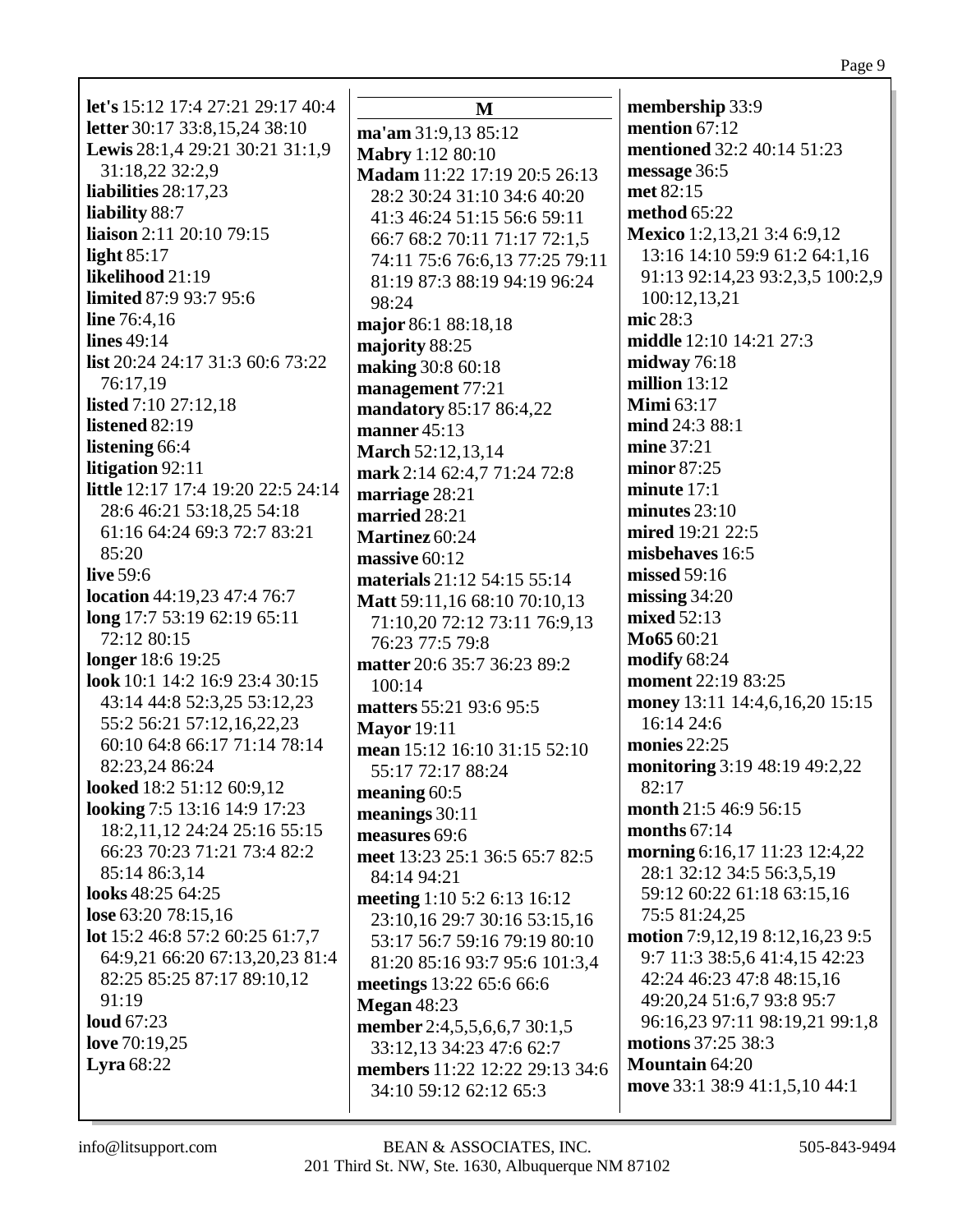|--|

| 47:1 49:20 53:7 57:7,13 58:1    | <b>NMAA 85:14 86:20 87:14</b>   | 16:17 18:4 19:2 20:13,16 21:2   |
|---------------------------------|---------------------------------|---------------------------------|
| 63:25 65:2 67:2 75:12 92:6,7    | <b>NMPSIA 85:13 86:4,13</b>     | 24:12 25:5,8,10,24 26:2,12      |
| 94:25 95:4 97:1 98:23           | <b>NMSA 92:12</b>               | 29:21 31:24 33:2,24 35:18,23    |
| <b>moved</b> 18:1               | No-Time-to-Lose 63:18           | 37:10,11,23 38:5,9 41:20 43:21  |
| movement 60:13                  | <b>NOI</b> 3:10 9:4 40:18       | 55:17,23 56:25,25 58:16 70:10   |
| moving 27:10 57:1 59:3 63:24    | non-experience 72:21            | 70:12 71:10 73:19,20 74:9 76:5  |
| 64:11 65:17 68:5 70:20 71:5     | normal $53:17$                  | 76:12 77:3 79:7 80:25 81:2      |
| 78:12                           | North 27:25 28:5 29:10 31:3     | 84:11 85:10 92:7 94:22 96:17    |
| multiple-year 16:11             | 35:12 38:4                      | old 29:11                       |
| municipality 21:18              | note 7:22 60:3 62:15 64:3,24    | <b>older</b> 88:4               |
| <b>Myth 62:18</b>               | 66:4,19 67:4,20 68:5            | on-site 49:3 83:13              |
|                                 | notes 44:16 64:14 92:3          | once 14:15 18:18 40:13 43:17    |
| N                               | notice 3:10 8:25 31:4 36:25,25  | one's 54:12,13                  |
| $N$ 2:1 3:1,1 4:1,1             | 38:10,12 40:13,16 41:12 92:15   | ones 32:22 66:23 78:22          |
| <b>NACSA 91:9,25</b>            | notification 37:1 44:5,19 47:3  | open 1:10 3:6 7:20 22:23 58:7   |
| naivete 33:17                   | notifications 3:16 44:6         | 67:6 68:11 101:3                |
| name 28:4 32:17 71:24 83:10     | notified 75:19                  | opened 22:10                    |
| names $10:1$                    | notify 54:9                     | opening 45:2 46:15              |
| national 60:22 63:12 64:15      | November 11:7 13:23 29:7 30:16  | operating 61:17                 |
| <b>Native 82:13,21</b>          | 35:16 43:17 52:25 53:9,24       | operation 16:7                  |
| nature 17:22 61:20              | 57:13,24 58:5 61:13 69:16 70:1  | opportunities 64:13             |
| <b>neat 85:20</b>               | 70:3,21 71:7 73:15 74:3 80:10   | opportunity 55:1 58:18 62:13,18 |
| need 9:25 14:16,22 20:24 30:1   | 91:25                           | 63:22 67:20,23 70:21 80:23      |
| 34:21 51:16 53:1,11 58:9 66:17  | <b>Nuestros</b> 72:2            | <b>Opposed</b> 7:16 8:20 99:5   |
| 78:13 82:9 84:5 85:2            | number 19:25 43:4 44:3 68:14    | opposition 7:18 8:22 99:7       |
| needed 21:21 23:3,12 36:22      | 73:13 84:1 90:4 101:2           | option 20:21 74:15              |
| needs 26:24 28:9 59:25 65:8,11  | NW 1:20 100:20                  | <b>Options</b> 2:9 3:8 11:19    |
| 68:25 82:14                     |                                 | order 3:3 5:1 21:1 29:22 84:24  |
| negotiate 22:17 31:2            | $\mathbf 0$                     | organization 66:12              |
| negotiations 8:6                | $O$ 3:1,1 4:1,1                 | organizational 29:14            |
| networking 91:20                | obligation 21:13                | original 37:17                  |
| never 35:19 53:19 67:9 88:13    | obtain $24:24$                  | originally 28:25                |
| new 1:2,13,21 3:4,11 6:9,12 7:1 | obtained 24:5                   | <b>Orlando</b> 91:14,16         |
| 9:1 13:4,16 14:10,17 32:13,22   | occasions 21:24                 | outcomes 63:1                   |
| 33:9,12 41:13 45:3 46:13 59:9   | occurred 13:3                   | outlay 19:7 20:7 61:22,23 79:18 |
| 61:2 64:1,16 65:12 66:8 67:15   | occurring 66:20                 | outright 24:2                   |
| 67:15,15,24 68:16 73:2 83:23    | October 1:11 5:3 25:3 71:16     | outside 30:4                    |
| 89:5 92:14,23 93:2,3,5 100:2,9  | 100:16                          | Oversee 4:4 92:18 96:20         |
| 100:12,13,21                    | odd 33:6 91:22                  | overview 61:16                  |
| newspaper 82:18                 | <b>offense</b> 22:21 46:4,5     | ownership 24:2                  |
| nice 63:13 64:22                | offer 65:3,16 78:20             | owns 18:7 19:9                  |
| nine 10:18 18:9 73:14,25 74:4,5 | offered 8:1                     |                                 |
| 74:6,12                         | <b>Official 92:22 93:4</b>      | P                               |
| nine-to-zero 39:22 42:22 48:14  | oh 17:3 32:11 39:17 40:11 44:16 | $P$ 2:1,1 3:1 4:1               |
| 51:5 94:16 96:14 98:18          | 54:5,23 59:9 66:9 72:9 73:19    | p.m.99:10                       |
| nine-zero 42:24 96:16 98:19     | 81:8 87:6 89:17 94:22           | packet 37:25                    |
| NM 1:19 100:19                  | okay 5:5 7:3 9:14 11:17 12:21   | page 3:2 4:2 45:17              |
|                                 |                                 |                                 |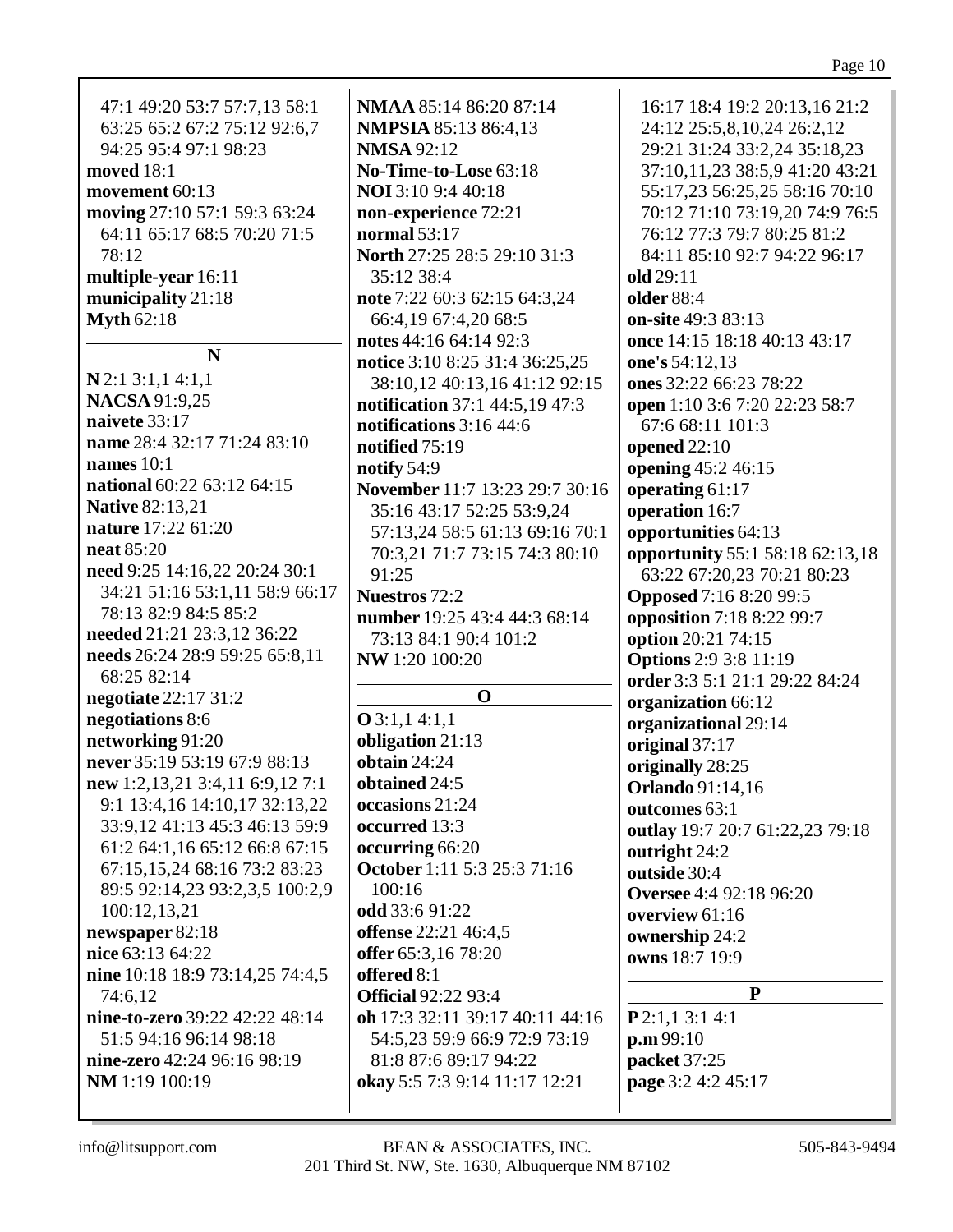**pages** 100:10 **Pahl** 59:11,16 70:10,13 71:10 73:11 76:9,13,23 77:5,9 79:8 **palatable** 53:25 **paper** 60:11 **paperwork** 20:3 35:8 36:7,13 **parent** 90:7 **parents** 2:9 3:8 11:19 62:11 89:13 **part** 11:16 13:9,9 18:5,17 22:3 27:1 32:6 36:2 67:25 78:25 81:22 82:21,21 83:11 86:1 89:9 **participant** 92:12 **participation** 13:15 **particular** 22:21 33:5 57:3 68:8 74:2 **partisan** 61:2 **partners** 62:10 **partnership** 68:6 **party** 97:3 **passage** 87:17 **passes** 7:19 8:23 11:3 42:23,24 48:15,16 51:6,7 96:15,16 98:19 99:8 **PATRICIA** 2:3 **pay** 15:19 91:17 **PEC** 2:11,12,13,14 3:21 32:7 61:10 64:18 67:17 70:22,24 78:8,13 81:10 82:3 92:11 **PEC's** 97:8 **PED** 2:8,11 14:20 18:21 19:6,16 19:21 20:10 21:24 27:2 34:22 58:3 64:5 68:19 91:10 93:5 97:7 101:7 **PED's** 18:11 24:23 **pencil** 80:25 **pending** 92:11 **people** 14:1 61:3 66:21 67:5,15 67:24 73:6,8 74:25 83:24 84:2 88:4 **Peralta** 2:3 5:16,17 10:5,6 20:5 23:23 39:7,8 40:9 42:10,11 46:24 47:9 48:5,6 50:21,22 51:10,14 52:13 58:20 59:21 60:3 74:18 79:11,14 80:20 81:2 83:3,4 94:1,2 95:15,16 98:12,13 **PERALTSA** 52:10

**performance** 3:19 8:5 48:19 49:22 60:9 68:16,24 69:19 82:3 **permanently** 17:22 **permission** 73:1 **person** 28:19,19 45:12 61:8 **pertaining** 92:10 **Ph.D** 2:9 **pie** 69:16 **piece** 14:9 25:11 **Pierce** 7:5 32:22 33:4,18 34:19 35:2 37:16,20 **pinpoint** 56:22 **place** 12:8 **placed** 43:6 88:16 **places** 64:12 67:15 87:10 **plan** 62:2 75:17 **planning** 97:4 **plans** 61:22 **please** 51:18 **pledge** 3:3 6:9,10,11 **plot** 46:12 **plots** 46:17 **plow** 55:1 **plumbing** 59:17 **plus** 21:19 **pocket** 13:12 **pockets** 13:11 **point** 13:3 35:20 43:8 82:8 90:23 **policies** 3:16 44:5 47:3 **policy** 23:4 26:6,8 **portable** 19:25 **portables** 17:21 18:6,9 19:9 21:17 22:4 23:17,17,18,21 24:3 24:8,11 **portion** 11:24 33:19 **position** 12:25 **positions** 12:1 **possession** 18:8 **possibility** 15:23 18:5 69:7 **possible** 3:9,10,14,15,18 4:3 6:25 8:25 30:18 48:18 69:3 76:15 96:19 **possibly** 68:23 **post** 44:9 **posted** 40:18 43:13,16 **potential** 25:13 **potentially** 53:3

**Poulos'** 12:6,6 **practices** 14:2 **prefer** 55:25 75:1 **preference** 55:18 74:21 **prepare** 86:6 **present** 5:7,14 6:1,5 30:2 **presentation** 81:25 82:9 90:19 **Presente** 5:10 **presenting** 60:23 62:18 64:4 **pretty** 23:23,25 60:21 63:2 64:2 90:21 **preventing** 88:9,10 **previous** 84:10 **previously** 19:22 **principal** 90:7 **principles** 13:16,24 **prior** 12:6,11 16:13 21:7 84:19 **prioritized** 21:1 **privilege** 92:10 **probably** 45:15 54:19 55:25 59:7 74:7 82:9 84:23 88:15 **problem** 27:1 77:9,10 **problematic** 28:10 35:22 **procedure** 7:2 23:13 27:1 83:22 85:3 **procedures** 26:9 57:9 **proceed** 7:21 **proceedings** 1:10 93:1 99:10 100:11 101:3 **process** 14:15 15:23 68:6 **procurement** 26:15 27:5 **Professional** 1:20 4:3 92:18 96:20 **program** 12:16 85:24 86:2 90:18 **programmatic** 29:15 **progress** 64:9 **Promise** 86:1 90:18 **proper** 34:11,17 35:5 **property** 17:25 18:9 19:13 22:24 23:17 24:6,23 **proposal** 25:23 **proposals** 75:12 **proposed** 57:18 **proposing** 43:7 70:23 85:8 **protection** 83:13 **protocol** 3:19 27:6 48:18 49:3,21 60:8,10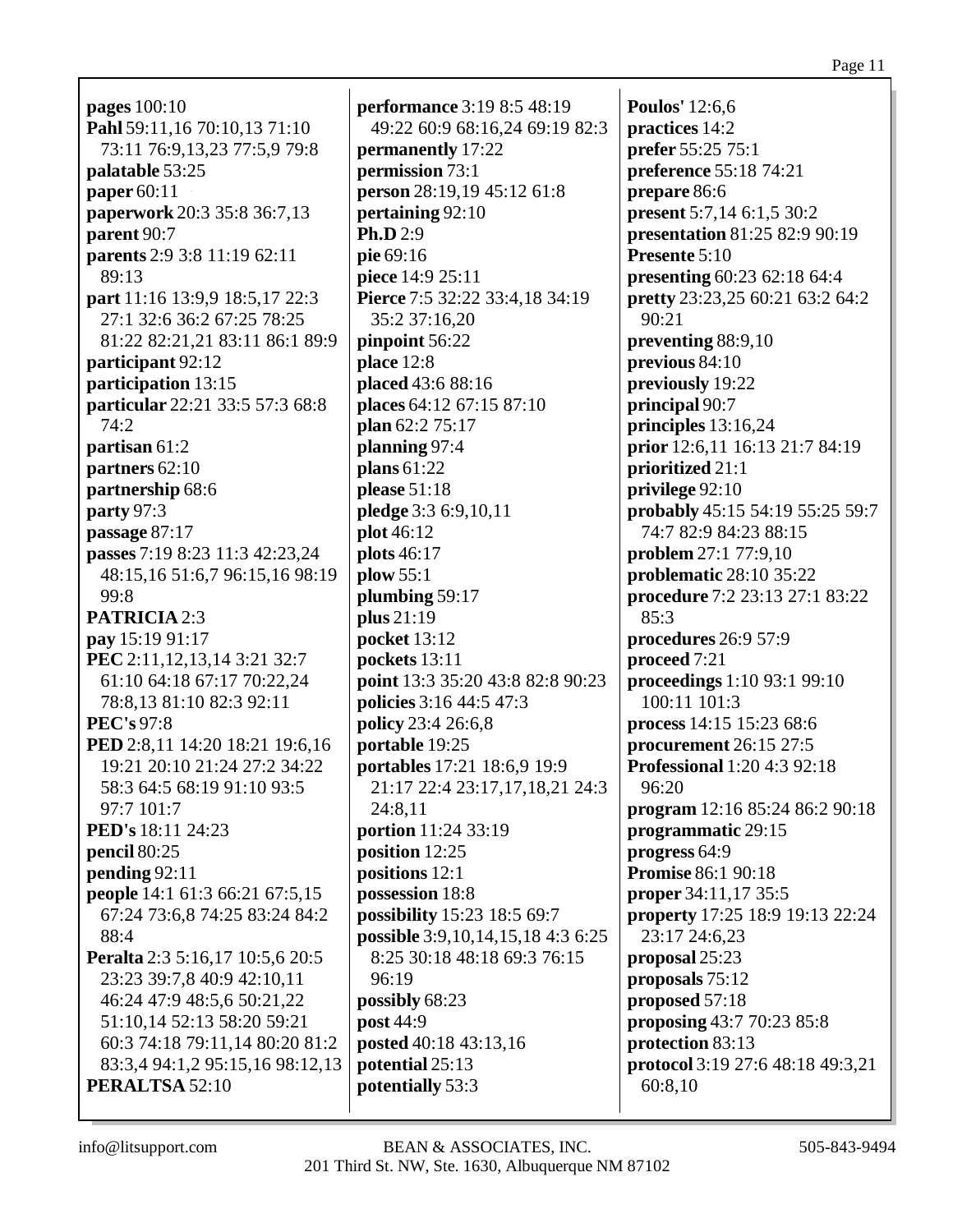**provide** 12:15 14:12 38:11 65:5 69:23 71:2 75:10 **provided** 75:13 **providing** 25:14 29:25 **provision** 32:3 **PS-** 20:1 **PSCOC** 19:20 20:1,3 59:22 **PSFA** 20:3 **public** 1:1,10 5:2 7:24 12:12 13:18 14:7 18:7 38:9 41:11 47:1 49:20 64:5 68:23 69:19 92:14,15,23 94:25 95:4 97:2 100:1,12 101:3,4,4 **publicly** 7:25 8:3 **Pueblo** 12:8 **Pull** 12:19 **purchased** 22:24 24:5 **pursuant** 92:12 **pushback** 77:19 **put** 33:8,18 52:21 58:3 63:7 72:7 81:8 85:20 **putting** 83:18

# **Q**

**qualify** 36:11 **quality** 65:21 69:6 **question** 15:7,11,17 20:18 23:15 23:19 31:1,20 33:5 54:14,16 58:7 62:21 70:18 71:12,20 76:7 **questions** 15:5 19:1 26:4,4 27:19 30:22,23 34:14 40:17 65:14 68:3 70:2 **quick** 12:18 17:15 70:11 90:13 **quickly** 71:5 **quite** 24:14 35:8 65:16 **quorum** 6:7

**Ray** 34:5,6,24 35:4,23 36:1,4,9 36:14,18,20 37:3,11 **reach** 34:25 **reached** 75:9 78:3,10,24 **reaching** 37:5 **read** 41:7 86:11 **reading** 82:18 **ready** 11:7 52:24 59:3 93:13 **real** 13:14,20 63:9,14 69:5 85:20 **real-world** 28:18 **realize** 58:23 82:20,22 **realized** 90:8 **really** 9:3 12:17,24,25 14:22,24 20:6,8 40:15 53:20,23 60:18 62:2,20 63:11 64:7,11,22 65:15 66:11 69:5 70:25 72:25 83:12 84:23 86:10 90:9 **reason** 15:14 16:7 22:3 83:12 **reasons** 22:11 **rebranding** 62:6 **REC'D** 101:10,15,20,25 **RECEIPT** 101:1 **receive** 14:15 21:1 **received** 13:12 15:15 21:6 37:19 37:25 51:19 70:16 **recess** 40:5 56:12 **recipe** 67:25 **recognition** 59:25 60:1 64:22 **recognize** 67:25 **recognizing** 79:20 **recollection** 23:20 **recommendation** 31:2 73:12 **record** 2:11 3:23 4:6,7,8 6:14 32:17 79:6 94:23 95:3 **recruitment** 61:21 **rectified** 32:23 **Red** 32:11,13 38:4 **referring** 44:20 45:1 **reflect** 6:14 **regarding** 29:13 40:17 **regardless** 77:22 **regards** 57:2 **registration** 80:3 **regular** 53:15,16 **rehash** 52:24 **related** 29:24 **relation** 32:4

**relationship** 67:10 **relevant** 63:14 65:15 **Relocation** 44:21 **remain** 49:15 **remaining** 27:17 74:4,4,5,6 **remember** 51:25 68:15 83:10 84:12,12 **remind** 77:4 79:20 **reminder** 38:3 **remove** 6:23,25 **removed** 45:6 **renamed** 62:6 **renewal** 3:14 11:4,8,9,10 43:3 53:3,9 69:11 **renewals** 71:9 73:17 78:1 **renewing** 78:1,6 **replevin** 24:24 93:1 **replication** 44:15 45:1,4 **replying** 25:20 **report** 3:8,20 11:18 17:10 63:12 63:12 69:17,18 **REPORTED** 1:19 **Reporter** 100:9 **REPORTER'S** 4:10 100:7 **Reporting** 1:20 **representative** 47:6 **representatives** 25:2 **request** 44:5 45:5 46:11 47:3 76:14 **requests** 3:16 61:23 **requirement** 21:10 86:14 **requirements** 28:17,23 29:15 36:7 82:5 **research** 62:19 **reservations** 91:10 **resignation** 7:23 33:7,7,13,14,19 34:16 **resignations** 34:11 **resigned** 35:1 **resolution** 31:6 **resolve** 30:13 31:4 **resolved** 57:7 90:17 **response** 6:21 7:17 8:21 9:13 36:1,2 38:7,19 41:19 43:25 47:12 50:3 75:11 97:15 99:6 **responses** 62:23 **responsibility** 36:21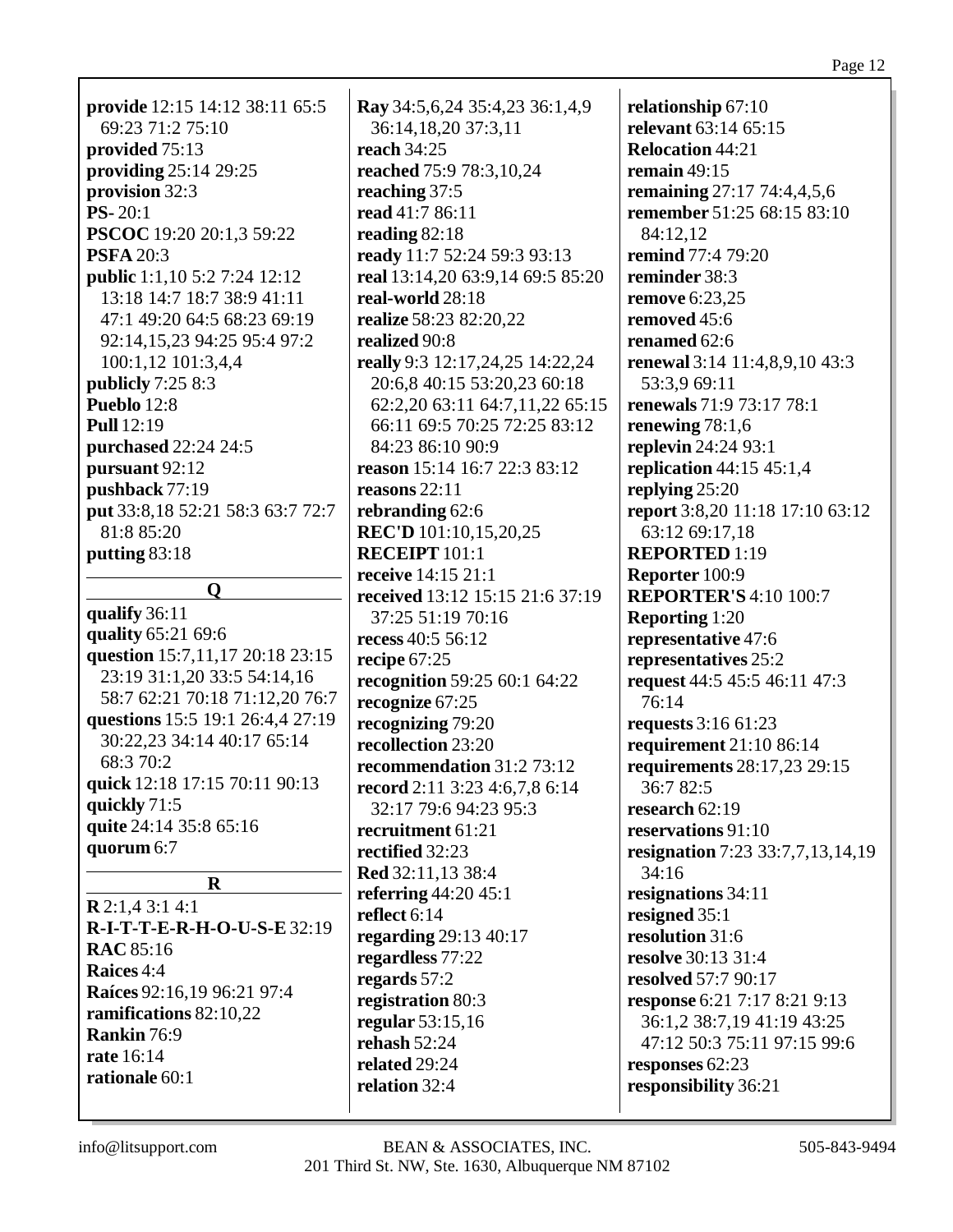**responsible** 22:25 **result** 38:12 97:6 **rethink** 80:6 **retrieved** 37:14 **review** 30:2 92:15 97:8 **reviews** 82:4 **revised** 3:16 44:4 48:25 **revision** 30:18 **revisions** 6:20 47:2 **RFP** 25:18 26:21 **Ribbon** 64:15,15 70:16 **rift** 27:1 **right** 7:6,7,8 11:15,21 12:6 19:5 20:4 24:23 26:2 27:2 36:3 37:6 37:24 45:9,9,19 46:20,22 49:17 49:17 54:11 55:7,7 56:14 59:9 64:8 65:16 66:20,22 67:10 68:4 68:13 72:8 74:3,21 75:14 76:5 85:9 86:22 88:9 90:23 **rigor** 15:24 **ring** 28:19,24 44:24 **rite** 87:17 **Ritterhouse** 32:12,18,19 33:16 33:25 34:2 **River** 32:11,13 38:4 **RMR** 100:8 **RMR-CRR** 1:19 100:19 **Robbins** 2:6 5:6,7 7:11,13 9:24 10:15,16,19,25 17:13 20:14,17 23:8 31:19,24 38:15,17 39:23 39:24 41:3,7,10,16 42:17,18 47:7,10 48:2,3 50:6,7 57:19 58:2,12 74:11 86:9 91:6,7,14,18 93:16,17 96:3,4 97:21,22 98:25 99:2 **rocky** 67:11 **roles** 65:10 **Roll** 3:3 **rolling** 32:5 **room** 66:22 94:17 **roommate** 90:1 **ROSARIO** 2:9 11:6,9,12,21 16:22 17:3,8,14 18:10 19:3 20:2 23:9,20 24:13 25:7,9,11,19 25:22,25 26:3,11,17 27:4,10 43:10,15 44:16 45:7 46:17 48:22 49:13 53:10 54:16,23

55:5,9,12,16,23 56:23 69:22 71:14 73:14,18 74:5,7 **Rubric** 7:1 **Ruiz** 2:6 5:25 6:1 7:9,13 8:15,17 9:6,8,19,20 38:25 39:1 40:3 42:20,21 48:9,10 49:23 50:1,18 50:19 70:15,17 85:11,12 86:17 86:21 87:4,7,22 89:1 91:2 93:10,12 94:10,11 95:10,12 96:9,10 97:18,19 **rules** 29:24 83:21 **run** 64:19 **running** 69:19 **Ruszkowski** 92:22 93:4 **S S** 2:1 3:1 4:1 **SA** 25:9 **Saber** 4:4 92:16,20 96:21 97:5 **sadly** 87:7 **safe** 87:15 99:8 **safety** 85:20 87:13 **SAHQ** 17:16 24:13 25:10 **Salute** 3:4 6:11 **SAM** 68:12,16,19,21,25 69:8 **Sandy** 86:1 90:18,25 **Santa** 1:13 100:13 **satisfied** 21:13 33:24 **Saturday** 63:16 **saw** 23:21 79:4 82:20 **saying** 61:14 67:21 89:1 **says** 24:11 29:8,11 38:2 **scale** 83:17 **scenario** 76:25 **schedule** 71:12 **scheduled** 71:18 75:24 91:8 **scheduling** 75:19 **school** 3:8,14 4:5 7:1 11:19,24 12:9,11 16:5 17:4,16 21:11 24:22,25 29:1,23 30:12 32:6,14 34:7 36:12 37:5 38:11,13 43:8 44:7,17,18,21,23 45:3,3 46:19 47:4,4 53:14,15,21,22 54:3 56:19 57:3 62:8,20,22 63:1,4,10 64:20 65:12 70:14,16 71:25 72:4 75:21 76:2,19,19 79:12,16 79:20,25 80:1 81:21,23 82:11

82:12 86:14 92:17,20 96:22 97:5,8 **school's** 19:15 29:12 **schools** 12:12,16 13:6 14:1,6,11 14:13,17 15:11 16:10,25 17:15 17:17 20:22 22:10,19 23:1,7 27:11,18,21 29:16 38:13 41:13 44:11 49:9,15 53:3,8 54:19 55:8,22 56:24 60:10,23 62:1,2 62:10,11 63:21,22 64:5,15,16 64:18,18,23 66:3,7,16 67:8,17 68:12,16,19,21,25 69:8,10,18 69:25 70:7 71:13 73:2,3 74:12 75:19,19,23,25 76:14,16 77:2 78:1,16,22,25 83:13 84:22 85:2 **seating** 33:12 **second** 7:11,13 8:15,17 9:10 31:4 36:25 38:10,15,16 41:14,16 47:7,9 49:23,25 53:15 54:2 60:6 61:12 93:9,10,11 95:9,10 95:11 97:10,12 98:25 99:2 **Secondly** 64:24 **secretary** 2:4 35:9 92:23 93:4 97:7 **Section** 92:13 **sections** 44:21 **see** 17:12 23:21 27:21,23 31:23 51:12 53:1 61:2 62:25 65:4 69:9 72:18,19 73:4,9 78:10 82:6,25 85:22 91:11 92:5 99:8 **seeing** 51:25 **seen** 33:3,4 **segregated** 58:4 **Senator** 63:17 **send** 33:7 38:10 52:2,20,22 55:10 61:5 70:5 80:11 **sending** 31:3 **senior** 22:21,22 **sense** 76:15 **sent** 30:17 32:5,22 43:13 **separately** 68:17 **September** 24:19 **serious** 87:4 **Service** 1:20 **services** 4:3 25:15 30:1 92:18 96:20 **serving** 68:1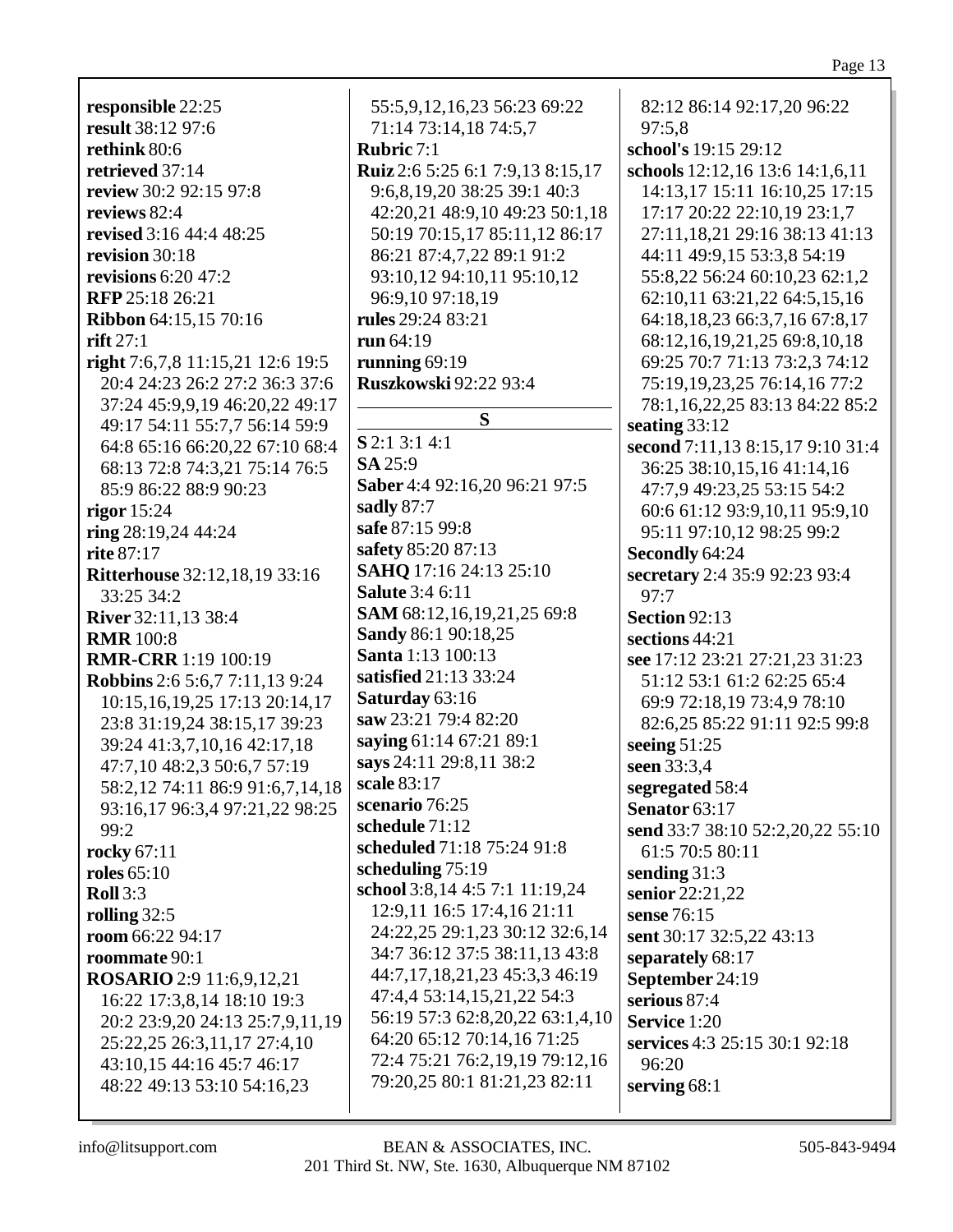| session 3:22 19:19 20:20 29:4,6 | <b>Socorro 58:19</b>              | stepped 9:24                    |
|---------------------------------|-----------------------------------|---------------------------------|
| 30:14 52:7,11 57:16,24 59:4     | sole-source 26:15,18,21,23        | steps $58:5$                    |
| 61:24 70:22 71:7,8 74:16 81:11  | something's 79:1                  | stewards 66:11                  |
| 92:8 94:24 95:2,5,8             | somewhat 12:5 52:4                | Stewart 63:17                   |
| sessions 52:18 61:17 62:15 64:4 | soon 19:12 60:21 70:4,8 99:9      | <b>STOPit 85:24</b>             |
| 66:5                            | sorry 9:25 11:15,20 32:18 39:15   | straightened 37:9               |
| set 77:16 100:15                | 39:17,20,25 40:19 54:6 71:12      | strategic $61:20$               |
| setting 51:23 52:23             | 75:16 78:19 94:20                 | street 1:20 46:14 63:19 80:19   |
| settlement 22:18 82:1           | sort 34:14 45:16 90:13            | 100:20                          |
| seven 10:19 74:4                | sound 90:22                       | strikeouts 43:6                 |
| shame 87:19                     | source 90:10                      | striking 30:8 63:2              |
| share 76:10                     | <b>South 72:3</b>                 | struggled 14:19                 |
| sheet 60:11                     | speak 19:11 51:16 79:15           | stuck 19:4 27:2                 |
| Sheets 4:12                     | speaking 59:5                     | student 61:21 87:12 92:25       |
| <b>Shelly 69:10</b>             | special 29:25 48:24 49:1 82:14    | students 62:20,24,25 63:4 83:11 |
| short 40:2                      | 83:11                             | 86:7,15                         |
| shorts 59:8                     | specifically $83:10$ 92:13        | stuff 17:7 44:17                |
| shout-out 70:14                 | specified 93:7 95:7               |                                 |
| show 34:20 73:5                 | specifying $23:13$                | stupid $90:2$                   |
| showed 72:15                    |                                   | style 77:21                     |
|                                 | spend 57:8,23                     | subgrant $13:10$                |
| sign 31:7,12                    | spent $49:6$                      | subject 92:9                    |
| Sign-In $4:12$                  | spoke 21:2,4                      | subjects 92:9                   |
| signatures $34:17$ 35:6         | sports 87:18 88:20,22 89:7,9      | submit 33:17                    |
| signed 7:20 19:20,22 20:1 29:12 | staff 2:8 12:3 14:11 64:5 86:15   | submitted 7:23 32:24 33:10,20   |
| 34:22                           | stand 68:2 76:4,16                | substantive 9:4                 |
| significant $40:1682:17$        | standards 13:17,24 15:24          | success 13:8 85:25              |
| signing $35:21$                 | start 52:11 55:15 56:7 59:19 62:1 | successful 13:6,7 14:13,22 63:3 |
| similar $52:4$                  | 67:11 74:19,21,22 75:4,17         | 66:16,17                        |
| simple 30:6 86:11 89:14,15      | start-up $14:23$                  | suggest 56:7                    |
| simply 21:10 53:12              | started 67:8                      | suggested $45:15$               |
| single $81:23$                  | starting $56:171:4$               | suggestion 52:6 72:22 73:9      |
| $\sin 31:22$                    | state 1:2 13:12,18,25 23:16 24:6  | suggestions 30:7                |
| sit 69:12 80:23 88:14           | 24:6 29:14,24 32:17 34:12 67:4    | <b>Suite 1:20 100:20</b>        |
| site 3:19 48:18 49:21 60:7,10   | 67:22 72:13 75:7,11,14 81:24      | summary 16:23 27:12 38:2        |
| 82:4                            | 82:11 85:18 100:2,9,13            | superintendents 13:18           |
| sits $20:11$                    | <b>State-chartered 20:22</b>      | support 13:4 14:13 68:7 75:12   |
| sitting 21:17 66:24 77:10 88:11 | stated 27:15 100:14               | supporting 13:4                 |
| situation 24:13 33:6 65:15      | <b>Statements</b> 34:22           | supposed 32:5 37:6              |
| situations 86:23 90:14          | status $19:13$                    | sure 5:5 19:5 20:8 23:4,9 27:5  |
| skipping $17:7$                 | statute 28:11,13 29:8 30:9,11     | 30:3 33:1 36:16 37:3,7 45:7     |
| sky 69:16                       | 31:22,24 32:3                     | 65:20,25 71:4,13,22 72:23 76:7  |
| slash $44:22$                   | statutory 36:7                    | 76:20,22,25 87:13 90:15,15      |
| slate 64:2 65:2                 | stay 76:21 78:23                  | surprise 73:19                  |
| <b>Slone</b> 34:23,24           | staying 79:2                      | surprised 73:20 78:12           |
| small 88:11                     | stays 18:18,23                    | survive 91:4                    |
| smooth $67:1$                   | step 51:18 60:12                  | survived 91:1                   |
| sock 89:17                      | Stephanie 34:23,24                |                                 |
|                                 |                                   |                                 |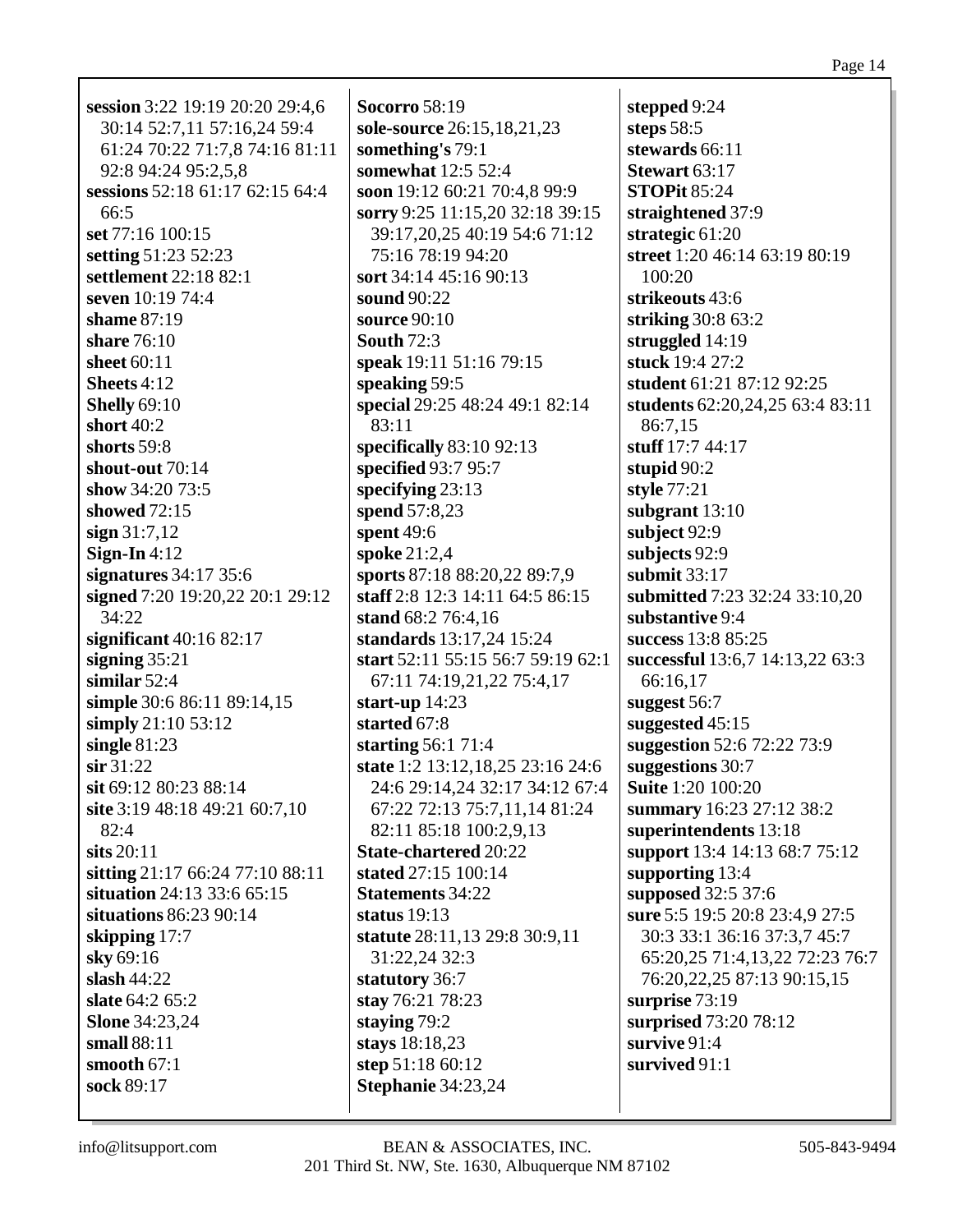## Page 15

|                                  | things 17:22 18:12 35:17 43:5    | timing $44:691:24$                |
|----------------------------------|----------------------------------|-----------------------------------|
| Т                                | 44:18 45:22 49:16 53:6,11        | tireless 8:2                      |
| T3:14:1                          | 56:10,18 60:11 61:21 66:13       | title 22:16 24:9                  |
| <b>Tabled</b> 3:13,17            | 76:3 79:4 83:1,7,17 84:24        | <b>TNTP 62:18</b>                 |
| take 7:8,25 12:25 14:2 23:4 29:6 | 85:14,19 88:10,10,13 89:3 90:6   | today 28:7 33:1 37:7 43:1 59:13   |
| 29:17 30:18 31:2,7 40:2 52:6     |                                  | 59:18 74:8                        |
| 52:25 53:20 56:12 57:21,23       | think 13:19 14:17,24 15:13,24    |                                   |
| 58:5 72:23                       | 17:10 22:16 23:12,21 26:7,17     | told 21:9,13,20 22:8 29:3 80:5,12 |
| taken 15:14 18:23 25:6 27:14     | 26:19 34:8 40:25 44:13,19 45:9   | top $71:6$<br>total $71:13$       |
| 40:5 46:5 95:8                   | 49:7,7,9,17 51:17 52:3,15 53:12  |                                   |
| takes 55:2 64:21                 | 53:17,24 54:8,8 55:18,21 56:14   | touch 21:24                       |
| talk 58:3 59:10,18 61:8 62:9     | 58:25 60:5,14,16,25 61:7 63:11   | touches 67:3                      |
| 66:14 69:9 79:2,3,19 83:8 84:5   | 63:21 64:6,11 65:13 66:2,7       | tough 56:21 91:23                 |
| 85:8                             | 67:1,7,19,19,22 68:8 72:24 73:7  | Toulouse 2:7 5:9,10 6:8 9:9,11    |
| talked 19:18 20:21 54:21 56:15   | 73:7 74:13,24 75:1 76:24 77:11   | 10:12,13 26:13,19 27:7 38:22      |
| 57:11                            | 77:16 78:12,17,19,24 79:2        | 38:23 42:1,2 47:24,25 50:12,13    |
| talking 20:18 45:22 57:9 62:11   | 81:22 82:2,8 83:16 84:4,9        | 72:5,9 77:7,8,15 81:18,19 83:7    |
| 63:17 70:20 85:24 87:22          | 86:17 88:15,17,25 89:5,13,17     | 93:19,20 96:6,7 97:10,13 98:2,3   |
| Taos 54:13 55:19 64:19 92:21     | 90:20,21 91:10 92:3              | 98:23 99:2                        |
| targeted $61:19$                 | thinking 11:16,16 59:8 63:25     | town 46:16                        |
| task $8:2,5$                     | 83:15,17,19 84:17                | track 82:19                       |
| teacher 72:16,17,18,19 85:4      | third 1:20 14:4 60:20 70:15      | tradition 89:8                    |
| teachers 72:14 88:7,8,8          | 100:20                           | Trail 34:4,7,20 38:14             |
| teams 87:18 89:7,9,15            | thought 11:23 12:3,14 15:21      | training 14:5,12 15:10 64:25      |
| technical 14:5,12 18:25 97:3     | 31:25 78:9 79:5 84:3,13,17       | 65:3, 6, 7, 12, 16, 20, 22 66: 15 |
| tell 12:17 35:4 53:12 73:8 78:4  | 85:7 87:24 88:14 89:2            | 90:13                             |
| ten $40:4$                       | threatened 92:10                 | trainings 58:25 66:1 68:8         |
| term 23:22 28:15 31:21           | three 21:16 29:10 63:13 64:15    | transcript 1:10 100:11 101:8,13   |
| terms 18:23 40:24 45:17 46:3,4   | 74:13,13 75:21 81:20             | 101:18,23                         |
| 49:9 88:3                        | three-tier 72:13                 | transfer 20:19                    |
| terrible 72:17                   | <b>threw 79:24</b>               | transferred 19:14                 |
| testimony 100:15                 | throw 84:4                       | transferring 20:21                |
| textbooks 21:18 24:4             | Thursday 53:14,22 54:4,8,10      | travel 58:18                      |
| thank 6:6,15 7:25 8:3,9 12:21    | 55:25 56:7,16 75:2               | travels 99:8                      |
| 15:18 16:19,20 20:13 23:8        | Tier $72:16,18,19$               | treatment 78:7                    |
| 24:12 25:10 26:12 27:7 28:1,2    | till 39:18                       | tried 34:15 79:3 85:24            |
| 30:19,20 31:10,17 32:8,9 33:25   | Tim 2:5 10:23                    | trip $52:16$                      |
| 34:1,2 36:16,17,19 37:10,11,23   | time 7:25 8:1,4 14:20 21:6 22:20 | Trish 2:6 90:21                   |
| 40:3 42:25 43:22 48:16 51:7      | 23:3 25:15 35:20 37:6 43:8       | true 88:1,1 100:10                |
| 57:18 58:15 59:11,20 60:2,17     | 44:8 45:18 49:6 51:18 53:17      | truly 23:3 24:1 29:22 57:19       |
| 60:19 68:2,10 75:15 77:6 79:7    | 55:2,24 56:2,16,22 57:8,24       | try 21:24 22:12 35:5 40:4 44:8    |
| 79:8 80:25 81:6,14 83:2 85:10    | 59:20 61:15 62:3,16 63:20 64:6   | 62:16                             |
| 86:8,12 89:22 91:4 98:20         | 65:11 68:11,14 71:20 72:12       | trying 19:9 30:12 44:7 57:4 65:4  |
| thanks 12:20 16:17,22 27:9       | 75:20 76:1 83:17 90:22,24        | 65:22 83:16 87:11                 |
| 55:17 56:25 58:16 73:11          | 101:10,15,20,25                  | Tuesday 74:19,21,22 75:4,18,22    |
| thing 56:8 59:19 60:6 66:19      | timeliness 44:11                 | <b>Turquoise</b> 34:4,7,20 38:14  |
| 72:13 75:23 77:24 82:3 84:5,21   | timely 38:11 63:14               | two 13:11,22 14:17 17:15 22:10    |
| 85:23 86:8 88:17 89:12           | times 66:8 75:9,25               | 23:6 30:7,10 31:13,13 34:8        |
|                                  |                                  |                                   |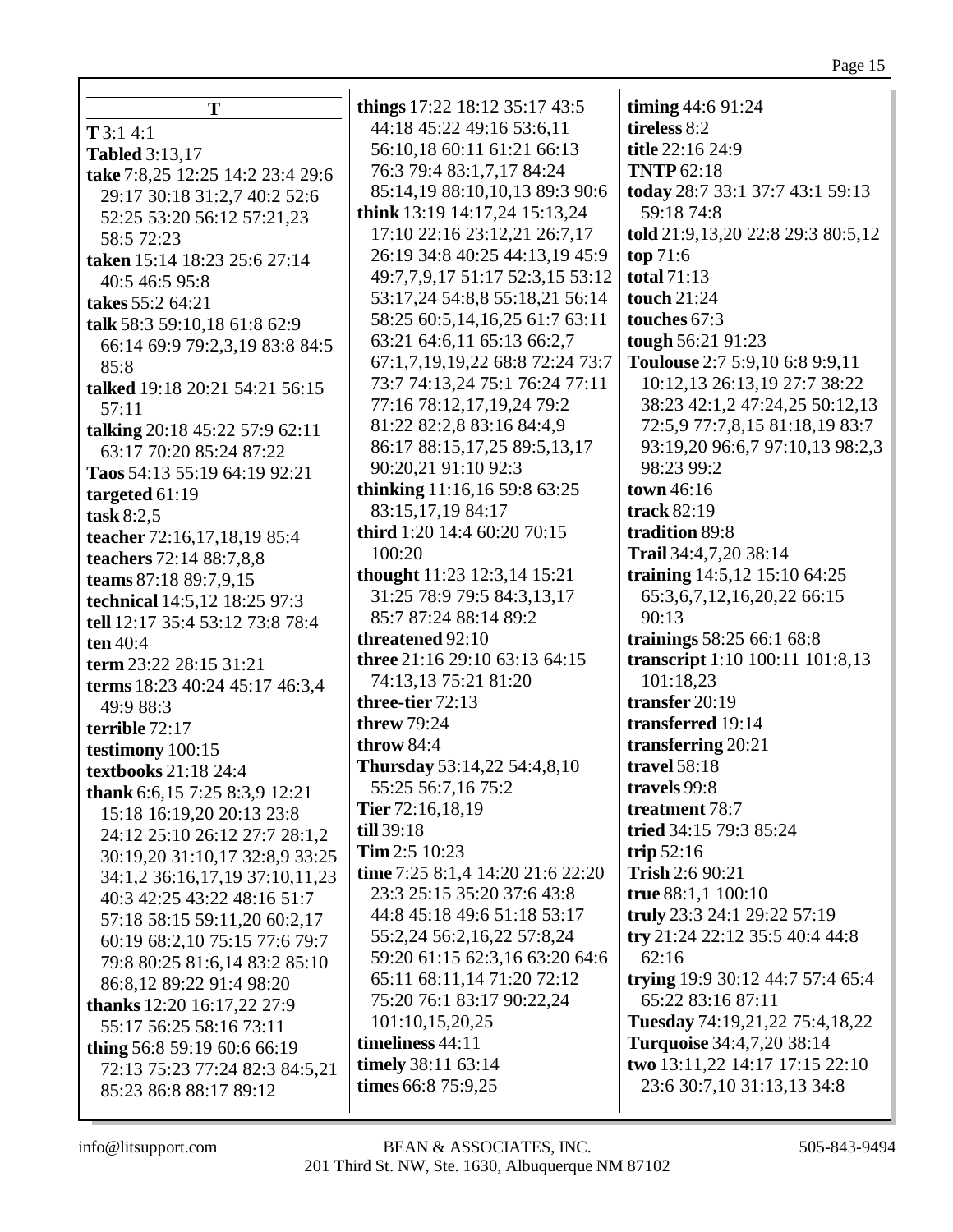| 44:20 46:18 49:1 53:6,8,11<br>55:22 60:18,21 62:15 63:13<br>64:14 70:11 73:15 74:2,2 78:1<br>U<br>Uh-huh 40:21 58:9 86:21 93:14<br>ultimately 22:25<br>unanswered 21:25<br>unappreciated 8:3<br>uncomfortable 26:25<br>understand 36:6,14 56:23 69:4<br>86:12<br>understanding 11:6 18:10 21:7<br>87:9<br>understood 19:24<br>unforeseen 16:5,6<br>unfortunate 76:2 87:16<br>unfortunately 7:22 16:13 17:17<br>19:3 24:20 31:14 57:5 68:20<br>89:8,12<br>unique 80:22<br>universal 89:25<br><b>UNM</b> 14:25<br>unnecessary 88:20<br>update 17:4,9,15 19:16 25:12<br>41:12 69:14 75:8<br>updated 3:10 7:2 8:25 11:4<br>updating $40:15$<br>urge 85:21<br>urgency 36:22<br>use 19:4 21:19 22:19 28:14 45:13<br>45:14 46:3,4 49:4 62:3 69:7<br>useful $62:3$<br>uses 28:10 31:20<br>usual $59:13$<br>utility $18:7$<br>$\mathbf{V}$<br>$\bf{v}$ 92:21 93:3<br>Valley 27:25 28:5 31:3 32:11,13<br>35:12 38:4 72:3 | vendors 25:13<br>venue $71:2$<br>verbally 51:22<br>versus $44:21$<br>Vice $2:3$<br>video 73:1 85:15,21 87:14<br>videos 72:14 86:16<br>viewed 87:17<br>viewing 87:13<br>visit 3:19 48:18 49:21 60:7,10<br>82:4 83:13<br>Visitor 4:12<br>visual $72:15$<br>vote 10:17 39:22 42:23 43:17<br>48:15 51:6 57:12 59:22,24,24<br>60:4 70:8 94:16 95:1,8 96:15<br>98:18<br>votes 10:11 39:6 42:16 48:8 51:2<br>93:22 95:21 98:5<br>voting 43:19 83:22,25 84:2<br>W<br>wait 17:1 58:6<br>waited 39:18<br>waiting 69:20<br>waive 80:2<br>walk 24:17<br>walk-through 24:16<br>Wallace 34:21<br>want 8:3 22:14 23:11 43:24<br>52:22 54:9 57:18 58:6 59:19<br>60:20 64:12,24 65:18 66:15<br>67:4 68:10 71:3,23 73:10 75:4<br>77:8,22,24 78:20 82:23 90:20<br>91:7<br>wanted 11:25 21:12 37:7 52:16<br>75:7 78:3,4,5 80:4 86:8 87:21<br>wanting 19:5 86:24<br>wants 22:23 35:14 70:24<br>wasn't 9:4 10:24 35:2 46:11<br>59:20,24 61:8 67:1 88:5 | 77:3 80:25 81:10 91:11 94:17<br>we're 10:21 11:14 13:14,15,17,22<br>14:9 22:17,25 25:16 26:15 29:9<br>33:24 34:20 36:20,25 37:6<br>43:19,19 45:9,22 53:4 54:17<br>57:4 59:2,2,3 61:16,25 62:2<br>64:8,11 65:17,19 66:2,15,15<br>67:5,12 69:1 70:20,23 71:4,4<br>73:23 74:2,13,23 75:18 76:18<br>78:14,15 82:4 83:23 85:14,23<br>94:18 98:21<br>we've 13:22 15:2,14,15 53:8 55:3<br>64:8 71:9,15 77:11 78:1 87:1,7<br>92:1,3<br>wear 89:16,17 90:2<br>website 45:4,6 85:14,21 86:22<br>87:14 90:19<br>week 36:5 52:2,21 54:20 59:1,6<br>80:16 91:12,15<br>weeks 25:16 63:13<br>welcome 16:18,20 34:1 71:3<br>well-seasoned 65:10<br>went 21:8 44:17 68:20 78:17,18<br>81:20 82:20 87:23,23 89:15<br>weren't 57:22 63:4 77:18 83:15<br>whereof $100:15$<br>willing $31:1$<br>winter 59:4,5,6<br>wisdom 90:10<br>wish $74:17$<br>Woerner 32:24<br>wondering 90:12<br>word 19:4,13 28:10,12,13,14,15<br>30:11 35:16 44:15 45:1,4 51:19<br>wording $46:10$<br>words 30:7,10 31:13,13,15 40:23<br>45:13,21<br>work 9:2 13:14,20 19:19 20:20<br>29:4,6 30:14 43:3,12 52:16,18<br>57:15,19,24 60:7,17 61:10<br>63:18 64:17,22 66:5 70:22 71:7 |
|----------------------------------------------------------------------------------------------------------------------------------------------------------------------------------------------------------------------------------------------------------------------------------------------------------------------------------------------------------------------------------------------------------------------------------------------------------------------------------------------------------------------------------------------------------------------------------------------------------------------------------------------------------------------------------------------------------------------------------------------------------------------------------------------------------------------------------------------------------------------------------------------------------------|----------------------------------------------------------------------------------------------------------------------------------------------------------------------------------------------------------------------------------------------------------------------------------------------------------------------------------------------------------------------------------------------------------------------------------------------------------------------------------------------------------------------------------------------------------------------------------------------------------------------------------------------------------------------------------------------------------------------------------------------------------------------------------------------------------------------------------------------------------------------------------------------------------------------------------|---------------------------------------------------------------------------------------------------------------------------------------------------------------------------------------------------------------------------------------------------------------------------------------------------------------------------------------------------------------------------------------------------------------------------------------------------------------------------------------------------------------------------------------------------------------------------------------------------------------------------------------------------------------------------------------------------------------------------------------------------------------------------------------------------------------------------------------------------------------------------------------------------------------------------------------------------------------------------------------------------------------------------------------------------------------------------------------------------------------------------------------|
|                                                                                                                                                                                                                                                                                                                                                                                                                                                                                                                                                                                                                                                                                                                                                                                                                                                                                                                |                                                                                                                                                                                                                                                                                                                                                                                                                                                                                                                                                                                                                                                                                                                                                                                                                                                                                                                                  |                                                                                                                                                                                                                                                                                                                                                                                                                                                                                                                                                                                                                                                                                                                                                                                                                                                                                                                                                                                                                                                                                                                                       |
|                                                                                                                                                                                                                                                                                                                                                                                                                                                                                                                                                                                                                                                                                                                                                                                                                                                                                                                |                                                                                                                                                                                                                                                                                                                                                                                                                                                                                                                                                                                                                                                                                                                                                                                                                                                                                                                                  |                                                                                                                                                                                                                                                                                                                                                                                                                                                                                                                                                                                                                                                                                                                                                                                                                                                                                                                                                                                                                                                                                                                                       |
|                                                                                                                                                                                                                                                                                                                                                                                                                                                                                                                                                                                                                                                                                                                                                                                                                                                                                                                |                                                                                                                                                                                                                                                                                                                                                                                                                                                                                                                                                                                                                                                                                                                                                                                                                                                                                                                                  |                                                                                                                                                                                                                                                                                                                                                                                                                                                                                                                                                                                                                                                                                                                                                                                                                                                                                                                                                                                                                                                                                                                                       |
|                                                                                                                                                                                                                                                                                                                                                                                                                                                                                                                                                                                                                                                                                                                                                                                                                                                                                                                |                                                                                                                                                                                                                                                                                                                                                                                                                                                                                                                                                                                                                                                                                                                                                                                                                                                                                                                                  |                                                                                                                                                                                                                                                                                                                                                                                                                                                                                                                                                                                                                                                                                                                                                                                                                                                                                                                                                                                                                                                                                                                                       |
|                                                                                                                                                                                                                                                                                                                                                                                                                                                                                                                                                                                                                                                                                                                                                                                                                                                                                                                |                                                                                                                                                                                                                                                                                                                                                                                                                                                                                                                                                                                                                                                                                                                                                                                                                                                                                                                                  |                                                                                                                                                                                                                                                                                                                                                                                                                                                                                                                                                                                                                                                                                                                                                                                                                                                                                                                                                                                                                                                                                                                                       |
| <b>Valley's 29:10</b>                                                                                                                                                                                                                                                                                                                                                                                                                                                                                                                                                                                                                                                                                                                                                                                                                                                                                          |                                                                                                                                                                                                                                                                                                                                                                                                                                                                                                                                                                                                                                                                                                                                                                                                                                                                                                                                  |                                                                                                                                                                                                                                                                                                                                                                                                                                                                                                                                                                                                                                                                                                                                                                                                                                                                                                                                                                                                                                                                                                                                       |
| Valores 72:2                                                                                                                                                                                                                                                                                                                                                                                                                                                                                                                                                                                                                                                                                                                                                                                                                                                                                                   | way 26:20,24 49:10 66:14 72:14                                                                                                                                                                                                                                                                                                                                                                                                                                                                                                                                                                                                                                                                                                                                                                                                                                                                                                   | 71:8 74:16 75:24 77:15,17 78:4                                                                                                                                                                                                                                                                                                                                                                                                                                                                                                                                                                                                                                                                                                                                                                                                                                                                                                                                                                                                                                                                                                        |
| valuable 14:19,24 49:7                                                                                                                                                                                                                                                                                                                                                                                                                                                                                                                                                                                                                                                                                                                                                                                                                                                                                         | 72:17 74:23 76:16 86:6                                                                                                                                                                                                                                                                                                                                                                                                                                                                                                                                                                                                                                                                                                                                                                                                                                                                                                           | 78:14                                                                                                                                                                                                                                                                                                                                                                                                                                                                                                                                                                                                                                                                                                                                                                                                                                                                                                                                                                                                                                                                                                                                 |
|                                                                                                                                                                                                                                                                                                                                                                                                                                                                                                                                                                                                                                                                                                                                                                                                                                                                                                                | ways 77:17,20                                                                                                                                                                                                                                                                                                                                                                                                                                                                                                                                                                                                                                                                                                                                                                                                                                                                                                                    | working 13:17 14:10 22:12 35:10                                                                                                                                                                                                                                                                                                                                                                                                                                                                                                                                                                                                                                                                                                                                                                                                                                                                                                                                                                                                                                                                                                       |
| varying 62:23                                                                                                                                                                                                                                                                                                                                                                                                                                                                                                                                                                                                                                                                                                                                                                                                                                                                                                  | we'll 6:23 7:8 37:9 43:12 44:1                                                                                                                                                                                                                                                                                                                                                                                                                                                                                                                                                                                                                                                                                                                                                                                                                                                                                                   | 78:14 91:11                                                                                                                                                                                                                                                                                                                                                                                                                                                                                                                                                                                                                                                                                                                                                                                                                                                                                                                                                                                                                                                                                                                           |
| vendor 21:3,9,14 22:8 24:15,16                                                                                                                                                                                                                                                                                                                                                                                                                                                                                                                                                                                                                                                                                                                                                                                                                                                                                 | 45:7 54:19 56:24 57:10,23 62:4                                                                                                                                                                                                                                                                                                                                                                                                                                                                                                                                                                                                                                                                                                                                                                                                                                                                                                   | works 82:6                                                                                                                                                                                                                                                                                                                                                                                                                                                                                                                                                                                                                                                                                                                                                                                                                                                                                                                                                                                                                                                                                                                            |
| 26:10                                                                                                                                                                                                                                                                                                                                                                                                                                                                                                                                                                                                                                                                                                                                                                                                                                                                                                          | 63:16 69:16,17 74:3,7 75:22                                                                                                                                                                                                                                                                                                                                                                                                                                                                                                                                                                                                                                                                                                                                                                                                                                                                                                      | workshop 69:11                                                                                                                                                                                                                                                                                                                                                                                                                                                                                                                                                                                                                                                                                                                                                                                                                                                                                                                                                                                                                                                                                                                        |
|                                                                                                                                                                                                                                                                                                                                                                                                                                                                                                                                                                                                                                                                                                                                                                                                                                                                                                                |                                                                                                                                                                                                                                                                                                                                                                                                                                                                                                                                                                                                                                                                                                                                                                                                                                                                                                                                  |                                                                                                                                                                                                                                                                                                                                                                                                                                                                                                                                                                                                                                                                                                                                                                                                                                                                                                                                                                                                                                                                                                                                       |